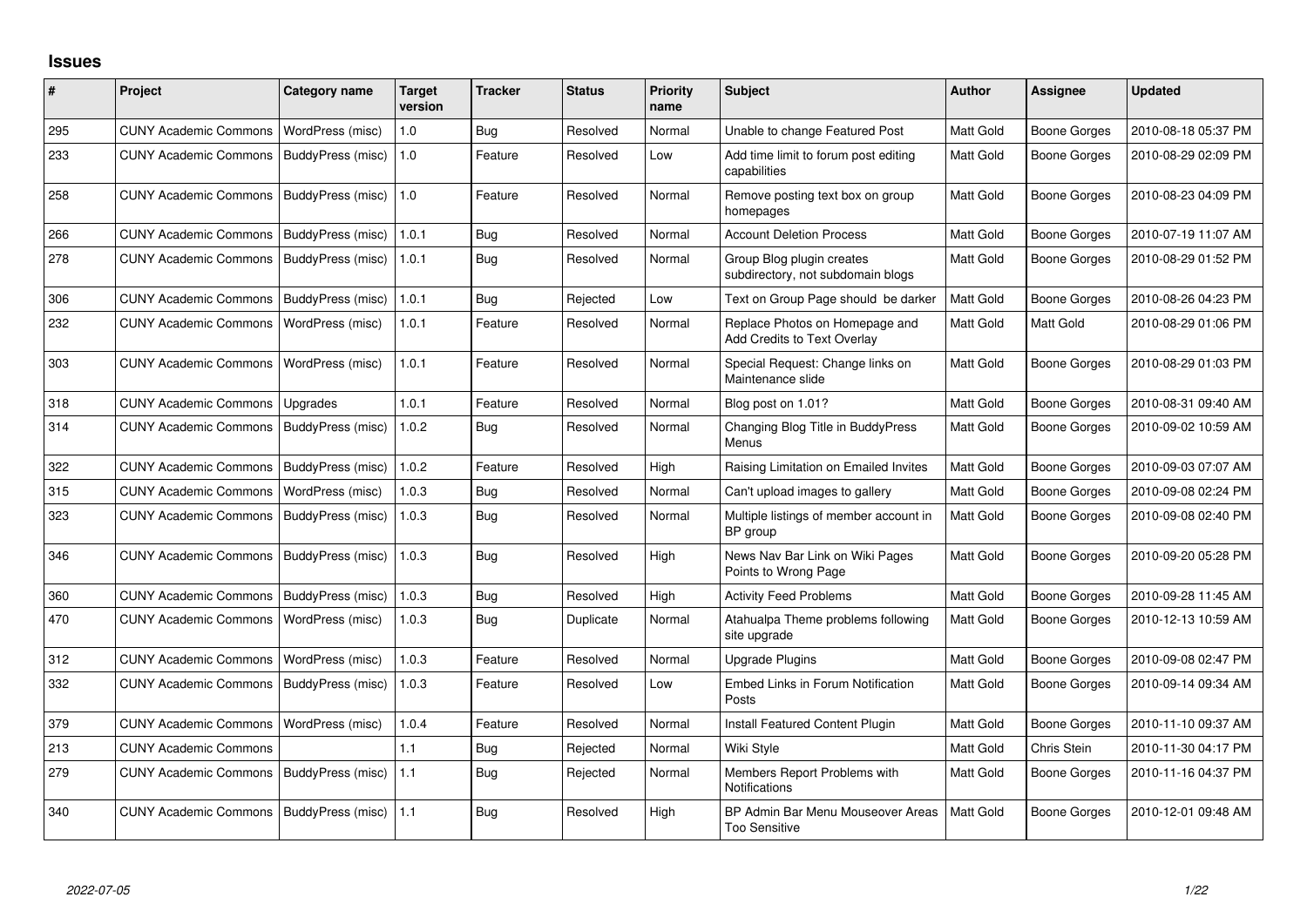| ∦   | Project                                  | Category name           | <b>Target</b><br>version | Tracker    | <b>Status</b> | <b>Priority</b><br>name | Subject                                                                                           | <b>Author</b>    | Assignee            | <b>Updated</b>      |
|-----|------------------------------------------|-------------------------|--------------------------|------------|---------------|-------------------------|---------------------------------------------------------------------------------------------------|------------------|---------------------|---------------------|
| 345 | <b>CUNY Academic Commons</b>             | WordPress (misc)        | 1.1                      | Bug        | Resolved      | Low                     | Order of Comments in Carrington<br>Theme                                                          | <b>Matt Gold</b> | <b>Boone Gorges</b> | 2010-11-16 04:31 PM |
| 352 | <b>CUNY Academic Commons</b>             | BuddyPress (misc)       | 1.1                      | <b>Bug</b> | Resolved      | Normal                  | Member reports problems with avatar<br>cropping                                                   | Matt Gold        | <b>Boone Gorges</b> | 2010-11-16 05:07 PM |
| 376 | <b>CUNY Academic Commons</b>             | WordPress (misc)        | $1.1$                    | <b>Bug</b> | Resolved      | Normal                  | Errant Subscribe2 Global Posts<br>Notification                                                    | <b>Matt Gold</b> | Boone Gorges        | 2010-11-16 04:59 PM |
| 381 | <b>CUNY Academic Commons</b>             | WordPress (misc)        | $1.1$                    | <b>Bug</b> | Resolved      | Normal                  | Cull old themes from site                                                                         | Matt Gold        | Matt Gold           | 2010-12-03 02:06 AM |
| 387 | <b>CUNY Academic Commons</b>             | BuddyPress (misc)       | 1.1                      | <b>Bug</b> | Resolved      | Normal                  | Disable activity replies for group<br>announcements                                               | Matt Gold        | <b>Boone Gorges</b> | 2010-11-16 04:20 PM |
| 32  | <b>CUNY Academic Commons</b>             | BuddyPress (misc)   1.1 |                          | Feature    | Resolved      | Low                     | Add BP External Group Blogs Plugin                                                                | Matt Gold        | <b>Boone Gorges</b> | 2010-10-06 05:12 PM |
| 36  | <b>CUNY Academic Commons</b>             | BuddyPress (misc)       | 1.1                      | Feature    | Resolved      | Normal                  | Digest Version of Group Forums<br><b>Notification Plugin</b>                                      | Matt Gold        | Boone Gorges        | 2010-09-26 11:10 AM |
| 193 | <b>CUNY Academic Commons</b>             | BuddyPress (misc)   1.1 |                          | Feature    | Rejected      | Low                     | Replace "Kick and Ban" terminology on<br>group member admin page with kinder,<br>gentler language | <b>Matt Gold</b> | <b>Boone Gorges</b> | 2010-07-22 02:38 PM |
| 236 | <b>CUNY Academic Commons</b>             | WordPress (misc)        | 1.1                      | Feature    | Resolved      | Normal                  | Add WooThemes to Site                                                                             | Matt Gold        | Matt Gold           | 2010-12-03 08:00 AM |
| 257 | <b>CUNY Academic Commons</b>             | BuddyPress (misc)       | 1.1                      | Feature    | Resolved      | Normal                  | Add avatar dimensions to the Change<br>Avatar page.                                               | Matt Gold        | Chris Stein         | 2010-11-16 03:58 PM |
| 281 | <b>CUNY Academic Commons</b>             | BuddyPress (misc)       | 11.1                     | Feature    | Resolved      | Low                     | Change "Kick and Ban" terminology in<br>Group Interface                                           | Matt Gold        | Boone Gorges        | 2010-09-08 06:14 PM |
| 282 | <b>CUNY Academic Commons</b>             | BuddyPress (misc)   1.1 |                          | Feature    | Resolved      | Normal                  | Alter "Kick and Ban" Group<br>Functionality                                                       | Matt Gold        | Boone Gorges        | 2010-09-08 06:14 PM |
| 286 | <b>CUNY Academic Commons</b>             | WordPress (misc)        | $1.1$                    | Feature    | Resolved      | Normal                  | Edit content of account activation email                                                          | <b>Matt Gold</b> | <b>Boone Gorges</b> | 2010-12-06 02:03 PM |
| 296 | <b>CUNY Academic Commons</b>             | WordPress (misc)        | 1.1                      | Feature    | Resolved      | Normal                  | Selective plugin activation                                                                       | Matt Gold        | <b>Boone Gorges</b> | 2010-12-02 04:17 PM |
| 307 | <b>CUNY Academic Commons</b>             | BuddyPress (misc)       | $1.1$                    | Feature    | Resolved      | Low                     | Possible to Change in Group Slug?                                                                 | Matt Gold        | <b>Boone Gorges</b> | 2010-11-20 09:12 AM |
| 313 | <b>CUNY Academic Commons</b>             | <b>WordPress (misc)</b> | $1.1$                    | Feature    | Resolved      | Normal                  | Create Plugin/Widget for Hero Image<br>Space on Commons Homepage                                  | Matt Gold        | Ron Rennick         | 2010-10-06 12:41 PM |
| 319 | <b>CUNY Academic Commons</b>             | WordPress (misc)        | 1.1                      | Feature    | Resolved      | Normal                  | Remove "Forums" from Nav Bar                                                                      | Matt Gold        | <b>Boone Gorges</b> | 2010-09-15 10:44 AM |
| 331 | <b>CUNY Academic Commons</b>             | WordPress (misc)        | $1.1$                    | Feature    | Resolved      | Normal                  | Edit confirmation page after user sign<br>up.                                                     | Matt Gold        | Chris Stein         | 2010-11-03 11:50 AM |
| 361 | <b>CUNY Academic Commons</b>             | BuddyPress (misc)   1.1 |                          | Feature    | Resolved      | Normal                  | Change Wording of Options on Friend<br>Request Responses                                          | <b>Matt Gold</b> | Chris Stein         | 2010-11-24 01:42 PM |
| 380 | CUNY Academic Commons   WordPress (misc) |                         | 1.1                      | Feature    | Resolved      | Normal                  | Add New Themes to Site                                                                            | <b>Matt Gold</b> | Matt Gold           | 2010-12-03 02:13 AM |
| 382 | <b>CUNY Academic Commons</b>             | <b>WordPress (misc)</b> | 1.1                      | Feature    | Resolved      | Normal                  | Install Category Page plugin on site                                                              | Matt Gold        | Matt Gold           | 2010-12-02 02:21 PM |
| 393 | <b>CUNY Academic Commons</b>             | <b>WordPress (misc)</b> | 1.1                      | Feature    | Resolved      | Normal                  | Install Category Exlude plugin                                                                    | Matt Gold        | Chris Stein         | 2010-11-16 04:52 PM |
| 399 | <b>CUNY Academic Commons</b>             | WordPress (misc)        | 1.1                      | Feature    | Resolved      | Normal                  | Add Widgetize Google Plugin                                                                       | Matt Gold        | Boone Gorges        | 2010-11-23 05:40 PM |
| 415 | <b>CUNY Academic Commons</b>             | WordPress (misc)        | $1.1$                    | Feature    | Resolved      | Normal                  | Add text sizer plugin to Commons                                                                  | Matt Gold        | Boone Gorges        | 2010-12-02 03:58 PM |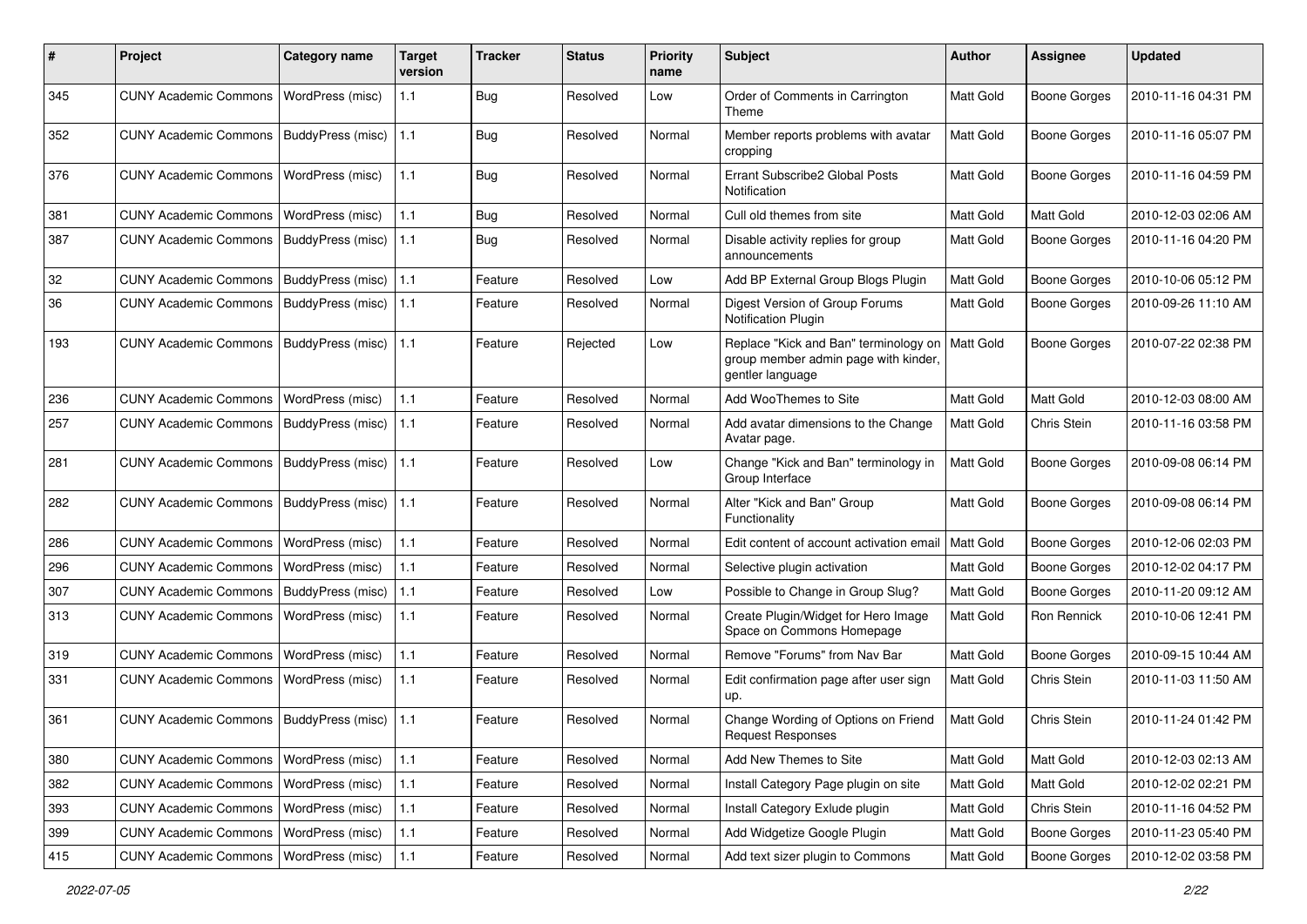| #   | Project                                  | <b>Category name</b>     | <b>Target</b><br>version | Tracker    | <b>Status</b> | <b>Priority</b><br>name | <b>Subject</b>                                                            | <b>Author</b>    | <b>Assignee</b>     | <b>Updated</b>      |
|-----|------------------------------------------|--------------------------|--------------------------|------------|---------------|-------------------------|---------------------------------------------------------------------------|------------------|---------------------|---------------------|
| 420 | <b>CUNY Academic Commons</b>             | WordPress (misc)         | $1.1$                    | Feature    | Resolved      | Normal                  | WP 3.0.2 Update                                                           | Matt Gold        | <b>Boone Gorges</b> | 2010-12-02 02:04 PM |
| 423 | <b>CUNY Academic Commons</b>             | WordPress (misc)         | 1.1                      | Feature    | Resolved      | Normal                  | Remove Unfiltered-MU from Commons<br>Plugins                              | <b>Matt Gold</b> | <b>Boone Gorges</b> | 2010-12-02 04:24 PM |
| 424 | <b>CUNY Academic Commons</b>             | WordPress (misc)         | 1.1                      | Feature    | Resolved      | Normal                  | Merge Newthemes branch with Master<br>branch on Git                       | Matt Gold        | <b>Boone Gorges</b> | 2010-12-03 07:27 AM |
| 410 | <b>CUNY Academic Commons</b>             | <b>WordPress (misc)</b>  | 1.1                      | Support    | Resolved      | Normal                  | Problems embedding audio file                                             | Matt Gold        | <b>Boone Gorges</b> | 2010-11-23 02:01 PM |
| 419 | <b>CUNY Academic Commons</b>             | WordPress (misc)         | 1.1.1                    | <b>Bug</b> | Resolved      | Normal                  | <b>Blog/Blog Post Featured Content</b><br><b>Widget Errors</b>            | <b>Matt Gold</b> | <b>CIC Michael</b>  | 2010-12-07 08:14 AM |
| 436 | <b>CUNY Academic Commons</b>             | <b>BuddyPress (misc)</b> | 1.1.1                    | <b>Bug</b> | Resolved      | Normal                  | Who's Online Widget                                                       | Matt Gold        | <b>Boone Gorges</b> | 2010-12-07 08:14 AM |
| 440 | <b>CUNY Academic Commons</b>             | WordPress (misc)         | 1.1.1                    | Bug        | Resolved      | Normal                  | Conflict between Image Uploader and<br><b>CAC Featured Content Plugin</b> | Matt Gold        | <b>CIC Michael</b>  | 2010-12-08 02:25 PM |
| 444 | <b>CUNY Academic Commons</b>             | WordPress (misc)         | 1.1.1                    | Bug        | Resolved      | High                    | Hero Slides Not Showing Up in Firefox                                     | Matt Gold        | <b>Boone Gorges</b> | 2010-12-08 08:41 AM |
| 457 | <b>CUNY Academic Commons</b>             | BuddyPress (misc)        | 1.1.2                    | Bug        | Resolved      | High                    | Unable to Upload Documents as<br>Forum Attachments                        | <b>Matt Gold</b> | Boone Gorges        | 2010-12-10 06:56 PM |
| 458 | <b>CUNY Academic Commons</b>             | BuddyPress (misc)        | 1.1.3                    | <b>Bug</b> | Resolved      | Normal                  | Notifications Not Received for Own<br>Messages                            | <b>Matt Gold</b> | Boone Gorges        | 2010-12-13 08:28 PM |
| 476 | <b>CUNY Academic Commons</b>             | WordPress (misc)         | 1.1.3                    | Bug        | Resolved      | High                    | Limited Email Domains List Empty<br>After Site Upgrade                    | Matt Gold        | <b>Boone Gorges</b> | 2010-12-13 07:02 PM |
| 449 | <b>CUNY Academic Commons</b>             | WordPress (misc)         | 1.1.4                    | <b>Bug</b> | Rejected      | Normal                  | WooThemes displaying category list in<br>nav                              | Matt Gold        | Chris Stein         | 2010-12-16 02:03 PM |
| 453 | <b>CUNY Academic Commons</b>             | WordPress (misc)         | 1.1.4                    | <b>Bug</b> | Rejected      | Normal                  | Error with Sidebar Manager of "The<br>Station" WooTheme                   | <b>Matt Gold</b> | <b>Boone Gorges</b> | 2010-12-18 04:51 PM |
| 482 | <b>CUNY Academic Commons</b>             | WordPress (misc)         | 1.1.4                    | <b>Bug</b> | Resolved      | Normal                  | BP Admin Bar Display Error                                                | Matt Gold        | <b>Boone Gorges</b> | 2010-12-16 08:45 AM |
| 475 | <b>CUNY Academic Commons</b>             | WordPress (misc)         | 1.1.4                    | Feature    | Rejected      | Normal                  | Move Critical Plugins to mu-plugins                                       | Matt Gold        | <b>Boone Gorges</b> | 2010-12-18 08:56 PM |
| 486 | <b>CUNY Academic Commons</b>             | BuddyPress (misc)        | 1.1.4                    | Feature    | Resolved      | Normal                  | Add "Post Topic" to Group Forum<br>pages                                  | Matt Gold        | Boone Gorges        | 2010-12-16 11:13 AM |
| 489 | <b>CUNY Academic Commons</b>             | WordPress (misc)         | 1.1.4                    | Feature    | Resolved      | Normal                  | Drag and Drop Ordering on Gallery<br>Post Plugin                          | Matt Gold        | Ron Rennick         | 2010-12-18 08:13 PM |
| 276 | <b>CUNY Academic Commons</b>             | l Wiki                   | 1.1.5                    | Feature    | Resolved      | Normal                  | Install PDF_Book extension for<br>MediaWiki                               | <b>Matt Gold</b> | <b>Boone Gorges</b> | 2010-12-20 10:59 AM |
| 496 | <b>CUNY Academic Commons</b>             | WordPress (misc)         | 1.1.5                    | Feature    | Resolved      | Normal                  | Add wp-resume Plugin to Site                                              | <b>Matt Gold</b> | <b>Boone Gorges</b> | 2010-12-20 10:09 AM |
| 499 | CUNY Academic Commons   WordPress (misc) |                          | 1.1.6                    | Bug        | Resolved      | Normal                  | Help with Atahualpa Issues                                                | Matt Gold        | scott voth          | 2010-12-21 07:30 PM |
| 503 | CUNY Academic Commons   WordPress (misc) |                          | 1.1.6                    | Bug        | Resolved      | Normal                  | <b>Explore and Possibly Remove</b><br><b>WP-Cron Reminder</b>             | Matt Gold        | Boone Gorges        | 2010-12-21 11:55 AM |
| 507 | <b>CUNY Academic Commons</b>             | BuddyPress (misc)        | 1.1.6                    | Bug        | Resolved      | High                    | Invite Anyone Rejects CUNY Email<br>Addresses                             | Matt Gold        | <b>Boone Gorges</b> | 2010-12-21 11:26 AM |
| 509 | <b>CUNY Academic Commons</b>             | WordPress (misc)         | 1.1.7                    | <b>Bug</b> | Resolved      | Low                     | User reports problem with Google<br>Calendar widget                       | Matt Gold        | Boone Gorges        | 2011-01-04 06:17 PM |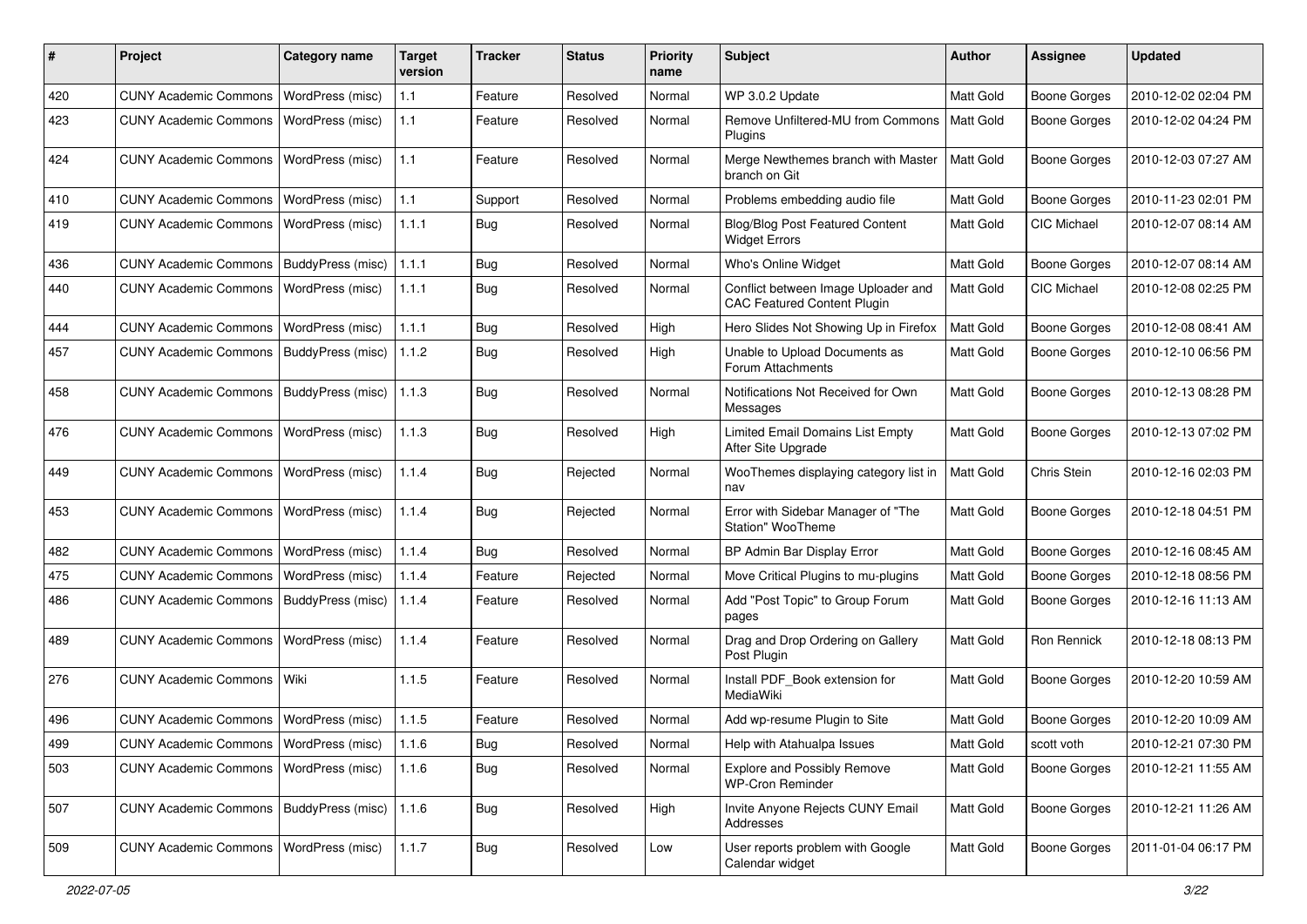| #   | Project                                  | <b>Category name</b>     | <b>Target</b><br>version | <b>Tracker</b> | <b>Status</b> | <b>Priority</b><br>name | <b>Subject</b>                                                                                  | <b>Author</b> | <b>Assignee</b>     | <b>Updated</b>      |
|-----|------------------------------------------|--------------------------|--------------------------|----------------|---------------|-------------------------|-------------------------------------------------------------------------------------------------|---------------|---------------------|---------------------|
| 527 | <b>CUNY Academic Commons</b>             | <b>BuddyPress (misc)</b> | 1.1.7                    | <b>Bug</b>     | Resolved      | Low                     | BP Admin Bar Doesn't Show up on<br>Cityscape Theme                                              | Matt Gold     | <b>Boone Gorges</b> | 2011-01-04 03:39 PM |
| 531 | <b>CUNY Academic Commons</b>             | <b>BuddyPress (misc)</b> | 1.1.7                    | <b>Bug</b>     | Resolved      | Low                     | Member reports problems with avatar<br>cropping                                                 | Matt Gold     | <b>Boone Gorges</b> | 2011-01-04 05:10 PM |
| 513 | <b>CUNY Academic Commons</b>             | WordPress (misc)         | 1.1.7                    | Feature        | Resolved      | Low                     | Plugin Request: Install meebo me                                                                | Matt Gold     | <b>Boone Gorges</b> | 2011-01-04 05:56 PM |
| 533 | <b>CUNY Academic Commons</b>             | BuddyPress (misc)        | 1.1.8                    | <b>Bug</b>     | Resolved      | Normal                  | Minor CSS issue on group page                                                                   | Matt Gold     | <b>Boone Gorges</b> | 2011-02-02 09:44 AM |
| 538 | <b>CUNY Academic Commons</b>             | BuddyPress (misc)        | 1.1.8                    | Bug            | Resolved      | Normal                  | News feed assigns incorrect trackback<br>origins                                                | Matt Gold     | <b>Boone Gorges</b> | 2011-02-02 11:22 AM |
| 540 | <b>CUNY Academic Commons</b>             | <b>BuddyPress (misc)</b> | 1.1.8                    | Bug            | Resolved      | Normal                  | Long BP Group Doc Names Hide<br>Edit/Delete Options                                             | Matt Gold     | <b>Boone Gorges</b> | 2011-02-02 10:58 AM |
| 545 | <b>CUNY Academic Commons</b>             | WordPress (misc)         | 1.1.8                    | <b>Bug</b>     | Resolved      | Normal                  | <b>Test Elegant Themes</b>                                                                      | Matt Gold     | <b>Matt Gold</b>    | 2011-01-25 01:41 AM |
| 546 | <b>CUNY Academic Commons</b>             | BuddyPress (misc)        | 1.1.8                    | <b>Bug</b>     | Resolved      | Normal                  | Add Group/Group Blog Author Syncing<br>on an Automated Basis to the Group<br><b>Blog Plugin</b> | Matt Gold     | <b>Boone Gorges</b> | 2011-02-03 08:44 AM |
| 544 | <b>CUNY Academic Commons</b>             | WordPress (misc)         | 1.1.8                    | Feature        | Resolved      | Normal                  | Add Elegant Themes themepack to<br>site                                                         | Matt Gold     | Matt Gold           | 2011-01-25 01:40 AM |
| 547 | <b>CUNY Academic Commons</b>             | WordPress (misc)         | 1.1.8                    | Feature        | Resolved      | Normal                  | Add new themes                                                                                  | Matt Gold     | Matt Gold           | 2011-01-27 01:52 PM |
| 553 | <b>CUNY Academic Commons</b>             | WordPress (misc)         | 1.1.10                   | <b>Bug</b>     | Rejected      | Normal                  | Wonky Hero Slide Overlays                                                                       | Matt Gold     | <b>Boone Gorges</b> | 2011-02-28 05:44 PM |
| 568 | <b>CUNY Academic Commons</b>             | BuddyPress (misc)        | 1.1.10                   | <b>Bug</b>     | Resolved      | High                    | Member reports trouble uploading<br>documents to groups                                         | Matt Gold     | <b>Boone Gorges</b> | 2011-02-10 02:33 PM |
| 574 | <b>CUNY Academic Commons</b>             | BuddyPress (misc)        | 1.1.10                   | Bug            | Resolved      | High                    | Members unable to read documents<br>posted to groups                                            | Matt Gold     | <b>Boone Gorges</b> | 2011-02-10 03:01 PM |
| 605 | <b>CUNY Academic Commons</b>             | BuddyPress (misc)        | 1.1.10                   | <b>Bug</b>     | Rejected      | Normal                  | Member search on Group Invite Page<br>Not Working                                               | Matt Gold     | <b>Boone Gorges</b> | 2011-02-24 11:41 PM |
| 606 | <b>CUNY Academic Commons</b>             | BuddyPress (misc)        | 1.1.10                   | Bug            | Rejected      | Low                     | Avatars don't show up in list of<br>members on group invite tool                                | Matt Gold     | <b>Boone Gorges</b> | 2011-02-24 11:47 PM |
| 612 | <b>CUNY Academic Commons</b>             | BuddyPress (misc)        | 1.1.10                   | <b>Bug</b>     | Resolved      | Normal                  | Member reports trouble uploading<br>documents to groups                                         | Matt Gold     | <b>Boone Gorges</b> | 2011-03-07 10:12 PM |
| 613 | <b>CUNY Academic Commons</b>             | <b>BuddyPress (misc)</b> | 1.1.10                   | <b>Bug</b>     | Resolved      | Normal                  | Member reports group blog / group<br>member syncing                                             | Matt Gold     | <b>Boone Gorges</b> | 2011-03-03 09:26 AM |
| 614 | <b>CUNY Academic Commons</b>             | BuddyPress (misc)        | 1.1.10                   | <b>Bug</b>     | Rejected      | Low                     | Log out button on BP Admin bar<br>covers logo                                                   | Matt Gold     | <b>Boone Gorges</b> | 2011-03-04 05:58 PM |
| 534 | CUNY Academic Commons   WordPress (misc) |                          | 1.1.10                   | Feature        | Resolved      | Normal                  | Add an apple-touch-icon.pgn of the<br>CUNY Favicon.ico to the root directory<br>at 114x114      | Matt Gold     | Matt Gold           | 2011-03-08 07:34 AM |
| 564 | <b>CUNY Academic Commons</b>             | WordPress (misc)         | 1.1.10                   | Feature        | Rejected      | Normal                  | Email Subscription Plugin for<br>WordPress blogs                                                | Matt Gold     | <b>Boone Gorges</b> | 2011-02-18 12:04 AM |
| 566 | CUNY Academic Commons   WordPress (misc) |                          | 1.1.10                   | Feature        | Resolved      | Normal                  | Add The Morning After Theme                                                                     | Matt Gold     | Matt Gold           | 2011-02-06 11:40 PM |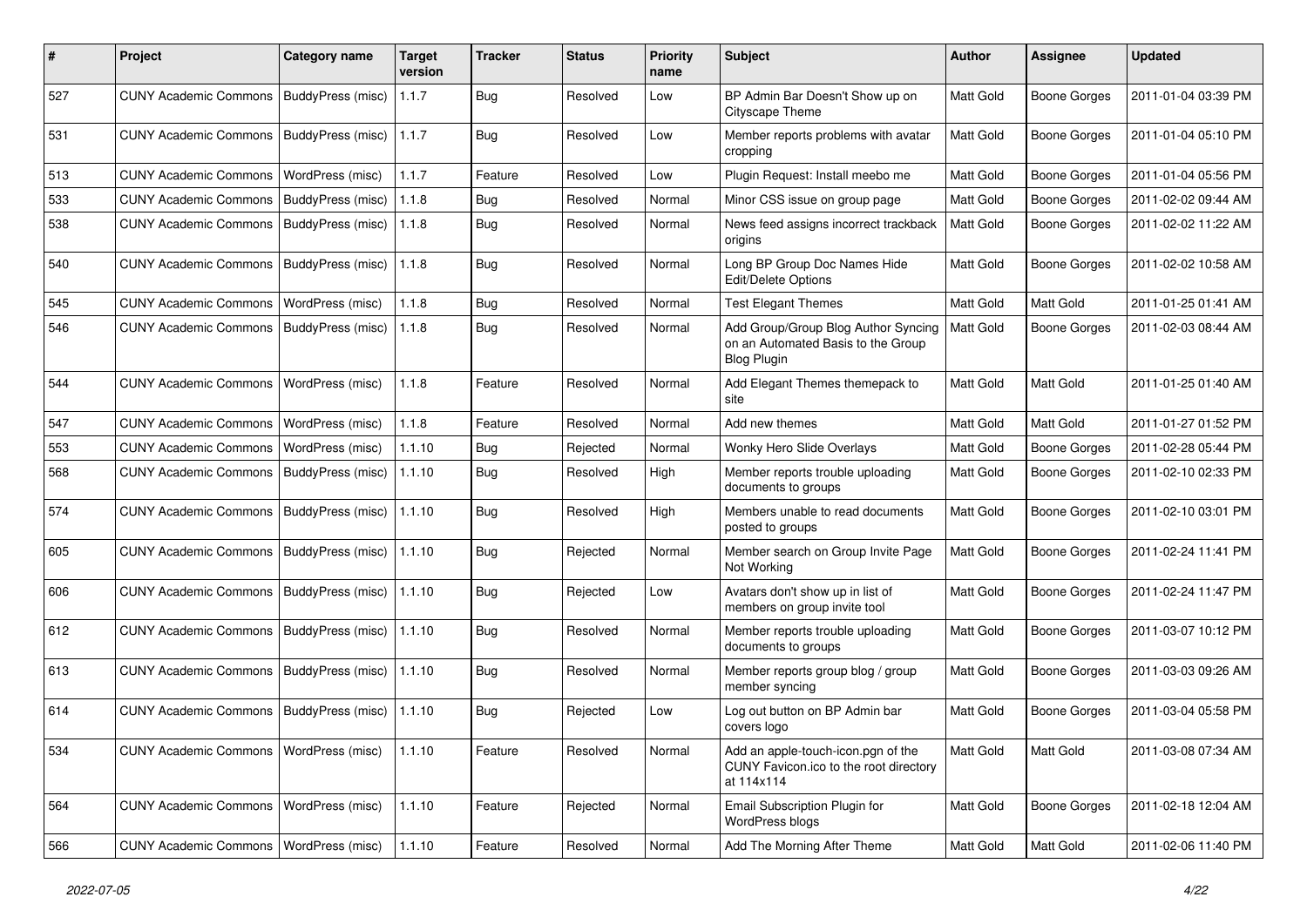| #   | Project                                   | <b>Category name</b>     | Target<br>version | <b>Tracker</b> | <b>Status</b> | <b>Priority</b><br>name | <b>Subject</b>                                                                                     | Author           | <b>Assignee</b>     | <b>Updated</b>      |
|-----|-------------------------------------------|--------------------------|-------------------|----------------|---------------|-------------------------|----------------------------------------------------------------------------------------------------|------------------|---------------------|---------------------|
| 567 | <b>CUNY Academic Commons</b>              | WordPress (misc)         | 1.1.10            | Feature        | Resolved      | Normal                  | Add WPFolio and Bibliotype Themes                                                                  | <b>Matt Gold</b> | Matt Gold           | 2011-02-21 04:16 PM |
| 638 | <b>CUNY Academic Commons</b>              | BuddyPress (misc)        | 1.1.11            | Bug            | Resolved      | Normal                  | Email Notifications Include Odd<br>Characters                                                      | Matt Gold        | <b>Boone Gorges</b> | 2011-03-16 11:06 AM |
| 639 | <b>CUNY Academic Commons</b>              | WordPress (misc)         | 1.1.11            | Feature        | Resolved      | Low                     | Consider WP Comment Remix Plugin                                                                   | Matt Gold        | <b>Boone Gorges</b> | 2011-03-17 05:43 PM |
| 378 | <b>CUNY Academic Commons</b>              | WordPress (misc)         | 1.2               | Bug            | Duplicate     | Normal                  | New blog post notification by email for<br>private blogs                                           | Matt Gold        | Boone Gorges        | 2011-02-18 01:46 PM |
| 526 | <b>CUNY Academic Commons</b>              | <b>WordPress (misc)</b>  | 1.2               | <b>Bug</b>     | Resolved      | Low                     | Next/Previous Links Don't Appear on<br>All Hero Slides                                             | Matt Gold        | Raymond Hoh         | 2011-04-22 03:56 AM |
| 646 | <b>CUNY Academic Commons</b>              | BuddyPress (misc)        | 1.2               | Bug            | Resolved      | Low                     | Change Error Message Non Logged-In<br>Users See When Authorized Page is<br>Requested Without Login | Matt Gold        | <b>Boone Gorges</b> | 2011-03-22 10:28 AM |
| 656 | <b>CUNY Academic Commons</b>              | <b>BuddyPress (misc)</b> | 1.2               | <b>Bug</b>     | Resolved      | Low                     | <b>Conflicting Email Subscription</b><br>Messages                                                  | <b>Matt Gold</b> | <b>Boone Gorges</b> | 2011-04-10 10:10 PM |
| 660 | <b>CUNY Academic Commons</b>              | BuddyPress (misc)        | 1.2               | Bug            | Resolved      | Low                     | HTML Markup appears in activity<br>comment                                                         | Matt Gold        | <b>Boone Gorges</b> | 2011-04-04 02:39 PM |
| 661 | <b>CUNY Academic Commons</b>              | BuddyPress (misc)        | 1.2               | Bug            | Resolved      | Low                     | HTML Special Characters Appear in<br><b>Email Notification Text</b>                                | Matt Gold        | Raymond Hoh         | 2011-05-04 08:55 AM |
| 348 | <b>CUNY Academic Commons</b>              | BuddyPress (misc)        | 1.2               | Feature        | Resolved      | Normal                  | Create status marker to show which<br>invited group members have already<br>received group invites | Matt Gold        | <b>Boone Gorges</b> | 2011-03-08 09:08 PM |
| 349 | <b>CUNY Academic Commons</b>              | <b>BuddyPress (misc)</b> | 1.2               | Feature        | Resolved      | Normal                  | Add explanatory note to Group Send<br><b>Invites Page</b>                                          | <b>Matt Gold</b> | <b>Boone Gorges</b> | 2011-03-08 08:44 PM |
| 350 | <b>CUNY Academic Commons</b>              | BuddyPress (misc)        | 1.2               | Feature        | Resolved      | Normal                  | Move "Send Invites" Button                                                                         | Matt Gold        | <b>Boone Gorges</b> | 2010-12-20 11:29 AM |
| 362 | <b>CUNY Academic Commons</b>              | BuddyPress (misc)        | 1.2               | Feature        | Resolved      | Low                     | Require Confirmation on Leaving a<br>Group                                                         | Matt Gold        | Boone Gorges        | 2011-02-21 02:51 PM |
| 425 | <b>CUNY Academic Commons</b>              | WordPress (misc)         | 1.2               | Feature        | Resolved      | Normal                  | Edit "Not Found" text on new blogs                                                                 | Matt Gold        | Raymond Hoh         | 2011-04-26 08:16 AM |
| 427 | <b>CUNY Academic Commons</b>              | WordPress (misc)         | 1.2               | Feature        | Resolved      | Normal                  | Remove Ability to Post Status Updates<br>from Edit Profile Page                                    | Matt Gold        | Boone Gorges        | 2010-12-22 12:16 PM |
| 428 | <b>CUNY Academic Commons</b>              | BuddyPress (misc)        | 1.2               | Feature        | Resolved      | Normal                  | Consider adding Log Out button to BP<br>Admin Bar                                                  | Matt Gold        | Boone Gorges        | 2010-12-22 12:12 PM |
| 492 | <b>CUNY Academic Commons</b>              | WordPress (misc)         | 1.2               | Feature        | Resolved      | Normal                  | Upgrade CommentPress to latest<br>edition                                                          | Matt Gold        | Boone Gorges        | 2011-03-08 09:23 PM |
| 501 | CUNY Academic Commons   WordPress (misc)  |                          | 1.2               | Feature        | Resolved      | Normal                  | Install WP Site Template Plugin                                                                    | Matt Gold        | Boone Gorges        | 2011-03-16 03:31 PM |
| 510 | CUNY Academic Commons   BuddyPress (misc) |                          | $1.2$             | Feature        | Resolved      | Normal                  | Change group slug placement on<br>group admin menu                                                 | <b>Matt Gold</b> | <b>Boone Gorges</b> | 2011-02-21 04:51 PM |
| 539 | <b>CUNY Academic Commons</b>              | BuddyPress (misc)        | $1.2$             | Feature        | Rejected      | Normal                  | Allow document category names to be<br>edited                                                      | Matt Gold        | <b>Boone Gorges</b> | 2011-01-24 12:52 PM |
| 595 | CUNY Academic Commons   Upgrades          |                          | 1.2               | Feature        | Resolved      | Normal                  | Formalize Browser/OS Testing<br>procedures                                                         | Matt Gold        | <b>Boone Gorges</b> | 2011-04-20 06:40 PM |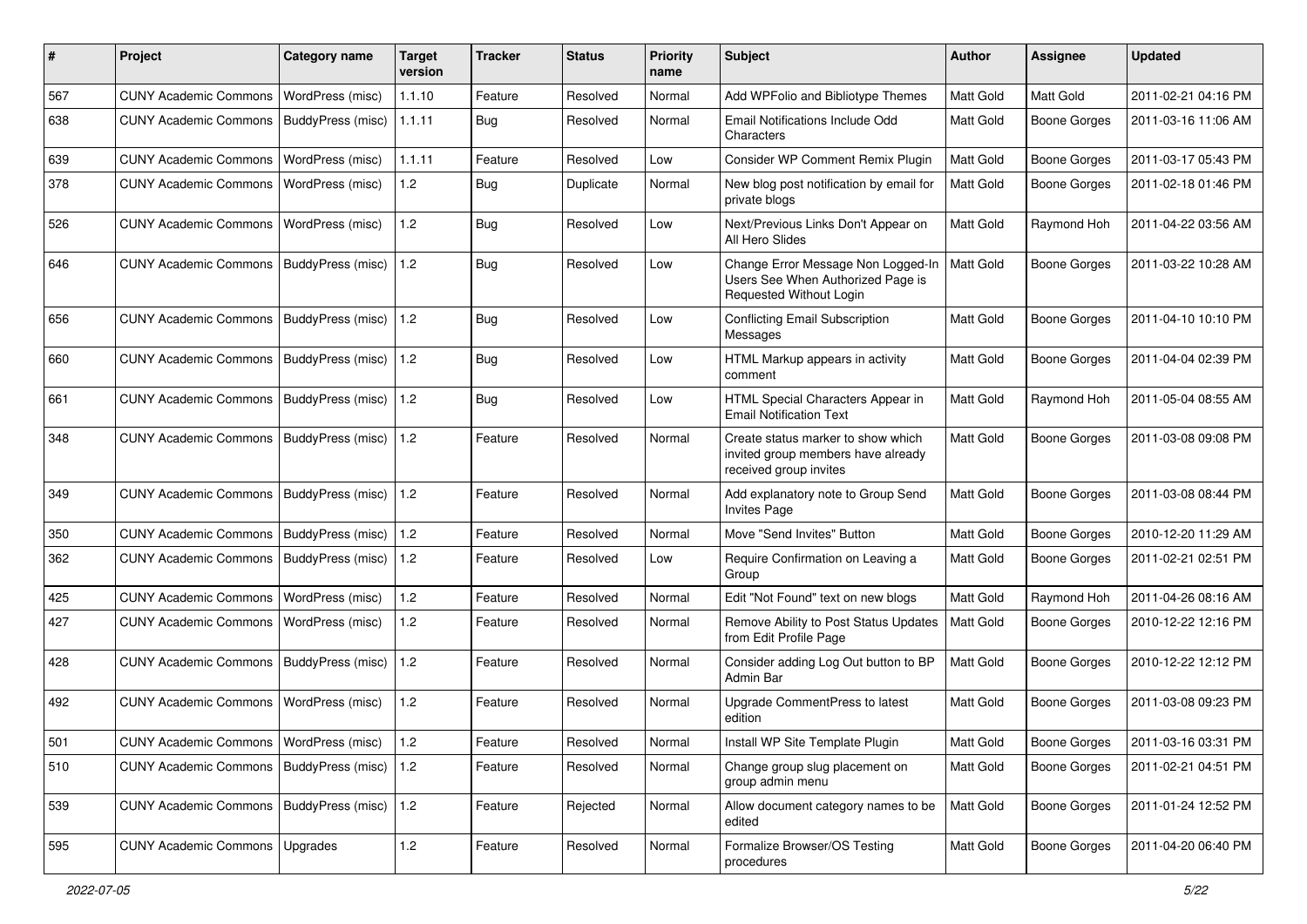| ∦   | Project                                           | Category name           | Target<br>version | <b>Tracker</b> | <b>Status</b> | <b>Priority</b><br>name | Subject                                                                                | Author           | <b>Assignee</b>     | <b>Updated</b>      |
|-----|---------------------------------------------------|-------------------------|-------------------|----------------|---------------|-------------------------|----------------------------------------------------------------------------------------|------------------|---------------------|---------------------|
| 623 | <b>CUNY Academic Commons</b>                      | BuddyPress (misc)       | 1.2               | Feature        | Resolved      | Normal                  | <b>BuddyPress Docs: Move</b><br>Paste-from-Word Icon Into Top Row of<br>Tiny-MCE icons | Matt Gold        | <b>Boone Gorges</b> | 2011-02-28 06:33 PM |
| 627 | CUNY Academic Commons   BuddyPress (misc)         |                         | 1.2               | Feature        | Resolved      | Normal                  | Add LaTeX support for BP Group<br>Forums                                               | Matt Gold        | <b>Boone Gorges</b> | 2011-05-09 05:21 PM |
| 629 | <b>CUNY Academic Commons</b>                      | BuddyPress (misc)       | 1.2               | Feature        | Resolved      | Normal                  | Create Required Profile Field to Define<br><b>User Status</b>                          | <b>Matt Gold</b> | <b>Matt Gold</b>    | 2011-03-17 06:34 PM |
| 640 | <b>CUNY Academic Commons</b>                      | WordPress (misc)        | 1.2               | Feature        | Resolved      | Normal                  | Add Clean Home Theme to Site                                                           | Matt Gold        | Matt Gold           | 2011-04-20 06:55 PM |
| 647 | <b>CUNY Academic Commons</b>                      | <b>WordPress (misc)</b> | 1.2               | Feature        | Resolved      | Normal                  | <b>Add Antisnews Theme</b>                                                             | Matt Gold        | <b>Boone Gorges</b> | 2011-03-26 07:58 PM |
| 699 | <b>CUNY Academic Commons</b>                      | WordPress (misc)        | 1.2               | Feature        | Resolved      | Normal                  | Add BTCNew Plugin to the Commons                                                       | Matt Gold        | Raymond Hoh         | 2011-04-24 04:15 PM |
| 628 | <b>CUNY Academic Commons</b>                      | l Wiki                  | 1.2.1             | Bug            | Resolved      | Normal                  | LaTeX support for MediaWiki                                                            | Matt Gold        | <b>Boone Gorges</b> | 2011-05-11 09:50 PM |
| 657 | <b>CUNY Academic Commons</b>                      | WordPress (misc)        | 1.2.1             | Bug            | Resolved      | Normal                  | Problems with WordPress Wiki Plugin                                                    | Matt Gold        | Boone Gorges        | 2011-05-11 11:29 AM |
| 710 | <b>CUNY Academic Commons</b>                      | WordPress (misc)        | 1.2.1             | Bug            | Resolved      | Normal                  | Flickr Photo Album Plugin Doesn't<br>Activate                                          | Matt Gold        | <b>Boone Gorges</b> | 2011-05-08 04:56 PM |
| 724 | CUNY Academic Commons   BuddyPress (misc)         |                         | 1.2.1             | Bug            | Rejected      | Normal                  | Word Limit on Email Notifications of<br>Forum Posts?                                   | Matt Gold        | <b>Boone Gorges</b> | 2011-05-11 12:04 PM |
| 727 | <b>CUNY Academic Commons</b>                      | WordPress (misc)        | 1.2.1             | Bug            | Resolved      | Normal                  | Add The Erudite Theme                                                                  | Matt Gold        | Raymond Hoh         | 2011-05-01 05:02 AM |
| 731 | <b>CUNY Academic Commons</b>                      | BuddyPress (misc)       | 1.2.1             | Bug            | Resolved      | Normal                  | Member reports a problem posting to a<br>private group                                 | Matt Gold        | <b>Boone Gorges</b> | 2011-05-03 07:10 PM |
| 704 | <b>CUNY Academic Commons</b>                      | WordPress (misc)        | 1.2.1             | Feature        | Resolved      | Normal                  | Plugin Request: Widget that displays<br>randomized images and captions                 | Matt Gold        | <b>Boone Gorges</b> | 2011-05-04 11:22 AM |
| 705 | <b>CUNY Academic Commons</b>                      | WordPress (misc)        | 1.2.1             | Feature        | Resolved      | Normal                  | A way to mass upload files?                                                            | Matt Gold        | <b>Boone Gorges</b> | 2011-04-27 12:04 AM |
| 706 | <b>CUNY Academic Commons</b>                      | <b>WordPress (misc)</b> | 1.2.1             | Feature        | Resolved      | Normal                  | Random Header Image                                                                    | Matt Gold        | <b>Boone Gorges</b> | 2011-05-04 01:26 PM |
| 707 | <b>CUNY Academic Commons</b>                      | WordPress (misc)        | 1.2.1             | Feature        | Resolved      | Normal                  | Simple Site Visit Counter Plugin for<br><b>Blogs</b>                                   | Matt Gold        | <b>Boone Gorges</b> | 2011-05-04 11:13 AM |
| 709 | <b>CUNY Academic Commons</b>                      | WordPress (misc)        | 1.2.1             | Feature        | Rejected      | Low                     | Add Inspiration Theme to Site                                                          | Matt Gold        | <b>Boone Gorges</b> | 2011-04-28 08:15 PM |
| 711 | <b>CUNY Academic Commons</b>                      | WordPress (misc)        | 1.2.1             | Feature        | Resolved      | Normal                  | Add Twitter Blackbird Pie Plugin                                                       | Matt Gold        | <b>Boone Gorges</b> | 2011-05-04 10:17 AM |
| 775 | <b>CUNY Academic Commons</b>                      | <b>WordPress (misc)</b> | 1.2.2             | Bug            | Rejected      | Normal                  | Hit Counter Plugin Problem                                                             | Matt Gold        | Boone Gorges        | 2011-05-28 08:42 AM |
| 778 | <b>CUNY Academic Commons</b>                      | BuddyPress (misc)       | 1.2.2             | Bug            | Resolved      | Normal                  | Private BP Docs Comment Notification<br>in RSS Feed                                    | Matt Gold        | <b>Boone Gorges</b> | 2011-06-02 09:29 AM |
| 763 | CUNY Academic Commons   BuddyPress (misc)   1.2.3 |                         |                   | <b>Bug</b>     | Resolved      | Low                     | Resaving BP Docs Preferences on<br>Same Setting Produces Unclear Error<br>Message      | Matt Gold        | Boone Gorges        | 2011-06-02 09:19 AM |
| 786 | CUNY Academic Commons   WordPress (misc)          |                         | 1.2.3             | Bug            | Resolved      | Normal                  | Hero Image Slider Overlay Display on<br>IE                                             | Matt Gold        | Boone Gorges        | 2011-06-06 09:51 AM |
| 789 | CUNY Academic Commons   WordPress (misc)          |                         | 1.2.3             | Bug            | Resolved      | Normal                  | Remove Sitemeter from Footer                                                           | Matt Gold        | Boone Gorges        | 2011-06-06 09:41 AM |
| 747 | <b>CUNY Academic Commons</b>                      | WordPress (misc)        | 1.2.3             | Feature        | Resolved      | Normal                  | Find rich-stats plugin for WordPress                                                   | Matt Gold        | <b>Boone Gorges</b> | 2011-06-02 09:19 AM |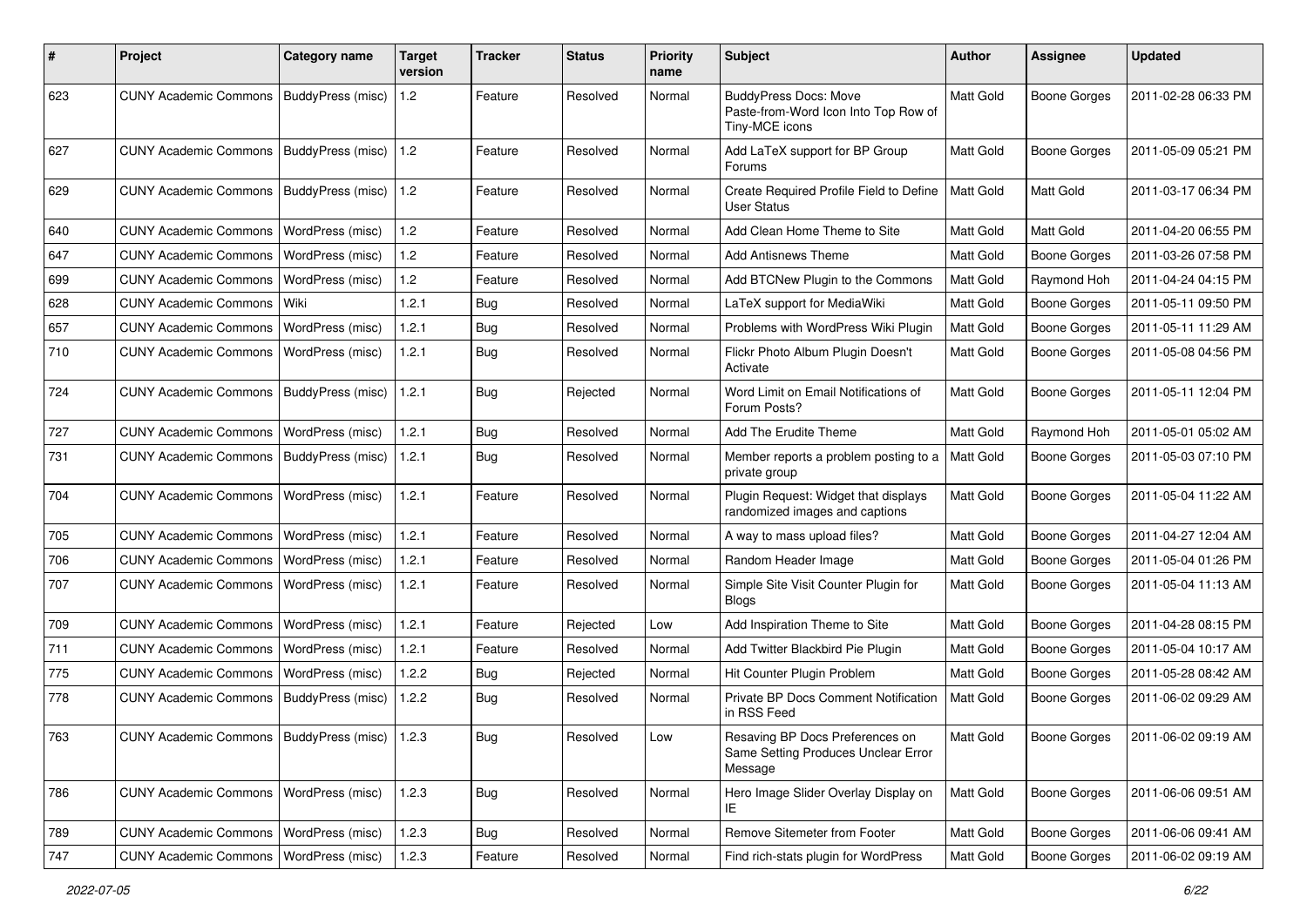| #    | Project                                  | <b>Category name</b> | <b>Target</b><br>version | <b>Tracker</b> | <b>Status</b> | <b>Priority</b><br>name | Subject                                                                           | <b>Author</b>    | Assignee            | <b>Updated</b>      |
|------|------------------------------------------|----------------------|--------------------------|----------------|---------------|-------------------------|-----------------------------------------------------------------------------------|------------------|---------------------|---------------------|
| 782  | <b>CUNY Academic Commons</b>             | BuddyPress (misc)    | 1.2.3                    | Feature        | Resolved      | Normal                  | Add Captcha Plugin                                                                | Matt Gold        | <b>Boone Gorges</b> | 2011-06-06 10:37 AM |
| 783  | <b>CUNY Academic Commons</b>             | BuddyPress (misc)    | 1.2.4                    | Bug            | Resolved      | Normal                  | <b>Broken Avatar Images</b>                                                       | Matt Gold        | <b>Boone Gorges</b> | 2011-06-06 02:49 PM |
| 796  | <b>CUNY Academic Commons</b>             | Wiki                 | 1.2.4                    | Bug            | Resolved      | Normal                  | BP Admin Bar Header Margin                                                        | Matt Gold        | Raymond Hoh         | 2011-06-07 02:37 PM |
| 806  | <b>CUNY Academic Commons</b>             | BuddyPress (misc)    | 1.2.4                    | Bug            | Resolved      | Normal                  | BP Docs Notification Throttling Issues                                            | Matt Gold        | <b>Boone Gorges</b> | 2011-06-08 12:17 PM |
| 809  | <b>CUNY Academic Commons</b>             | WordPress (misc)     | 1.2.4                    | Bug            | Resolved      | Low                     | Extra padding on bottom of footer                                                 | Matt Gold        | Boone Gorges        | 2011-07-12 03:23 PM |
| 810  | <b>CUNY Academic Commons</b>             | BuddyPress (misc)    | 1.2.4                    | <b>Bug</b>     | Resolved      | Normal                  | Can't see all blogs in "My Blogs"                                                 | Matt Gold        | Boone Gorges        | 2011-07-12 10:51 PM |
| 842  | <b>CUNY Academic Commons</b>             | WordPress (misc)     | 1.2.4                    | Bug            | Resolved      | Normal                  | Problems adding a user to a blog                                                  | Matt Gold        | <b>Boone Gorges</b> | 2011-07-08 01:34 PM |
| 856  | <b>CUNY Academic Commons</b>             | BuddyPress (misc)    | 1.2.4                    | Bug            | Resolved      | Low                     | Text-alignment issue on group                                                     | <b>Matt Gold</b> | Raymond Hoh         | 2011-06-22 10:02 PM |
| 905  | <b>CUNY Academic Commons</b>             | BuddyPress (misc)    | 1.2.4                    | Bug            | Resolved      | Low                     | <b>BP Docs Authentication Issue</b>                                               | Matt Gold        | <b>Boone Gorges</b> | 2011-07-12 01:39 PM |
| 908  | <b>CUNY Academic Commons</b>             | BuddyPress (misc)    | 1.2.4                    | Bug            | Resolved      | Normal                  | Free a BP Doc from Locked Status                                                  | Matt Gold        | Boone Gorges        | 2011-07-02 11:15 PM |
| 950  | <b>CUNY Academic Commons</b>             | BuddyPress (misc)    | 1.2.4                    | Bug            | Rejected      | Normal                  | Spam/Moderation Issue                                                             | Matt Gold        | <b>Boone Gorges</b> | 2011-07-11 09:15 AM |
| 1104 | <b>CUNY Academic Commons</b>             | WordPress (misc)     | 1.2.4.2                  | Bug            | Resolved      | Normal                  | Remove WordPress Counter Plugin                                                   | Matt Gold        | <b>Boone Gorges</b> | 2011-10-31 11:00 AM |
| 773  | <b>CUNY Academic Commons</b>             | WordPress (misc)     | 1.2.4.2                  | Feature        | Resolved      | Low                     | Adjust Featured Content Widget<br>Default Images                                  | Matt Gold        | Boone Gorges        | 2011-11-02 01:44 AM |
| 991  | <b>CUNY Academic Commons</b>             | WordPress (misc)     | 1.2.5                    | Bug            | Resolved      | Normal                  | <b>Update FeedWordPress</b>                                                       | Matt Gold        | Boone Gorges        | 2011-07-19 11:37 AM |
| 992  | <b>CUNY Academic Commons</b>             | BuddyPress (misc)    | 1.2.5                    | Bug            | Resolved      | Normal                  | BP Docs comments show up on WP<br>Dashboard                                       | Matt Gold        | <b>Boone Gorges</b> | 2011-07-19 02:17 PM |
| 993  | <b>CUNY Academic Commons</b>             | BuddyPress (misc)    | 1.2.5                    | Bug            | Resolved      | Low                     | <b>BP Docs Notification Issue</b>                                                 | <b>Matt Gold</b> | <b>Boone Gorges</b> | 2011-07-20 12:10 AM |
| 1067 | <b>CUNY Academic Commons</b>             | WordPress (misc)     | 1.2.5                    | Bug            | Rejected      | Normal                  | <b>Install Disable Trackbacks</b>                                                 | Matt Gold        | Boone Gorges        | 2011-07-22 12:05 AM |
| 1068 | <b>CUNY Academic Commons</b>             | WordPress (misc)     | 1.2.5                    | Bug            | Rejected      | High                    | Notification of Update in a Private<br>Group Shows up in Public Feed              | Matt Gold        | Boone Gorges        | 2011-07-21 11:27 PM |
| 1117 | <b>CUNY Academic Commons</b>             | BuddyPress (misc)    | 1.2.5                    | Bug            | Resolved      | Normal                  | Character Display Error in Feed                                                   | Matt Gold        | <b>Boone Gorges</b> | 2011-09-12 06:29 PM |
| 1143 | <b>CUNY Academic Commons</b>             | BuddyPress (misc)    | 1.2.5                    | Bug            | Resolved      | Normal                  | Notifications of Old Posts                                                        | Matt Gold        |                     | 2011-08-30 09:56 PM |
| 1145 | <b>CUNY Academic Commons</b>             | BuddyPress (misc)    | 1.2.5                    | Bug            | Resolved      | Low                     | Alert Box on Group Join                                                           | Matt Gold        | Boone Gorges        | 2011-09-12 05:56 PM |
| 1321 | <b>CUNY Academic Commons</b>             | BuddyPress (misc)    | 1.2.5                    | Bug            | Duplicate     | Normal                  | BP Doc Comment Doesn't Show Up on<br>Doc (but does appear in group stream)        | <b>Matt Gold</b> | Boone Gorges        | 2011-11-04 08:04 AM |
| 735  | <b>CUNY Academic Commons</b>             | BuddyPress (misc)    | 1.2.5                    | Feature        | Resolved      | Normal                  | BP Docs - Include Check-Box to Avoid<br><b>Email Notifications of Minor Edits</b> | Matt Gold        | Boone Gorges        | 2011-07-24 11:34 AM |
| 1069 | CUNY Academic Commons   WordPress (misc) |                      | 1.2.5                    | Feature        | Resolved      | Normal                  | Install ThreatToCreativity Theme                                                  | Matt Gold        | Matt Gold           | 2011-11-14 08:14 PM |
| 1073 | <b>CUNY Academic Commons</b>             | WordPress (misc)     | 1.2.5                    | Feature        | Resolved      | Normal                  | Add Google Plus One Plugin                                                        | Matt Gold        | <b>Boone Gorges</b> | 2011-09-12 06:06 PM |
| 1074 | <b>CUNY Academic Commons</b>             | WordPress (misc)     | 1.2.5                    | Feature        | Resolved      | Normal                  | Add Facebook Page Photo Gallery<br>plugin                                         | Matt Gold        | <b>Boone Gorges</b> | 2011-09-12 06:11 PM |
| 1075 | <b>CUNY Academic Commons</b>             | WordPress (misc)     | 1.2.5                    | Feature        | Resolved      | Normal                  | Add Spam Free WordPress plugin                                                    | Matt Gold        | <b>Boone Gorges</b> | 2011-09-12 06:08 PM |
| 1093 | <b>CUNY Academic Commons</b>             | WordPress (misc)     | 1.2.5                    | Feature        | Resolved      | Normal                  | Add WP-SyntaxEvolved Plugin                                                       | Matt Gold        | Boone Gorges        | 2011-09-12 06:13 PM |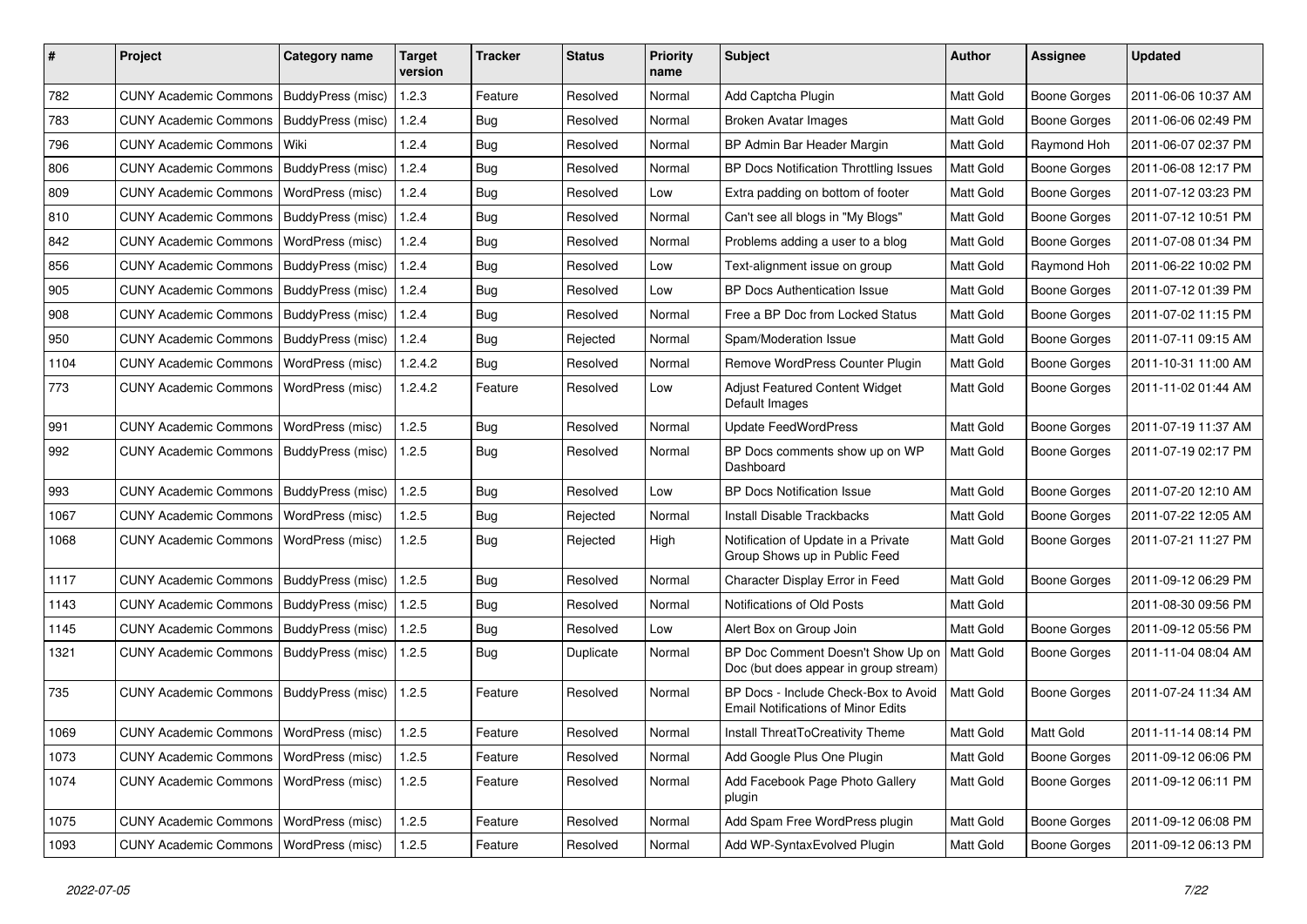| #    | Project                                   | <b>Category name</b> | <b>Target</b><br>version | <b>Tracker</b> | <b>Status</b> | <b>Priority</b><br>name | <b>Subject</b>                                                                     | <b>Author</b>    | <b>Assignee</b> | <b>Updated</b>      |
|------|-------------------------------------------|----------------------|--------------------------|----------------|---------------|-------------------------|------------------------------------------------------------------------------------|------------------|-----------------|---------------------|
| 1130 | <b>CUNY Academic Commons</b>              | WordPress (misc)     | 1.2.5                    | Feature        | Resolved      | Normal                  | Add PressWork Theme                                                                | <b>Matt Gold</b> | Boone Gorges    | 2011-11-14 08:11 PM |
| 1144 | <b>CUNY Academic Commons</b>              | WordPress (misc)     | 1.2.5                    | Feature        | Resolved      | Normal                  | Install Brunelleschi Theme                                                         | <b>Matt Gold</b> | Matt Gold       | 2011-11-14 08:16 PM |
| 1162 | <b>CUNY Academic Commons</b>              | BuddyPress (misc)    | 1.2.5                    | Feature        | Resolved      | Normal                  | Organization of "My Blogs" Dropdown<br>on Nav Bar                                  | <b>Matt Gold</b> | Boone Gorges    | 2011-09-14 01:24 AM |
| 1178 | <b>CUNY Academic Commons</b>              | WordPress (misc)     | 1.2.5                    | Feature        | Resolved      | Normal                  | Add "Chunk" Theme to the Commons                                                   | <b>Matt Gold</b> | Boone Gorges    | 2011-11-14 08:25 PM |
| 1188 | <b>CUNY Academic Commons</b>              | WordPress (misc)     | 1.2.5                    | Feature        | Resolved      | Normal                  | Add Text Expander Plugin                                                           | <b>Matt Gold</b> | Boone Gorges    | 2011-11-14 08:21 PM |
| 1324 | <b>CUNY Academic Commons</b>              | WordPress (misc)     | 1.2.5                    | Feature        | Resolved      | Normal                  | Change link on main nav bar for "Help"                                             | <b>Matt Gold</b> | Boone Gorges    | 2011-11-04 12:08 PM |
| 1325 | <b>CUNY Academic Commons</b>              | WordPress (misc)     | 1.2.5                    | Feature        | Resolved      | Normal                  | Remove hard-coded copyright notice<br>from WooThemes                               | Matt Gold        | Boone Gorges    | 2011-11-15 08:49 AM |
| 1371 | <b>CUNY Academic Commons</b>              | WordPress (misc)     | 1.2.6                    | Support        | Resolved      | Normal                  | Not allowed to create accounts for<br>Non-CUNY Members                             | <b>Matt Gold</b> | Boone Gorges    | 2011-11-21 02:49 PM |
| 1380 | <b>CUNY Academic Commons</b>              | WordPress (misc)     | 1.2.7                    | Bug            | Resolved      | Low                     | Page background color not set lon<br>login page                                    | <b>Matt Gold</b> | Boone Gorges    | 2011-11-28 07:44 PM |
| 1400 | CUNY Academic Commons   BuddyPress (misc) |                      | 1.2.7                    | Bug            | Resolved      | Normal                  | Firefox Login Caching Issue                                                        | <b>Matt Gold</b> | Boone Gorges    | 2011-12-06 05:53 PM |
| 343  | <b>CUNY Academic Commons</b>              | Wiki                 | 1.3                      | <b>Bug</b>     | Resolved      | Low                     | <b>FCKEditor Preferences</b>                                                       | <b>Matt Gold</b> | Boone Gorges    | 2011-11-30 11:55 AM |
| 487  | <b>CUNY Academic Commons</b>              | WordPress (misc)     | 1.3                      | Bug            | Resolved      | Normal                  | Replace Backtype Connect with<br>something that works                              | <b>Matt Gold</b> | Boone Gorges    | 2011-05-26 08:47 AM |
| 746  | <b>CUNY Academic Commons</b>              | BuddyPress (misc)    | 1.3                      | Bug            | Resolved      | Normal                  | Create Pop-Up Login Overlay                                                        | <b>Matt Gold</b> | Raymond Hoh     | 2011-05-16 06:32 PM |
| 761  | <b>CUNY Academic Commons</b>              | WordPress (misc)     | 1.3                      | Bug            | Resolved      | Normal                  | Implement "Send a Comment"<br>Function                                             | <b>Matt Gold</b> | Boone Gorges    | 2011-06-02 04:51 PM |
| 1344 | CUNY Academic Commons   BuddyPress (misc) |                      | 1.3                      | Bug            | Resolved      | Normal                  | Activity Feed Items not Appearing in<br>Group                                      | Matt Gold        | Boone Gorges    | 2011-11-14 11:26 AM |
| 1345 | <b>CUNY Academic Commons</b>              | BuddyPress (misc)    | 1.3                      | <b>Bug</b>     | Resolved      | Normal                  | <b>Consider Adding BuddyPress Group</b><br>for Community Admins and Mods<br>Plugin | <b>Matt Gold</b> | Boone Gorges    | 2011-11-28 03:17 PM |
| 1412 | <b>CUNY Academic Commons</b>              | BuddyPress (misc)    | 1.3                      | Bug            | Resolved      | Normal                  | Alter text on pop-up message about<br>role field                                   | <b>Matt Gold</b> | Boone Gorges    | 2011-12-08 12:58 PM |
| 1418 | <b>CUNY Academic Commons</b>              | Wiki                 | 1.3                      | Bug            | Resolved      | High                    | Don't see BP Admin Bar on cdev Wiki<br>page                                        | Matt Gold        | Boone Gorges    | 2011-12-09 08:58 AM |
| 1419 | <b>CUNY Academic Commons</b>              | Wiki                 | 1.3                      | Bug            | Rejected      | Normal                  | Ajax autosuggest on wiki tags not<br>working                                       | Matt Gold        | Boone Gorges    | 2011-12-12 03:51 PM |
| 325  | CUNY Academic Commons   BuddyPress (misc) |                      | 1.3                      | Feature        | Resolved      | Normal                  | Add folder hierarchies to Group<br>Documents plugin                                | <b>Matt Gold</b> | Boone Gorges    | 2011-05-23 01:33 AM |
| 532  | CUNY Academic Commons   BuddyPress (misc) |                      | $\vert$ 1.3              | Feature        | Resolved      | Normal                  | Allow members to paste in a group of<br>email addresses when sending invites       | Matt Gold        | Boone Gorges    | 2011-09-13 01:12 PM |
| 557  | CUNY Academic Commons   BuddyPress (misc) |                      | 1.3                      | Feature        | Rejected      | Normal                  | Denied Size and Extension Alerts on<br>Forum posts                                 | <b>Matt Gold</b> | Boone Gorges    | 2011-06-17 02:58 PM |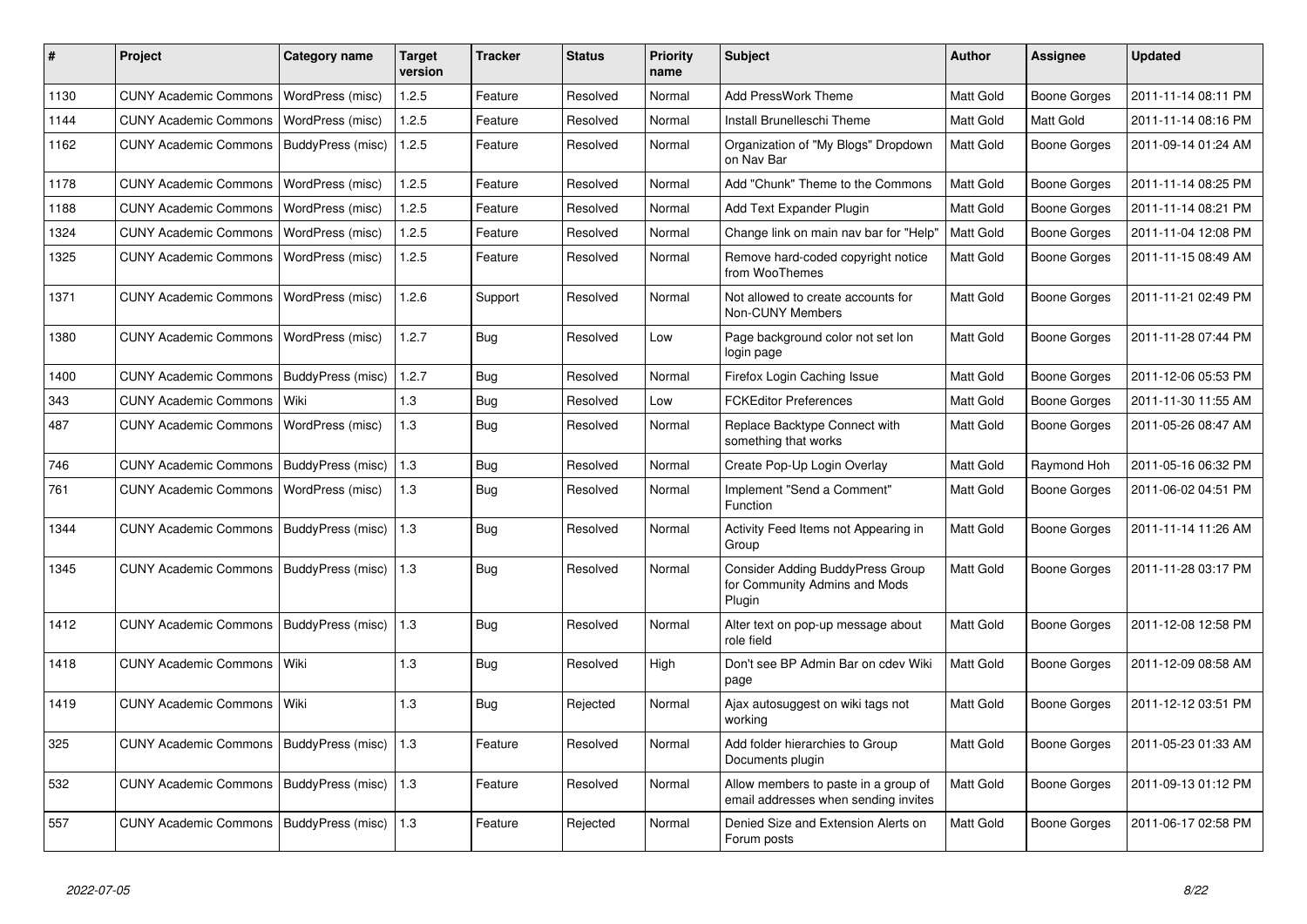| #    | Project                      | <b>Category name</b> | <b>Target</b><br>version | <b>Tracker</b> | <b>Status</b> | <b>Priority</b><br>name | <b>Subject</b>                                                                     | <b>Author</b> | <b>Assignee</b>     | <b>Updated</b>      |
|------|------------------------------|----------------------|--------------------------|----------------|---------------|-------------------------|------------------------------------------------------------------------------------|---------------|---------------------|---------------------|
| 643  | <b>CUNY Academic Commons</b> | BuddyPress (misc)    | 1.3                      | Feature        | Resolved      | Normal                  | Create Mechanism to Require People<br>to Fill Out New Identity Profile Field       | Matt Gold     | <b>Boone Gorges</b> | 2011-10-19 01:50 PM |
| 648  | <b>CUNY Academic Commons</b> | BuddyPress (misc)    | 1.3                      | Feature        | Resolved      | Normal                  | Create Print functionality for<br><b>BuddyPress Docs</b>                           | Matt Gold     | <b>Boone Gorges</b> | 2011-07-19 11:46 AM |
| 649  | <b>CUNY Academic Commons</b> | BuddyPress (misc)    | 1.3                      | Feature        | Resolved      | Normal                  | Create Copy All button for BuddyPress<br>Docs                                      | Matt Gold     | <b>Boone Gorges</b> | 2011-09-13 11:59 AM |
| 697  | <b>CUNY Academic Commons</b> | BuddyPress (misc)    | 1.3                      | Feature        | Resolved      | Normal                  | Member request: Indented text in<br>Forum Posts                                    | Matt Gold     | <b>Boone Gorges</b> | 2011-09-13 03:29 PM |
| 764  | <b>CUNY Academic Commons</b> | WordPress (misc)     | 1.3                      | Feature        | Resolved      | Normal                  | Install "Email Users" Plugin                                                       | Matt Gold     | <b>Boone Gorges</b> | 2011-09-13 11:35 AM |
| 771  | <b>CUNY Academic Commons</b> | WordPress (misc)     | 1.3                      | Feature        | Rejected      | Normal                  | Create Tool to Display Users in Order<br>of ID# in Dashboard                       | Matt Gold     | <b>Boone Gorges</b> | 2011-05-24 08:57 AM |
| 774  | <b>CUNY Academic Commons</b> | BuddyPress (misc)    | 1.3                      | Feature        | Resolved      | Normal                  | Consider Allowing Email to Be Sent<br><b>Between Unfriended Members</b>            | Matt Gold     | <b>Boone Gorges</b> | 2011-06-16 04:06 PM |
| 906  | <b>CUNY Academic Commons</b> | BuddyPress (misc)    | 1.3                      | Feature        | Resolved      | Low                     | Allow users to edit BP Doc comments                                                | Matt Gold     | <b>Boone Gorges</b> | 2011-09-14 01:27 AM |
| 1106 | <b>CUNY Academic Commons</b> | WordPress (misc)     | 1.3                      | Feature        | Resolved      | Normal                  | <b>Extended Super Admins</b>                                                       | Matt Gold     | <b>Boone Gorges</b> | 2011-11-15 02:06 PM |
| 1132 | <b>CUNY Academic Commons</b> | WordPress (misc)     | 1.3                      | Feature        | Rejected      | Normal                  | Consider adding a forum plugin for<br>blogs                                        | Matt Gold     | <b>Boone Gorges</b> | 2011-11-17 10:51 PM |
| 1134 | <b>CUNY Academic Commons</b> | WordPress (misc)     | 1.3                      | Feature        | Resolved      | Normal                  | Build Flexibility for Image Choices into<br><b>Featured Content Widget</b>         | Matt Gold     | <b>Boone Gorges</b> | 2011-11-30 02:27 AM |
| 1146 | <b>CUNY Academic Commons</b> | WordPress (misc)     | 1.3                      | Feature        | Resolved      | Normal                  | Add Shaken Grid Theme to Site                                                      | Matt Gold     | <b>Matt Gold</b>    | 2011-11-28 03:27 PM |
| 1256 | <b>CUNY Academic Commons</b> | BuddyPress (misc)    | 1.3                      | Feature        | Resolved      | Normal                  | Enable BP Docs by default on<br>Commons groups                                     | Matt Gold     | <b>Boone Gorges</b> | 2011-11-15 02:27 PM |
| 1329 | <b>CUNY Academic Commons</b> | WordPress (misc)     | 1.3                      | Feature        | Resolved      | Normal                  | Create Plugin to Make it Easier to Add<br>Users to a Blog                          | Matt Gold     | <b>Boone Gorges</b> | 2011-12-15 08:43 AM |
| 1394 | <b>CUNY Academic Commons</b> | BuddyPress (misc)    | 1.3                      | Feature        | Rejected      | Normal                  | Update Filters to include new BP<br>Profile roles                                  | Matt Gold     | <b>Boone Gorges</b> | 2011-12-09 07:11 AM |
| 1437 | <b>CUNY Academic Commons</b> | WordPress (misc)     | 1.3                      | Feature        | Resolved      | Normal                  | Add FD Footnotes Plugin                                                            | Matt Gold     | Boone Gorges        | 2011-12-14 01:00 PM |
| 1451 | <b>CUNY Academic Commons</b> | BuddyPress (misc)    | 1.3.1                    | Bug            | Resolved      | Normal                  | Social Media Profile Icons Not<br>Showing Up Automatically?                        | Matt Gold     | <b>Boone Gorges</b> | 2011-12-15 07:06 PM |
| 1455 | <b>CUNY Academic Commons</b> | BuddyPress (misc)    | 1.3.1                    | Bug            | Resolved      | Normal                  | Errant error message on Groups page                                                | Matt Gold     | <b>Boone Gorges</b> | 2011-12-16 02:05 PM |
| 1464 | <b>CUNY Academic Commons</b> | Upgrades             | 1.3.1                    | <b>Bug</b>     | Rejected      | Normal                  | UserVoice Account linked to wrong<br>account                                       | Matt Gold     | <b>Boone Gorges</b> | 2011-12-19 09:40 AM |
| 1438 | <b>CUNY Academic Commons</b> | WordPress (misc)     | 1.3.1                    | Feature        | Resolved      | Normal                  | Add WP-Print Plugin                                                                | Matt Gold     | Boone Gorges        | 2011-12-15 02:49 PM |
| 1439 | <b>CUNY Academic Commons</b> | WordPress (misc)     | 1.3.1                    | Feature        | Resolved      | Normal                  | Add WP Hide Post Plugin                                                            | Matt Gold     | Boone Gorges        | 2011-12-15 02:50 PM |
| 1440 | <b>CUNY Academic Commons</b> | WordPress (misc)     | 1.3.1                    | Feature        | Resolved      | Normal                  | Add Custom Sidebar Plugin                                                          | Matt Gold     | <b>Boone Gorges</b> | 2011-12-15 02:46 PM |
| 1459 | <b>CUNY Academic Commons</b> | WordPress (misc)     | 1.3.1                    | Feature        | Resolved      | Normal                  | Create "no image" option for featured<br>blog posts on featured homepage<br>widget | Matt Gold     | <b>Boone Gorges</b> | 2011-12-19 11:25 AM |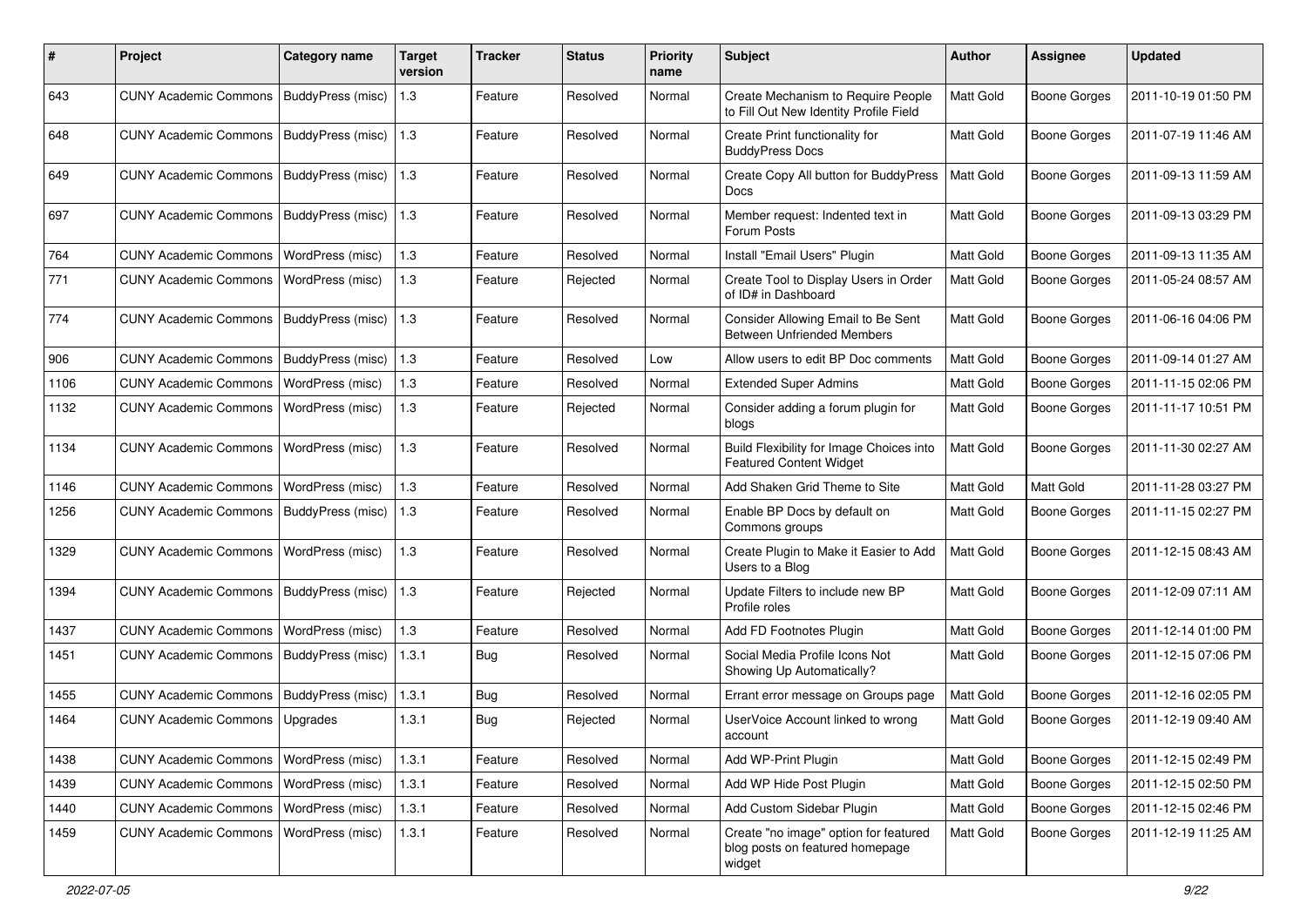| #    | Project                                   | <b>Category name</b> | <b>Target</b><br>version | <b>Tracker</b> | <b>Status</b> | <b>Priority</b><br>name | Subject                                                       | Author           | Assignee            | <b>Updated</b>      |
|------|-------------------------------------------|----------------------|--------------------------|----------------|---------------|-------------------------|---------------------------------------------------------------|------------------|---------------------|---------------------|
| 1472 | <b>CUNY Academic Commons</b>              | WordPress (misc)     | 1.3.2                    | Feature        | Resolved      | Normal                  | Update/Activate Akismet with newly<br>purchased cuny-wide key | Matt Gold        | <b>Boone Gorges</b> | 2012-01-14 08:59 AM |
| 1482 | <b>CUNY Academic Commons</b>              | WordPress (misc)     | 1.3.3                    | <b>Bug</b>     | Resolved      | Normal                  | News page twitter feed error                                  | Matt Gold        | Boone Gorges        | 2012-01-10 06:53 PM |
| 1483 | <b>CUNY Academic Commons</b>              | WordPress (misc)     | 1.3.3                    | Bug            | Resolved      | Normal                  | News page not showing posts from<br>News blog                 | Matt Gold        | Boone Gorges        | 2012-01-10 06:55 PM |
| 1488 | <b>CUNY Academic Commons</b>              | BuddyPress (misc)    | 1.3.3                    | <b>Bug</b>     | Resolved      | Normal                  | Unable to edit forum post                                     | Matt Gold        | Boone Gorges        | 2012-01-10 07:20 PM |
| 1495 | <b>CUNY Academic Commons</b>              | BuddyPress (misc)    | 1.3.3                    | Bug            | Rejected      | Low                     | Newest Member Filter on homepage<br>not working               | Matt Gold        | <b>Boone Gorges</b> | 2011-12-22 11:29 AM |
| 1498 | <b>CUNY Academic Commons</b>              | BuddyPress (misc)    | 1.3.3                    | Bug            | Resolved      | Normal                  | Non-Logged in User Redirect Feature<br>not working            | <b>Matt Gold</b> | Boone Gorges        | 2012-01-11 04:57 PM |
| 1503 | <b>CUNY Academic Commons</b>              | BuddyPress (misc)    | 1.3.3                    | Bug            | Resolved      | Normal                  | File list not showing file descriptions                       | Matt Gold        | Boone Gorges        | 2012-01-10 07:28 PM |
| 1477 | <b>CUNY Academic Commons</b>              | WordPress (misc)     | 1.3.3                    | Feature        | Resolved      | Normal                  | Expand recent blog post listing on<br>homepage                | <b>Matt Gold</b> | Boone Gorges        | 2012-01-10 06:09 PM |
| 1487 | <b>CUNY Academic Commons</b>              | BuddyPress (misc)    | 1.3.3                    | Feature        | Resolved      | Normal                  | Bug when using Featured Widget to<br>display a page           | <b>Matt Gold</b> | <b>Boone Gorges</b> | 2012-01-10 10:05 PM |
| 1507 | <b>CUNY Academic Commons</b>              | BuddyPress (misc)    | 1.3.3                    | Feature        | Resolved      | Normal                  | Add Custom Sidebar Plugin                                     | Matt Gold        | <b>Boone Gorges</b> | 2012-01-10 07:30 PM |
| 1531 | <b>CUNY Academic Commons</b>              | WordPress (misc)     | 1.3.4                    | Bug            | Resolved      | Urgent                  | Commons Only Viewable to Logged-In<br>Viewers                 | Matt Gold        | Boone Gorges        | 2012-01-12 12:50 AM |
| 1541 | <b>CUNY Academic Commons</b>              | WordPress (misc)     | 1.3.4                    | Feature        | Resolved      | Normal                  | Add UserVoice embed code                                      | Matt Gold        | <b>Boone Gorges</b> | 2012-01-13 10:17 AM |
| 1545 | <b>CUNY Academic Commons</b>              | BuddyPress (misc)    | 1.3.5                    | Bug            | Resolved      | Normal                  | Problem with BP Doc Comment Edit<br>Icon in Forums            | <b>Matt Gold</b> | Boone Gorges        | 2012-01-16 06:14 PM |
| 1546 | CUNY Academic Commons   BuddyPress (misc) |                      | 1.3.5                    | Bug            | Resolved      | Low                     | Unable to view comparative document<br>history in BP Docs     | Matt Gold        | <b>Boone Gorges</b> | 2012-01-17 06:13 PM |
| 1547 | <b>CUNY Academic Commons</b>              | WordPress (misc)     | 1.3.5                    | Bug            | Resolved      | High                    | Spam Registrations                                            | Matt Gold        | <b>Boone Gorges</b> | 2012-01-16 08:23 PM |
| 1549 | <b>CUNY Academic Commons</b>              | WordPress (misc)     | 1.3.5                    | Bug            | Resolved      | Normal                  | Add SOPA Protest Plugin                                       | Matt Gold        | <b>Boone Gorges</b> | 2012-01-17 06:19 PM |
| 1551 | <b>CUNY Academic Commons</b>              | WordPress (misc)     | 1.3.5                    | Bug            | Resolved      | Normal                  | Create Front-Page SOPA Protest page                           | Matt Gold        | <b>Boone Gorges</b> | 2012-01-17 09:32 PM |
| 1550 | <b>CUNY Academic Commons</b>              | WordPress (misc)     | 1.3.5.1                  | Feature        | Resolved      | Normal                  | Please add Simplicity Theme to<br>Commons                     | Matt Gold        | Boone Gorges        | 2012-01-18 09:58 AM |
| 1554 | <b>CUNY Academic Commons</b>              | WordPress (misc)     | 1.3.6                    | Bug            | Resolved      | Normal                  | User reports infinite redirect issue on<br>blog               | Matt Gold        | Boone Gorges        | 2012-01-19 07:58 AM |
| 1555 | CUNY Academic Commons   BuddyPress (misc) |                      | 1.3.6                    | Bug            | Resolved      | Low                     | Sticky forum post shows up twice in<br>post listings          | Matt Gold        | <b>Boone Gorges</b> | 2012-02-08 06:44 PM |
| 1558 | CUNY Academic Commons   BuddyPress (misc) |                      | 1.3.6                    | Bug            | Resolved      | Normal                  | Login Issues                                                  | Matt Gold        | Boone Gorges        | 2012-02-08 06:40 PM |
| 1571 | CUNY Academic Commons   BuddyPress (misc) |                      | 1.3.6                    | <b>Bug</b>     | Resolved      | Low                     | Non-CUNY Sign-Up Code Pages<br>Published                      | Matt Gold        | Boone Gorges        | 2012-02-08 04:46 PM |
| 1556 | CUNY Academic Commons   BuddyPress (misc) |                      | 1.3.6                    | Feature        | Rejected      | Normal                  | New option for College profile field                          | Matt Gold        | Boone Gorges        | 2012-01-19 08:12 AM |
| 1616 | CUNY Academic Commons   BuddyPress (misc) |                      | 1.3.7                    | <b>Bug</b>     | Resolved      | Low                     | BP Docs timeout issue                                         | Matt Gold        | <b>Boone Gorges</b> | 2012-02-21 03:23 PM |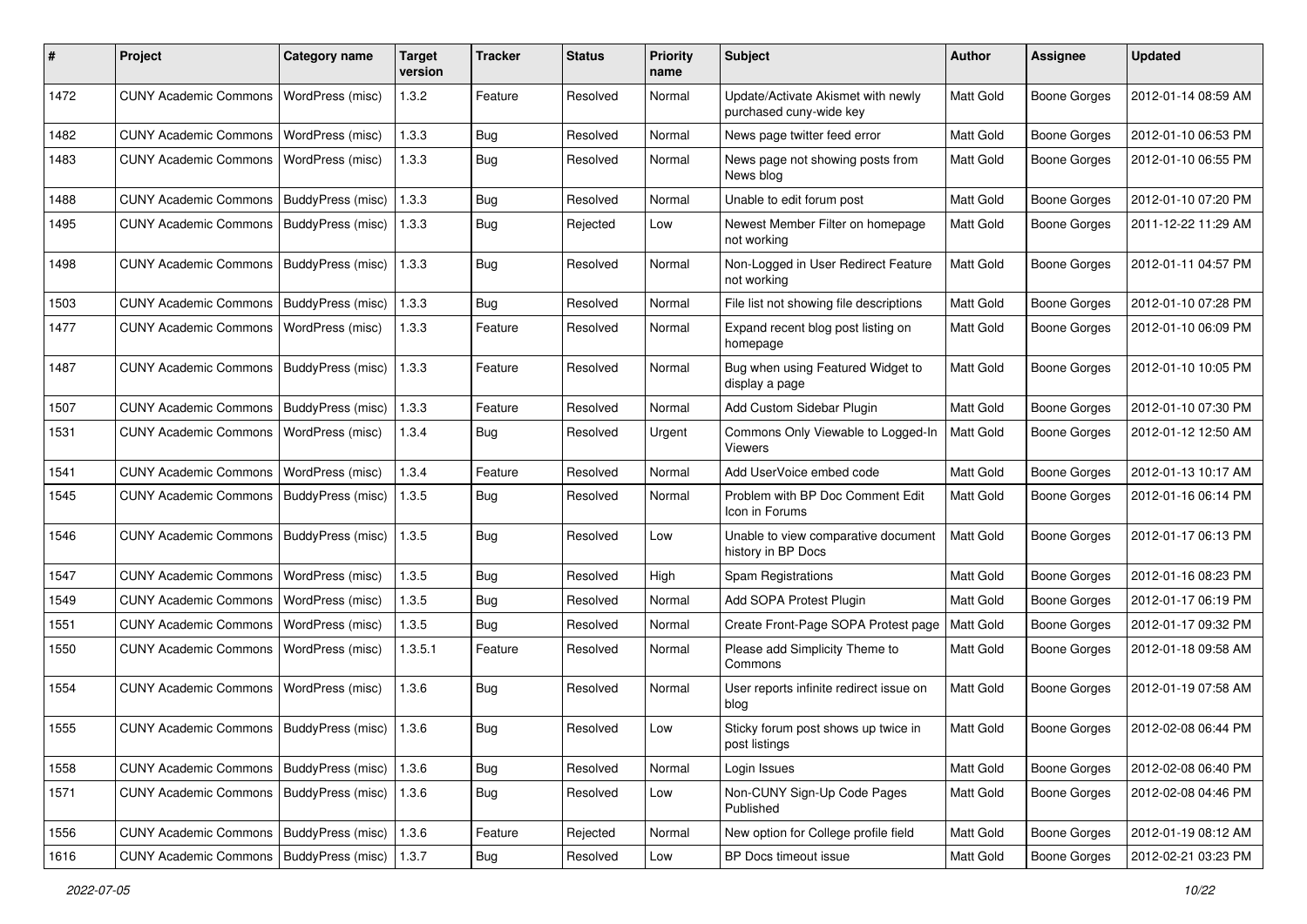| $\#$ | Project                                   | <b>Category name</b>     | <b>Target</b><br>version | <b>Tracker</b> | <b>Status</b> | <b>Priority</b><br>name | <b>Subject</b>                                                                        | <b>Author</b> | <b>Assignee</b>     | <b>Updated</b>      |
|------|-------------------------------------------|--------------------------|--------------------------|----------------|---------------|-------------------------|---------------------------------------------------------------------------------------|---------------|---------------------|---------------------|
| 1638 | <b>CUNY Academic Commons</b>              | WordPress (misc)         | 1.3.7                    | Feature        | Rejected      | Urgent                  | Make Clean Child Theme Available<br>only to ARC blog                                  | Matt Gold     | <b>Boone Gorges</b> | 2012-02-21 02:39 PM |
| 1639 | <b>CUNY Academic Commons</b>              | WordPress (misc)         | 1.3.7                    | Feature        | Resolved      | Urgent                  | Add WP-Cumulus Plugin                                                                 | Matt Gold     | <b>Boone Gorges</b> | 2012-02-21 02:32 PM |
| 1640 | <b>CUNY Academic Commons</b>              | WordPress (misc)         | 1.3.7                    | Feature        | Resolved      | Urgent                  | Add Jetpack plugin                                                                    | Matt Gold     | <b>Boone Gorges</b> | 2012-02-21 02:30 PM |
| 1641 | <b>CUNY Academic Commons</b>              | WordPress (misc)         | 1.3.7                    | Feature        | Resolved      | Urgent                  | Create shortcode to embed fora.tv<br>videos                                           | Matt Gold     | <b>Boone Gorges</b> | 2012-02-21 05:22 PM |
| 1473 | <b>CUNY Academic Commons</b>              | WordPress (misc)         | 1.3.7                    | Outreach       | Resolved      | Normal                  | Create News Blog Post on Akismet for<br>CUNY                                          | Matt Gold     | Matt Gold           | 2012-02-08 08:31 PM |
| 1637 | <b>CUNY Academic Commons</b>              | WordPress (misc)         | 1.3.7.1                  | Feature        | Resolved      | Urgent                  | Add Clean Child Theme for ARC<br>Project                                              | Matt Gold     | <b>Boone Gorges</b> | 2012-02-21 06:13 PM |
| 1648 | <b>CUNY Academic Commons</b>              | BuddyPress (misc)        | 1.3.9                    | Feature        | Resolved      | Urgent                  | <b>Add Password Protect WordPress</b><br>Plugin                                       | Matt Gold     |                     | 2012-02-24 10:22 AM |
| 1663 | <b>CUNY Academic Commons</b>              | BuddyPress (misc)        | 1.3.9                    | Support        | Resolved      | Normal                  | Please add info on Private --> Public<br>Group Announcement Functionality to<br>Codex | Matt Gold     | Sarah Morgano       | 2012-03-01 10:26 AM |
| 1657 | <b>CUNY Academic Commons</b>              | BuddyPress (misc)        | 1.3.10                   | Bug            | Resolved      | Normal                  | Caching Issues                                                                        | Matt Gold     |                     | 2012-04-04 10:17 AM |
| 1754 | <b>CUNY Academic Commons</b>              | WordPress (misc)         | 1.3.10                   | Bug            | Resolved      | High                    | Members receiving dev site comment<br>spam                                            | Matt Gold     | <b>Boone Gorges</b> | 2012-03-20 01:05 PM |
| 1794 | <b>CUNY Academic Commons</b>              | BuddyPress (misc)        | 1.3.10                   | Bug            | Resolved      | Normal                  | Remove "Notice anything new"<br>notification                                          | Matt Gold     | <b>Boone Gorges</b> | 2012-03-29 09:45 PM |
| 1614 | <b>CUNY Academic Commons</b>              | BuddyPress (misc)        | 1.3.11                   | Bug            | Resolved      | Normal                  | Non-CUNY Sign-Up Code Disappears<br><b>After Creation</b>                             | Matt Gold     | <b>Boone Gorges</b> | 2012-04-05 01:50 AM |
| 1672 | <b>CUNY Academic Commons</b>              | BuddyPress (misc)        | 1.3.11                   | <b>Bug</b>     | Resolved      | Normal                  | Activity replies in groups                                                            | Matt Gold     | <b>Boone Gorges</b> | 2012-04-04 09:37 AM |
| 1784 | <b>CUNY Academic Commons</b>              | BuddyPress (misc)        | 1.3.11                   | <b>Bug</b>     | Resolved      | Normal                  | Date/Content Problems on Forum<br>digest emails                                       | Matt Gold     | <b>Boone Gorges</b> | 2012-04-03 08:28 PM |
| 1802 | <b>CUNY Academic Commons</b>              | WordPress (misc)         | 1.3.11                   | Bug            | Resolved      | Low                     | Incorrect Page Title on Blogs Page                                                    | Matt Gold     | <b>Boone Gorges</b> | 2012-04-03 08:28 PM |
| 1808 | <b>CUNY Academic Commons</b>              | WordPress (misc)         | 1.3.11                   | <b>Bug</b>     | Resolved      | Normal                  | New title page titles                                                                 | Matt Gold     | <b>Boone Gorges</b> | 2012-04-04 08:39 AM |
| 1809 | <b>CUNY Academic Commons</b>              | WordPress (misc)         | 1.3.11                   | Feature        | Resolved      | Normal                  | Add CataBlog Plugin                                                                   | Matt Gold     | <b>Boone Gorges</b> | 2012-04-04 10:03 AM |
| 1812 | <b>CUNY Academic Commons</b>              | WordPress (misc)         | 1.3.11                   | Feature        | Resolved      | Normal                  | Please remove Catablog plugin                                                         | Matt Gold     | <b>Boone Gorges</b> | 2012-04-05 07:36 PM |
| 1818 | <b>CUNY Academic Commons</b>              | WordPress (misc)         | 1.3.12                   | Feature        | Resolved      | High                    | Add news announcement scroll plugin                                                   | Matt Gold     | <b>Boone Gorges</b> | 2012-04-09 03:15 PM |
| 1560 | CUNY Academic Commons   BuddyPress (misc) |                          | 1.3.12                   | Outreach       | Resolved      | Normal                  | Add social media icons/info to About<br>page and Contact Us page                      | Matt Gold     | <b>Boone Gorges</b> | 2012-04-12 09:07 AM |
| 1561 | <b>CUNY Academic Commons</b>              | WordPress (misc)         | 1.3.12                   | Outreach       | Resolved      | Normal                  | Add Social Media Icons back to top of<br>side column of News page                     | Matt Gold     | Boone Gorges        | 2012-04-12 04:39 PM |
| 1859 | <b>CUNY Academic Commons</b>              | <b>BuddyPress (misc)</b> | 1.3.13                   | <b>Bug</b>     | Resolved      | Low                     | Orthographical error on page in the<br>sign-up process                                | Matt Gold     | <b>Boone Gorges</b> | 2012-05-02 11:43 AM |
| 1872 | CUNY Academic Commons   WordPress (misc)  |                          | 1.3.13                   | <b>Bug</b>     | Resolved      | Normal                  | Update Woo Framework                                                                  | Matt Gold     | <b>Boone Gorges</b> | 2012-05-22 11:36 AM |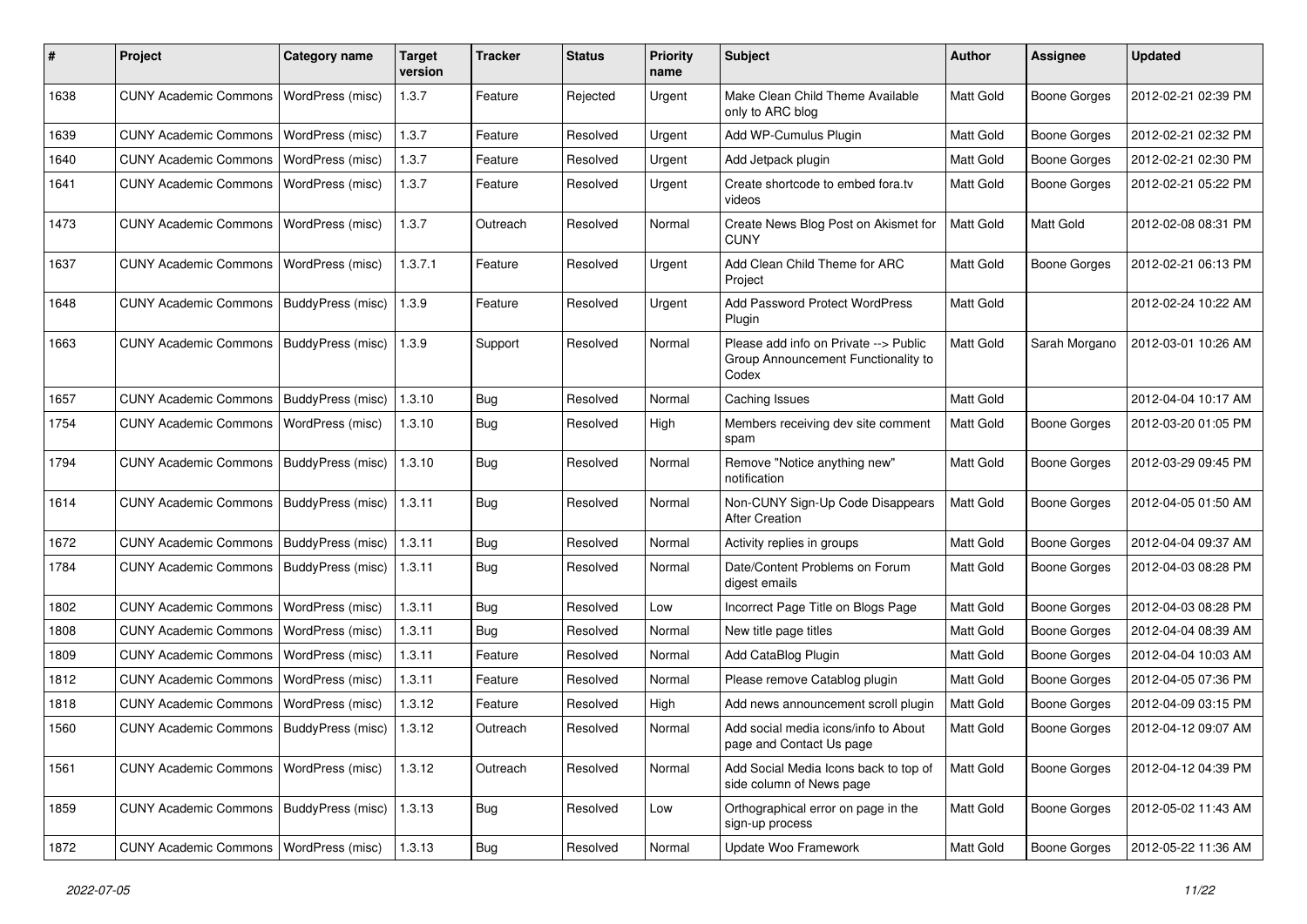| #    | Project                                         | Category name     | <b>Target</b><br>version | <b>Tracker</b> | <b>Status</b> | <b>Priority</b><br>name | <b>Subject</b>                                                              | <b>Author</b>    | Assignee            | <b>Updated</b>      |
|------|-------------------------------------------------|-------------------|--------------------------|----------------|---------------|-------------------------|-----------------------------------------------------------------------------|------------------|---------------------|---------------------|
| 1881 | <b>CUNY Academic Commons</b>                    | BuddyPress (misc) | 1.3.13                   | <b>Bug</b>     | Resolved      | Low                     | Double forum notification received                                          | <b>Matt Gold</b> | <b>Boone Gorges</b> | 2012-05-22 02:51 PM |
| 1885 | <b>CUNY Academic Commons</b>                    | WordPress (misc)  | 1.3.13                   | Bug            | Resolved      | Normal                  | TinyMCE button error                                                        | Matt Gold        | <b>Boone Gorges</b> | 2012-05-17 11:15 AM |
| 1886 | <b>CUNY Academic Commons</b>                    | WordPress (misc)  | 1.3.13                   | Bug            | Rejected      | Low                     | Test reliability of firestats plugin                                        | Matt Gold        | Boone Gorges        | 2012-05-09 09:37 PM |
| 1912 | <b>CUNY Academic Commons</b>                    | WordPress (misc)  | 1.3.13                   | Bug            | Resolved      | Normal                  | Install the VéritéCo Timeline Plugin                                        | Matt Gold        | Boone Gorges        | 2012-05-23 04:13 PM |
| 1197 | <b>CUNY Academic Commons</b>                    |                   | 1.3.13                   | Feature        | Resolved      | Low                     | <b>Remove Quotation Marks from Email</b><br>Notifications of Uploaded Files | Matt Gold        | Boone Gorges        | 2012-04-16 03:11 PM |
| 1863 | <b>CUNY Academic Commons</b>                    | WordPress (misc)  | 1.3.13                   | Feature        | Resolved      | Normal                  | Add WP Publication Repository plugin                                        | Matt Gold        | <b>Boone Gorges</b> | 2012-05-10 01:57 AM |
| 1889 | <b>CUNY Academic Commons</b>                    | WordPress (misc)  | 1.3.13                   | Feature        | Resolved      | Normal                  | Add jQuery Lightbox plugin                                                  | Matt Gold        | Boone Gorges        | 2012-05-17 11:11 AM |
| 1911 | <b>CUNY Academic Commons</b>                    | WordPress (misc)  | 1.3.13                   | Feature        | Resolved      | Normal                  | <b>Install TheThe Tabs and Accordions</b><br>Plugin                         | <b>Matt Gold</b> | Boone Gorges        | 2012-05-23 04:13 PM |
| 1462 | <b>CUNY Academic Commons</b>                    | WordPress (misc)  | 1.3.13                   | Support        | Resolved      | Normal                  | Allowing registration by cuny.tv<br>domains                                 | Matt Gold        | Boone Gorges        | 2012-05-02 12:16 PM |
| 1916 | <b>CUNY Academic Commons</b>                    | WordPress (misc)  | 1.3.14                   | Bug            | Resolved      | High                    | Images Breaking on Help Blog and<br><b>Ground Control</b>                   | Matt Gold        | <b>Boone Gorges</b> | 2012-05-26 07:54 PM |
| 1930 | <b>CUNY Academic Commons</b>                    | WordPress (misc)  | 1.3.14                   | Feature        | Resolved      | Normal                  | <b>Install CollabPress</b>                                                  | Matt Gold        | <b>Boone Gorges</b> | 2012-06-12 08:44 AM |
| 1933 | <b>CUNY Academic Commons</b>                    | WordPress (misc)  | 1.3.14                   | Feature        | Resolved      | Normal                  | Add WP-Markdown Plugin                                                      | Matt Gold        | Boone Gorges        | 2012-06-12 08:56 AM |
| 1934 | <b>CUNY Academic Commons</b>                    | WordPress (misc)  | 1.3.14                   | Feature        | Resolved      | Normal                  | Add Q and A Plugin                                                          | Matt Gold        | Boone Gorges        | 2012-06-12 09:12 AM |
| 1953 | <b>CUNY Academic Commons</b>                    | BuddyPress (misc) | 1.3.15                   | Bug            | Resolved      | Normal                  | Email forum notification formatting<br>issue                                | Matt Gold        | <b>Boone Gorges</b> | 2012-06-21 03:32 PM |
| 1990 | <b>CUNY Academic Commons</b>                    | BuddyPress (misc) | 1.3.17                   | <b>Bug</b>     | Resolved      | Low                     | In Forum post list, member avatar<br>partially obscures member name         | <b>Matt Gold</b> | <b>Boone Gorges</b> | 2012-07-29 08:42 PM |
| 1995 | <b>CUNY Academic Commons</b>                    | WordPress (misc)  | 1.3.17                   | Bug            | Rejected      | High                    | Featured Content Box Only Rendering<br>on Login                             | Matt Gold        | <b>Boone Gorges</b> | 2012-07-15 10:21 AM |
| 1411 | <b>CUNY Academic Commons</b>                    | BuddyPress (misc) | 1.3.17                   | Feature        | Resolved      | Low                     | <b>Deleting Docs</b>                                                        | Matt Gold        | <b>Boone Gorges</b> | 2012-07-02 12:43 PM |
| 2007 | <b>CUNY Academic Commons</b>                    | WordPress (misc)  | 1.3.17                   | Feature        | Resolved      | Normal                  | Add Events Manager Plugin                                                   | Matt Gold        | <b>Boone Gorges</b> | 2012-07-30 09:19 AM |
| 1401 | <b>CUNY Academic Commons</b>                    | BuddyPress (misc) | 1.4                      | <b>Bug</b>     | Resolved      | Low                     | Avoiding really long blog names                                             | Matt Gold        | Dominic Giglio      | 2012-07-16 01:02 PM |
| 1979 | <b>CUNY Academic Commons</b>                    | BuddyPress (misc) | 1.4                      | Bug            | Rejected      | Normal                  | Received two notifications of an activity<br>update                         | <b>Matt Gold</b> | Boone Gorges        | 2012-07-12 10:43 AM |
| 2018 | <b>CUNY Academic Commons</b>                    | WordPress (misc)  | 1.4                      | <b>Bug</b>     | Resolved      | High                    | WP Nav Bar Overflow                                                         | Matt Gold        | <b>Boone Gorges</b> | 2012-08-06 12:58 PM |
| 2019 | CUNY Academic Commons   WordPress (misc)        |                   | 1.4                      | <b>Bug</b>     | Resolved      | High                    | Unable to Add New User to Blog                                              | <b>Matt Gold</b> | <b>Boone Gorges</b> | 2012-08-08 04:21 PM |
| 120  | CUNY Academic Commons   BuddyPress (misc)       |                   | 1.4                      | Feature        | Resolved      | Normal                  | <b>Consider Adding Privacy Options</b><br><b>Plugin for Profiles</b>        | Matt Gold        | <b>Boone Gorges</b> | 2015-11-12 01:02 AM |
| 1199 | CUNY Academic Commons   BuddyPress (misc)   1.4 |                   |                          | Feature        | Resolved      | Normal                  | Add Option for Open Text Field to BP<br>Profile Checkbox Fields             | Matt Gold        | <b>Boone Gorges</b> | 2012-08-01 05:23 PM |
| 1390 | <b>CUNY Academic Commons</b>                    | BuddyPress (misc) | 1.4                      | Feature        | Resolved      | Normal                  | Show "Kitchen Sink" by Default in<br>TinyMCE                                | Matt Gold        | Dominic Giglio      | 2012-02-28 10:37 AM |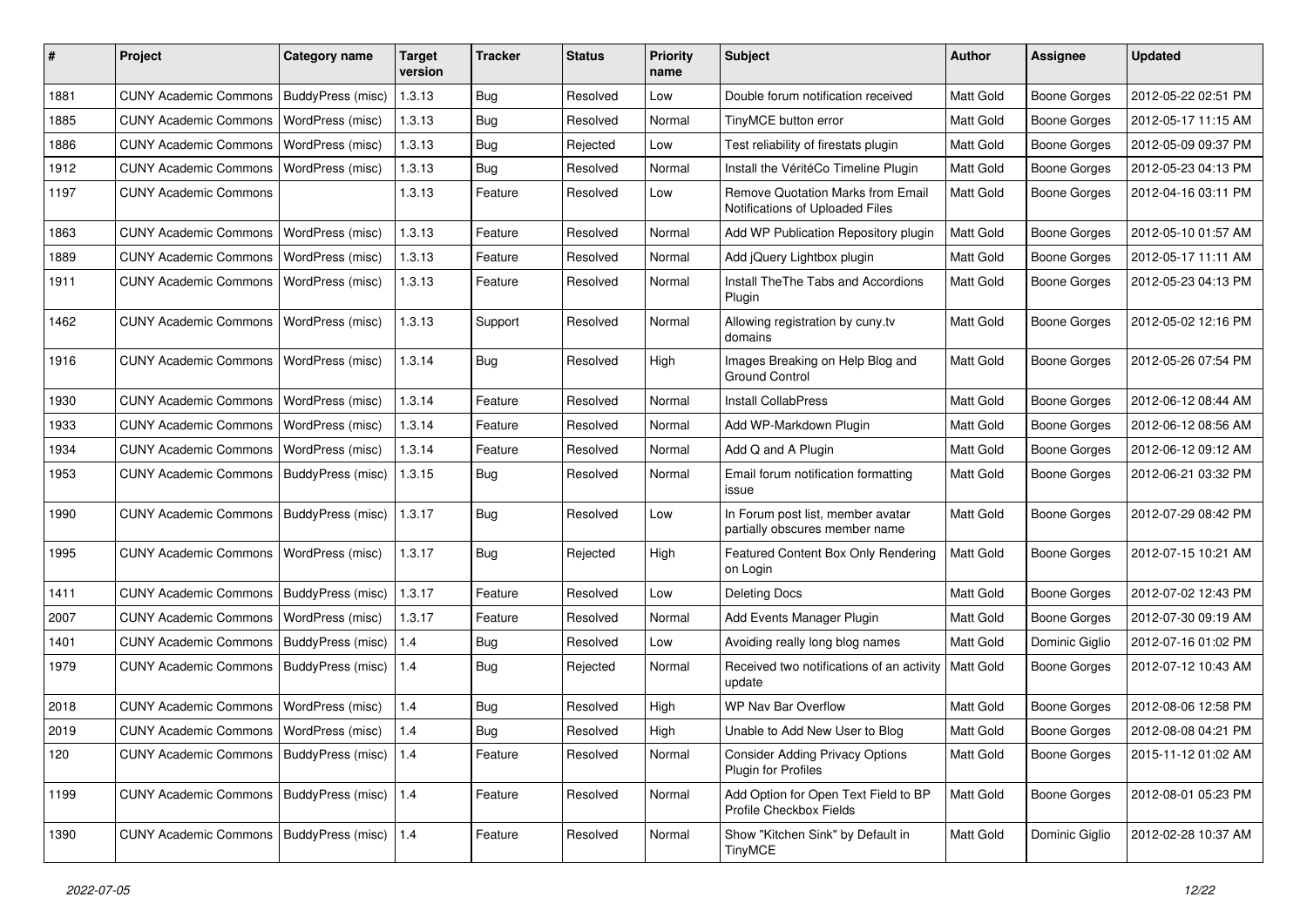| #    | Project                                           | <b>Category name</b>     | <b>Target</b><br>version | <b>Tracker</b> | <b>Status</b> | <b>Priority</b><br>name | <b>Subject</b>                                                                             | <b>Author</b> | <b>Assignee</b>     | <b>Updated</b>      |
|------|---------------------------------------------------|--------------------------|--------------------------|----------------|---------------|-------------------------|--------------------------------------------------------------------------------------------|---------------|---------------------|---------------------|
| 1457 | <b>CUNY Academic Commons</b>                      | BuddyPress (misc)        | 1.4                      | Feature        | Resolved      | Low                     | Allow people to clear old status<br>updates                                                | Matt Gold     | Dominic Giglio      | 2012-04-24 10:35 AM |
| 1504 | <b>CUNY Academic Commons</b>                      | <b>BuddyPress (misc)</b> | 1.4                      | Feature        | Resolved      | Normal                  | Allow members to choose multiple<br>colleges on Profile pages                              | Matt Gold     | <b>Boone Gorges</b> | 2012-08-01 03:34 PM |
| 1505 | <b>CUNY Academic Commons</b>                      | BuddyPress (misc)        | 1.4                      | Feature        | Duplicate     | Normal                  | Allow members to clear past status<br>updates                                              | Matt Gold     | <b>Boone Gorges</b> | 2012-04-06 04:42 PM |
| 1557 | <b>CUNY Academic Commons</b>                      | WordPress (misc)         | 1.4                      | Feature        | Resolved      | Normal                  | Confirmation Message on Adding New<br>Users to Blog                                        | Matt Gold     | <b>Boone Gorges</b> | 2012-05-31 01:53 AM |
| 1623 | <b>CUNY Academic Commons</b>                      | WordPress (misc)         | 1.4                      | Feature        | Resolved      | Low                     | Install Anthologize                                                                        | Matt Gold     | <b>Boone Gorges</b> | 2012-08-01 03:25 PM |
| 1867 | <b>CUNY Academic Commons</b>                      | WordPress (misc)         | 1.4                      | Feature        | Resolved      | Normal                  | Homepage redesign join/login/tour<br>space                                                 | Matt Gold     | Raymond Hoh         | 2012-08-07 01:49 PM |
| 1999 | <b>CUNY Academic Commons</b>                      | WordPress (misc)         | 1.4                      | Feature        | Resolved      | Normal                  | <b>Update Registration Page</b>                                                            | Matt Gold     | <b>Boone Gorges</b> | 2012-08-01 08:11 AM |
| 2008 | <b>CUNY Academic Commons</b>                      | BuddyPress (misc)        | 1.4                      | Feature        | Resolved      | Normal                  | Show Recently Active Users on<br>Commons Homepage                                          | Matt Gold     | Raymond Hoh         | 2012-08-01 05:23 PM |
| 2015 | <b>CUNY Academic Commons</b>                      | WordPress (misc)         | 1.4                      | Feature        | Resolved      | Low                     | <b>Add Minimatica Theme</b>                                                                | Matt Gold     | <b>Boone Gorges</b> | 2012-08-06 01:33 PM |
| 1629 | <b>CUNY Academic Commons</b>                      | BuddyPress (misc)        | 1.4                      | Support        | Resolved      | Normal                  | Deleting Group Announcements                                                               | Matt Gold     | Dominic Giglio      | 2012-07-16 12:26 PM |
| 2036 | <b>CUNY Academic Commons</b>                      | WordPress (misc)         | 1.4.1                    | Bug            | Resolved      | Normal                  | Drop-down styling error                                                                    | Matt Gold     | Raymond Hoh         | 2012-08-11 01:31 PM |
| 2034 | <b>CUNY Academic Commons</b>                      | WordPress (misc)         | 1.4.2                    | Bug            | Resolved      | Urgent                  | Spacing issue on reply-by-email                                                            | Matt Gold     | Raymond Hoh         | 2012-08-13 02:41 PM |
| 2038 | <b>CUNY Academic Commons</b>                      | WordPress (misc)         | 1.4.2                    | <b>Bug</b>     | Resolved      | Normal                  | Fixing homepage spacing                                                                    | Matt Gold     | Matt Gold           | 2012-08-13 10:12 PM |
| 2040 | <b>CUNY Academic Commons</b>                      | <b>BuddyPress (misc)</b> | 1.4.2                    | Bug            | Resolved      | Normal                  | RBE on BP Docs Edits?                                                                      | Matt Gold     | <b>Boone Gorges</b> | 2012-08-14 08:13 AM |
| 2041 | <b>CUNY Academic Commons</b>                      | BuddyPress (misc)        | 1.4.2                    | Bug            | Resolved      | Low                     | Vertical Alignment on BP Doc "delete"<br>hoverlink                                         | Matt Gold     | <b>Boone Gorges</b> | 2012-08-13 10:54 PM |
| 2043 | <b>CUNY Academic Commons</b>                      | WordPress (misc)         | 1.4.2                    | Bug            | Rejected      | Low                     | Site Title Character Limit?                                                                | Matt Gold     | <b>Boone Gorges</b> | 2012-08-13 01:02 PM |
| 2046 | <b>CUNY Academic Commons</b>                      | BuddyPress (misc)        | 1.4.3                    | <b>Bug</b>     | Resolved      | High                    | <b>RBE Delayed Post</b>                                                                    | Matt Gold     | Raymond Hoh         | 2012-08-27 11:55 AM |
| 2055 | <b>CUNY Academic Commons</b>                      | WordPress (misc)         | 1.4.3                    | Bug            | Resolved      | High                    | Non-CUNY Sign-Ups not enabled                                                              | Matt Gold     | <b>Boone Gorges</b> | 2012-08-23 12:51 PM |
| 2057 | <b>CUNY Academic Commons</b>                      | BuddyPress (misc)        | 1.4.3                    | Bug            | Resolved      | Normal                  | Newest/Active/Popular Filters Not<br>working on Homepage List of Groups,<br><b>Members</b> | Matt Gold     | <b>Boone Gorges</b> | 2012-08-23 03:18 PM |
| 2035 | <b>CUNY Academic Commons</b>                      | BuddyPress (misc)        | 1.4.3                    | Support        | Resolved      | High                    | Reply by Email - some possible<br>confusion                                                | Matt Gold     | Raymond Hoh         | 2012-08-19 08:58 AM |
| 2039 | CUNY Academic Commons   BuddyPress (misc)   1.4.3 |                          |                          | Support        | Resolved      | Normal                  | Create Failure function for RBE                                                            | Matt Gold     | Raymond Hoh         | 2012-08-27 09:44 AM |
| 2060 | <b>CUNY Academic Commons</b>                      | WordPress (misc)         | 1.4.3                    | Support        | Resolved      | Normal                  | Add Digital University Theme to<br>Commons                                                 | Matt Gold     | Dominic Giglio      | 2012-08-27 03:38 PM |
| 2115 | <b>CUNY Academic Commons</b>                      | WordPress (misc)         | 1.4.4                    | Bug            | Resolved      | Normal                  | Update Site Footer to reflect current<br>number of CUNY campuses                           | Matt Gold     | Dominic Giglio      | 2012-09-10 02:47 PM |
| 2037 | CUNY Academic Commons   BuddyPress (misc)   1.4.5 |                          |                          | <b>Bug</b>     | Resolved      | Normal                  | Special Character shows up in RBE<br>post                                                  | Matt Gold     | Raymond Hoh         | 2012-09-17 07:12 PM |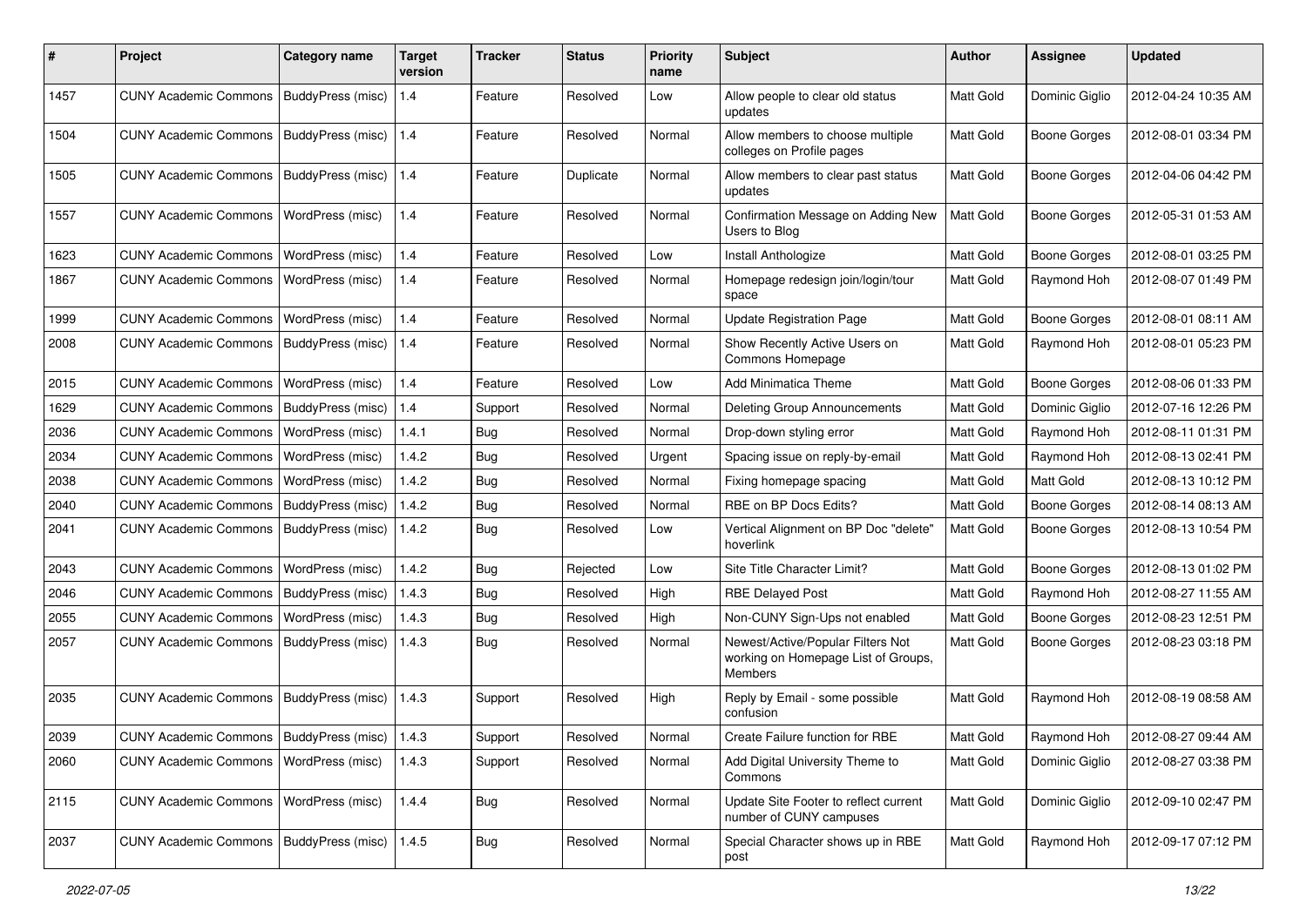| #    | Project                                  | <b>Category name</b>     | <b>Target</b><br>version | <b>Tracker</b> | <b>Status</b> | <b>Priority</b><br>name | Subject                                                             | <b>Author</b>    | <b>Assignee</b>     | <b>Updated</b>      |
|------|------------------------------------------|--------------------------|--------------------------|----------------|---------------|-------------------------|---------------------------------------------------------------------|------------------|---------------------|---------------------|
| 1997 | <b>CUNY Academic Commons</b>             | BuddyPress (misc)        | 1.4.6                    | <b>Bug</b>     | Resolved      | Normal                  | Forum post notification didn't indicate<br>image attachments        | Matt Gold        | <b>Boone Gorges</b> | 2012-09-23 05:03 PM |
| 2058 | <b>CUNY Academic Commons</b>             | <b>WordPress (misc)</b>  | 1.4.6                    | Bug            | Rejected      | Normal                  | Page shift on clicking Log in box                                   | Matt Gold        | <b>Boone Gorges</b> | 2012-08-20 05:53 PM |
| 2104 | <b>CUNY Academic Commons</b>             | <b>WordPress (misc)</b>  | 1.4.6                    | Bug            | Resolved      | Low                     | WordPress Database Backup Plugin<br>Error                           | Matt Gold        | Dominic Giglio      | 2012-09-13 03:45 PM |
| 2121 | <b>CUNY Academic Commons</b>             | BuddyPress (misc)        | 1.4.6                    | Bug            | Resolved      | Low                     | Email notification of forum post omits<br>hyperlinked word          | Matt Gold        | <b>Boone Gorges</b> | 2012-09-30 09:05 AM |
| 2129 | <b>CUNY Academic Commons</b>             | BuddyPress (misc)        | 1.4.6                    | Bug            | Resolved      | Low                     | […]                                                                 | Matt Gold        | Boone Gorges        | 2012-09-30 09:53 AM |
| 2002 | <b>CUNY Academic Commons</b>             | WordPress (misc)         | 1.4.6                    | Feature        | Resolved      | Normal                  | Create Livestream video<br>space/channel for the Commons            | Matt Gold        | Michael Smith       | 2012-09-30 05:52 PM |
| 2053 | <b>CUNY Academic Commons</b>             | BuddyPress (misc)        | 1.4.6                    | Feature        | Resolved      | Normal                  | RBE on BP Docs                                                      | Matt Gold        | Boone Gorges        | 2012-10-01 04:14 PM |
| 2113 | <b>CUNY Academic Commons</b>             | WordPress (misc)         | 1.4.6                    | Support        | Resolved      | Normal                  | Add google docs shortcode<br>documentation to plugin                | <b>Matt Gold</b> | Raymond Hoh         | 2012-09-30 10:57 PM |
| 2044 | <b>CUNY Academic Commons</b>             | WordPress (misc)         | 1.4.7                    | <b>Bug</b>     | Resolved      | Normal                  | Comment field asks for name info<br>when user logged in             | Matt Gold        | Dominic Giglio      | 2012-10-11 08:34 PM |
| 2117 | <b>CUNY Academic Commons</b>             | BuddyPress (misc)        | 1.4.8                    | <b>Bug</b>     | Resolved      | Normal                  | User reports double notification of<br>announcements                | <b>Matt Gold</b> | Dominic Giglio      | 2012-10-22 09:37 AM |
| 2185 | <b>CUNY Academic Commons</b>             | <b>BuddyPress (misc)</b> | 1.4.8                    | Feature        | Resolved      | Normal                  | Add WP Touch plugin                                                 | Matt Gold        | Dominic Giglio      | 2012-10-15 01:33 PM |
| 2082 | <b>CUNY Academic Commons</b>             | BuddyPress (misc)        | 1.4.8                    | Support        | Resolved      | High                    | Default: No Email?                                                  | Matt Gold        | Dominic Giglio      | 2012-10-19 04:55 PM |
| 2105 | <b>CUNY Academic Commons</b>             | BuddyPress (misc)        | 1.4.9                    | Bug            | Resolved      | Normal                  | File name in a file uploaded to group<br>contains escape characters | <b>Matt Gold</b> | Dominic Giglio      | 2012-11-01 12:02 PM |
| 2176 | <b>CUNY Academic Commons</b>             | BuddyPress (misc)        | 1.4.9                    | Bug            | Rejected      | Normal                  | Page error upon accepting group<br>membership request               | Matt Gold        | Dominic Giglio      | 2012-11-01 09:48 PM |
| 2188 | <b>CUNY Academic Commons</b>             | BuddyPress (misc)        | 1.4.9                    | Bug            | Resolved      | Normal                  | Line Spacing/Breaks on BP Docs                                      | Matt Gold        | Chris Stein         | 2012-11-01 03:15 PM |
| 2210 | <b>CUNY Academic Commons</b>             | <b>WordPress (misc)</b>  | 1.4.9                    | <b>Bug</b>     | Resolved      | Normal                  | Add Twenty Twelve Theme                                             | Matt Gold        | <b>Boone Gorges</b> | 2012-11-01 10:26 AM |
| 2203 | <b>CUNY Academic Commons</b>             | WordPress (misc)         | 1.4.9                    | Feature        | Resolved      | Normal                  | Enable uploading of sav files                                       | Matt Gold        | <b>Boone Gorges</b> | 2012-11-03 04:37 PM |
| 2184 | <b>CUNY Academic Commons</b>             | BuddyPress (misc)        | 1.4.9                    | Support        | Resolved      | Normal                  | Adjust Invite Directions to include info<br>about max invites       | Matt Gold        | Boone Gorges        | 2012-11-03 04:23 PM |
| 2206 | <b>CUNY Academic Commons</b>             | BuddyPress (misc)        | 1.4.9                    | Support        | Resolved      | Normal                  | Change anchor location for "Post New<br>Topic" in group forums      | Matt Gold        | Dominic Giglio      | 2012-11-01 11:16 AM |
| 2191 | <b>CUNY Academic Commons</b>             | BuddyPress (misc)        | 1.4.10                   | <b>Bug</b>     | Resolved      | Low                     | File upload to group doesn't register as   Matt Gold<br>activity?   |                  | Dominic Giglio      | 2012-11-11 09:28 PM |
| 2204 | <b>CUNY Academic Commons</b>             | WordPress (misc)         | 1.4.10                   | <b>Bug</b>     | Resolved      | Normal                  | User Doesn't Come up in Add New<br>User Autocomplete                | Matt Gold        | Dominic Giglio      | 2012-11-11 12:50 AM |
| 2230 | <b>CUNY Academic Commons</b>             | WordPress (misc)         | 1.4.10                   | <b>Bug</b>     | Resolved      | High                    | MESTC page scrambled                                                | Matt Gold        | Dominic Giglio      | 2012-11-20 02:39 PM |
| 2240 | CUNY Academic Commons   WordPress (misc) |                          | 1.4.10                   | <b>Bug</b>     | Resolved      | Normal                  | Update Luna theme                                                   | Matt Gold        | Dominic Giglio      | 2012-11-11 04:27 PM |
| 2029 | <b>CUNY Academic Commons</b>             | WordPress (misc)         | 1.4.11                   | Bug            | Resolved      | Normal                  | CForms error                                                        | Matt Gold        | Dominic Giglio      | 2012-11-17 02:15 PM |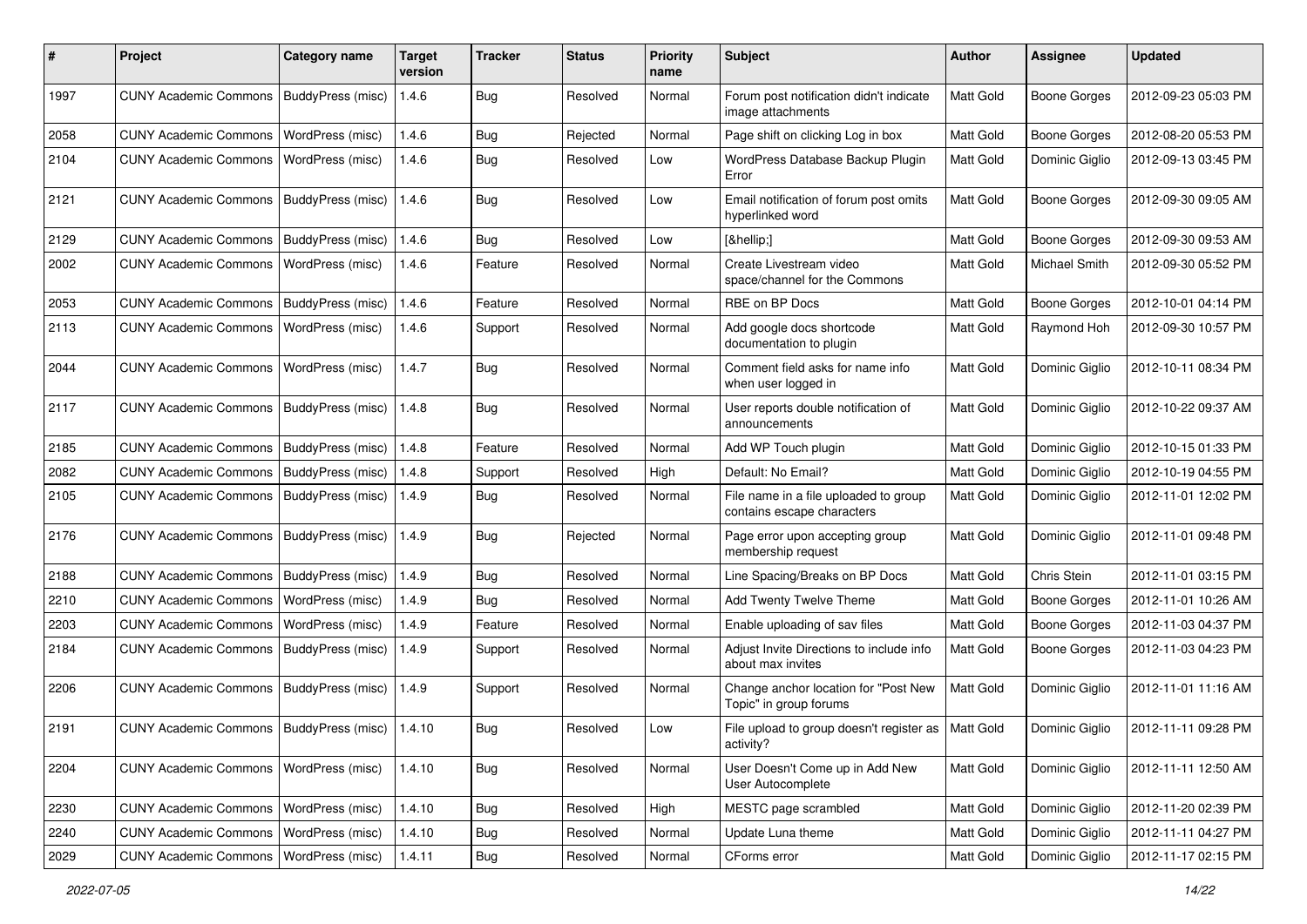| #    | Project                                  | <b>Category name</b>     | <b>Target</b><br>version | <b>Tracker</b> | <b>Status</b> | <b>Priority</b><br>name | Subject                                                          | Author    | <b>Assignee</b>     | <b>Updated</b>      |
|------|------------------------------------------|--------------------------|--------------------------|----------------|---------------|-------------------------|------------------------------------------------------------------|-----------|---------------------|---------------------|
| 2220 | <b>CUNY Academic Commons</b>             | BuddyPress (misc)        | 1.4.11                   | <b>Bug</b>     | Resolved      | Low                     | Spacing error on BP Doc comments                                 | Matt Gold | Dominic Giglio      | 2012-11-20 03:47 PM |
| 2248 | <b>CUNY Academic Commons</b>             | BuddyPress (misc)        | 1.4.11                   | Feature        | Resolved      | Low                     | Create Profile link to academia.edu<br>profile                   | Matt Gold | Dominic Giglio      | 2012-11-21 11:55 PM |
| 2296 | <b>CUNY Academic Commons</b>             | WordPress (misc)         | 1.4.12                   | Feature        | Resolved      | Normal                  | Add WP Retina Plugin                                             | Matt Gold | Dominic Giglio      | 2012-12-02 09:10 AM |
| 2299 | <b>CUNY Academic Commons</b>             | WordPress (misc)         | 1.4.12                   | Feature        | Resolved      | Normal                  | Add Shaken Grid Premium Theme                                    | Matt Gold | Dominic Giglio      | 2012-11-29 04:01 PM |
| 2301 | <b>CUNY Academic Commons</b>             | WordPress (misc)         | 1.4.12                   | Feature        | Resolved      | Normal                  | Add Twenty Twelve JP365 Child<br>Theme                           | Matt Gold | Dominic Giglio      | 2012-11-29 03:41 PM |
| 2312 | <b>CUNY Academic Commons</b>             | WordPress (misc)         | 1.4.12                   | Feature        | Resolved      | Normal                  | <b>Upload Gravity Forms Plugin</b>                               | Matt Gold | Dominic Giglio      | 2012-12-03 07:58 PM |
| 2313 | <b>CUNY Academic Commons</b>             | WordPress (misc)         | 1.4.12                   | Feature        | Resolved      | Normal                  | Add Recovery Theme                                               | Matt Gold | Dominic Giglio      | 2012-11-29 04:01 PM |
| 2323 | <b>CUNY Academic Commons</b>             | WordPress (misc)         | 1.4.12                   | Feature        | Resolved      | Normal                  | Add four themeforest themes                                      | Matt Gold | Dominic Giglio      | 2012-12-01 02:30 PM |
| 2089 | <b>CUNY Academic Commons</b>             | WordPress (misc)         | 1.4.13                   | Bug            | Rejected      | Normal                  | Possible blog email notification issue                           | Matt Gold | <b>Boone Gorges</b> | 2012-12-11 06:59 PM |
| 2247 | <b>CUNY Academic Commons</b>             | WordPress (misc)         | 1.4.13                   | Bug            | Resolved      | Low                     | Subdomain site login/nav bar issue                               | Matt Gold | Dominic Giglio      | 2012-12-12 02:25 AM |
| 2251 | <b>CUNY Academic Commons</b>             | BuddyPress (misc)        | 1.4.13                   | Bug            | Resolved      | Low                     | From address of forum notifications                              | Matt Gold | Boone Gorges        | 2013-02-03 01:56 PM |
| 2245 | <b>CUNY Academic Commons</b>             | WordPress (misc)         | 1.4.15                   | Bug            | Resolved      | High                    | Domain mapping issues -- Site<br>warnings                        | Matt Gold | Dominic Giglio      | 2012-12-27 03:59 PM |
| 2361 | <b>CUNY Academic Commons</b>             | WordPress (misc)         | 1.4.15                   | Feature        | Resolved      | Urgent                  | Add KingSize Theme                                               | Matt Gold | <b>Boone Gorges</b> | 2013-01-02 11:41 AM |
| 2363 | <b>CUNY Academic Commons</b>             | WordPress (misc)         | 1.4.16                   | <b>Bug</b>     | Resolved      | Normal                  | HTTP Error 500 (Internal Server Error)<br>on GC DSL blog         | Matt Gold | <b>Boone Gorges</b> | 2013-01-02 10:10 AM |
| 2346 | <b>CUNY Academic Commons</b>             | <b>WordPress (misc)</b>  | 1.4.16                   | Feature        | Resolved      | Normal                  | Add Enable Media Replace Plugin                                  | Matt Gold | <b>Boone Gorges</b> | 2013-01-08 03:53 PM |
| 2366 | <b>CUNY Academic Commons</b>             | WordPress (misc)         | 1.4.16                   | Feature        | Resolved      | Low                     | Remove Kingsize plugin                                           | Matt Gold | <b>Boone Gorges</b> | 2013-01-08 04:23 PM |
| 2385 | <b>CUNY Academic Commons</b>             | BuddyPress (misc)        | 1.4.18                   | <b>Bug</b>     | Resolved      | Normal                  | Sitewide nav bar not appearing                                   | Matt Gold | Boone Gorges        | 2013-01-24 10:21 AM |
| 2387 | <b>CUNY Academic Commons</b>             | BuddyPress (misc)        | 1.4.19                   | Bug            | Resolved      | Low                     | File upload notifications contain<br>escape characters           | Matt Gold | <b>Boone Gorges</b> | 2013-02-11 02:21 PM |
| 2415 | <b>CUNY Academic Commons</b>             | <b>BuddyPress (misc)</b> | 1.4.19                   | Bug            | Resolved      | Normal                  | Remove "Popular" link on homepage<br>members widget              | Matt Gold | Boone Gorges        | 2013-02-12 10:05 PM |
| 2479 | <b>CUNY Academic Commons</b>             | BuddyPress (misc)        | 1.4.21                   | <b>Bug</b>     | Resolved      | Urgent                  | Double posting, double notification of<br>message posted via RBE | Matt Gold | Raymond Hoh         | 2013-04-09 02:04 AM |
| 2478 | <b>CUNY Academic Commons</b>             | <b>WordPress (misc)</b>  | 1.4.21                   | Feature        | Resolved      | Normal                  | Ensure that sitewide footer is<br>responsive                     | Matt Gold | Chris Stein         | 2013-03-01 04:17 PM |
| 2483 | CUNY Academic Commons   WordPress (misc) |                          | 1.4.21                   | Feature        | Resolved      | Normal                  | Advanced iFrame plugin request                                   | Matt Gold | <b>Boone Gorges</b> | 2013-03-11 03:06 PM |
| 2517 | CUNY Academic Commons   WordPress (misc) |                          | 1.4.22                   | Bug            | Resolved      | Normal                  | Add Constant Contact Plugin                                      | Matt Gold | <b>Boone Gorges</b> | 2013-03-20 01:53 PM |
| 2520 | <b>CUNY Academic Commons</b>             | <b>WordPress (misc)</b>  | 1.4.22                   | Bug            | Resolved      | Normal                  | Add Edit Flow Plugin                                             | Matt Gold | Boone Gorges        | 2013-03-20 02:01 PM |
| 2159 | <b>CUNY Academic Commons</b>             | BuddyPress (misc)        | 1.4.24                   | <b>Bug</b>     | Resolved      | Normal                  | Page redirection after accepting group<br>invite                 | Matt Gold | Dominic Giglio      | 2013-04-11 08:00 PM |
| 2538 | <b>CUNY Academic Commons</b>             | WordPress (misc)         | 1.4.25                   | Bug            | Resolved      | High                    | Add security plugins                                             | Matt Gold | <b>Boone Gorges</b> | 2013-04-22 10:37 AM |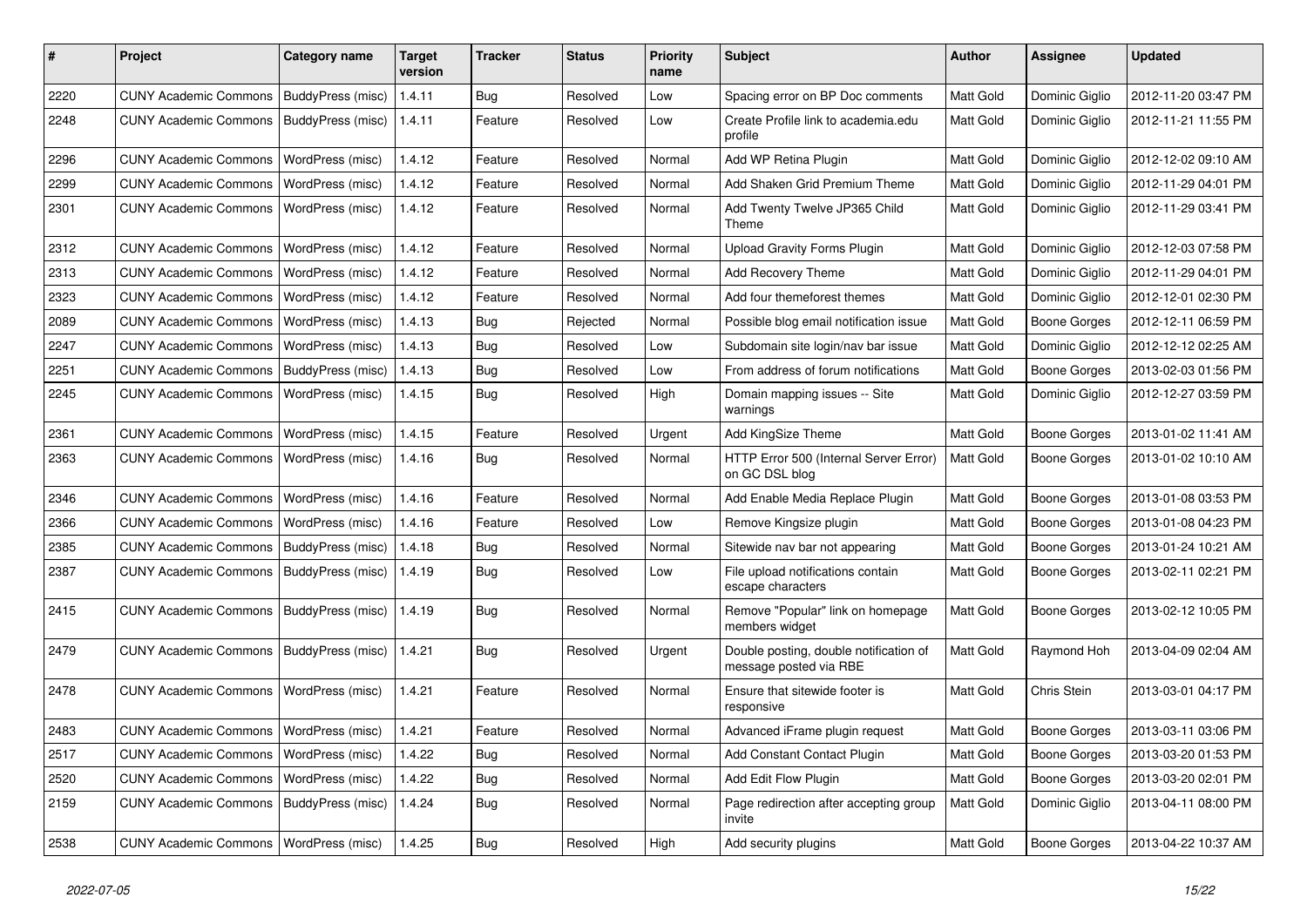| #    | <b>Project</b>               | Category name     | Target<br>version | <b>Tracker</b> | <b>Status</b> | <b>Priority</b><br>name | <b>Subject</b>                                                                     | Author           | Assignee       | <b>Updated</b>      |
|------|------------------------------|-------------------|-------------------|----------------|---------------|-------------------------|------------------------------------------------------------------------------------|------------------|----------------|---------------------|
| 2595 | <b>CUNY Academic Commons</b> | BuddyPress (misc) | 1.4.29            | Bug            | Resolved      | Low                     | Group invitation script                                                            | Matt Gold        | Boone Gorges   | 2013-06-02 04:06 PM |
| 2116 | <b>CUNY Academic Commons</b> | BuddyPress (misc) | 1.4.31            | Bug            | Resolved      | Normal                  | Include failed message in RBE Failure<br>Notification                              | Matt Gold        | Raymond Hoh    | 2013-07-08 11:01 PM |
| 2528 | <b>CUNY Academic Commons</b> | BuddyPress (misc) | 1.4.31            | Feature        | Resolved      | Low                     | BP emails sent from secondary sites<br>should use main site headers                | Matt Gold        | Raymond Hoh    | 2013-07-11 11:14 AM |
| 2640 | <b>CUNY Academic Commons</b> | WordPress (misc)  | 1.4.31            | Feature        | Resolved      | Normal                  | Plugin Request: Page Excerpt                                                       | Matt Gold        | Boone Gorges   | 2013-07-10 11:30 AM |
| 2653 | <b>CUNY Academic Commons</b> | WordPress (misc)  | 1.4.31            | Feature        | Resolved      | Normal                  | Add AR2 beta theme                                                                 | Matt Gold        | Boone Gorges   | 2013-07-11 11:42 AM |
| 2661 | <b>CUNY Academic Commons</b> | WordPress (misc)  | 1.4.31            | Feature        | Resolved      | Normal                  | Install Password-Protected Plugin                                                  | Matt Gold        | Boone Gorges   | 2013-07-11 11:44 AM |
| 2564 | <b>CUNY Academic Commons</b> | WordPress (misc)  | 1.4.32            | Bug            | Resolved      | High                    | Editing blog posts connected to groups<br>creates activity item/notification       | Matt Gold        | Boone Gorges   | 2013-07-17 08:39 AM |
| 2014 | <b>CUNY Academic Commons</b> | BuddyPress (misc) | 1.5               | Bug            | Resolved      | Normal                  | Improper margins on Members<br>Directory                                           | Matt Gold        | Dominic Giglio | 2012-12-18 10:37 AM |
| 2629 | <b>CUNY Academic Commons</b> | WordPress (misc)  | 1.5               | Bug            | Rejected      | Urgent                  | images not showing in slider on<br>homepage                                        | <b>Matt Gold</b> | Raymond Hoh    | 2013-07-10 11:10 AM |
| 85   | <b>CUNY Academic Commons</b> | WordPress (misc)  | 1.5               | Feature        | Resolved      | Low                     | <b>Twitter List Page</b>                                                           | Matt Gold        | Dominic Giglio | 2013-08-22 10:11 AM |
| 1386 | <b>CUNY Academic Commons</b> | BuddyPress (misc) | 1.5               | Feature        | Resolved      | Low                     | Create way to create custom order BP<br>Profile Field checklist items              | Matt Gold        | Dominic Giglio | 2012-12-18 10:38 AM |
| 1458 | <b>CUNY Academic Commons</b> | WordPress (misc)  | 1.5               | Feature        | Resolved      | Low                     | <b>HTTPS for the Commons?</b>                                                      | Matt Gold        | Raymond Hoh    | 2013-08-20 10:07 AM |
| 2000 | <b>CUNY Academic Commons</b> | WordPress (misc)  | 1.5               | Feature        | Resolved      | Normal                  | Inconsistent Font sizes in site footer                                             | Matt Gold        | Dominic Giglio | 2013-08-21 02:39 PM |
| 2021 | <b>CUNY Academic Commons</b> | WordPress (misc)  | 1.5               | Feature        | Rejected      | Low                     | Buy gravity forms                                                                  | Matt Gold        | Matt Gold      | 2012-08-07 05:00 PM |
| 2066 | <b>CUNY Academic Commons</b> | BuddyPress (misc) | 1.5               | Feature        | Resolved      | Low                     | Public Blog Posts Associated with<br>Private Groups showing up in Sitewide<br>feed | Matt Gold        | Boone Gorges   | 2013-08-09 08:24 PM |
| 2101 | CUNY Academic Commons        | BuddyPress (misc) | 1.5               | Feature        | Resolved      | Low                     | Provide Site Admins Access to Send<br><b>Invites Menus</b>                         | Matt Gold        | Boone Gorges   | 2013-08-01 09:07 PM |
| 2111 | <b>CUNY Academic Commons</b> | Redmine           | 1.5               | Feature        | Duplicate     | Low                     | Connect Commons updates to<br><b>Redmine Tickets</b>                               | Matt Gold        | Boone Gorges   | 2012-09-09 08:09 AM |
| 2322 | <b>CUNY Academic Commons</b> | BuddyPress (misc) | 1.5               | Feature        | Resolved      | Normal                  | Allow File uploads to be added<br>"quietly" (without email notification)           | Matt Gold        | Dominic Giglio | 2013-08-21 05:23 PM |
| 2360 | <b>CUNY Academic Commons</b> | BuddyPress (misc) | 1.5               | Feature        | Resolved      | Low                     | <b>Confirmation before File Deletion</b>                                           | <b>Matt Gold</b> | Boone Gorges   | 2013-08-01 09:08 PM |
| 2697 | <b>CUNY Academic Commons</b> | WordPress (misc)  | 1.5               | Feature        | Resolved      | Normal                  | Add WP Document Revisions Plugin                                                   | Matt Gold        | Boone Gorges   | 2013-08-22 11:28 AM |
| 2161 | <b>CUNY Academic Commons</b> | WordPress (misc)  | 1.5               | Support        | Resolved      | Normal                  | <b>Account Confirmation Email Edits</b>                                            | Matt Gold        | Chris Stein    | 2013-08-21 04:54 PM |
| 2712 | <b>CUNY Academic Commons</b> | BuddyPress (misc) | 1.5.0.1           | <b>Bug</b>     | Resolved      | Normal                  | Font Size in BP Profile Menu Should<br>be Larger                                   | Matt Gold        | Boone Gorges   | 2013-08-23 04:36 PM |
| 2714 | <b>CUNY Academic Commons</b> | BuddyPress (misc) | 1.5.0.1           | <b>Bug</b>     | Resolved      | Normal                  | Font and Font Size Inconsistent in<br><b>Commons Profile</b>                       | Matt Gold        | Boone Gorges   | 2013-08-23 04:17 PM |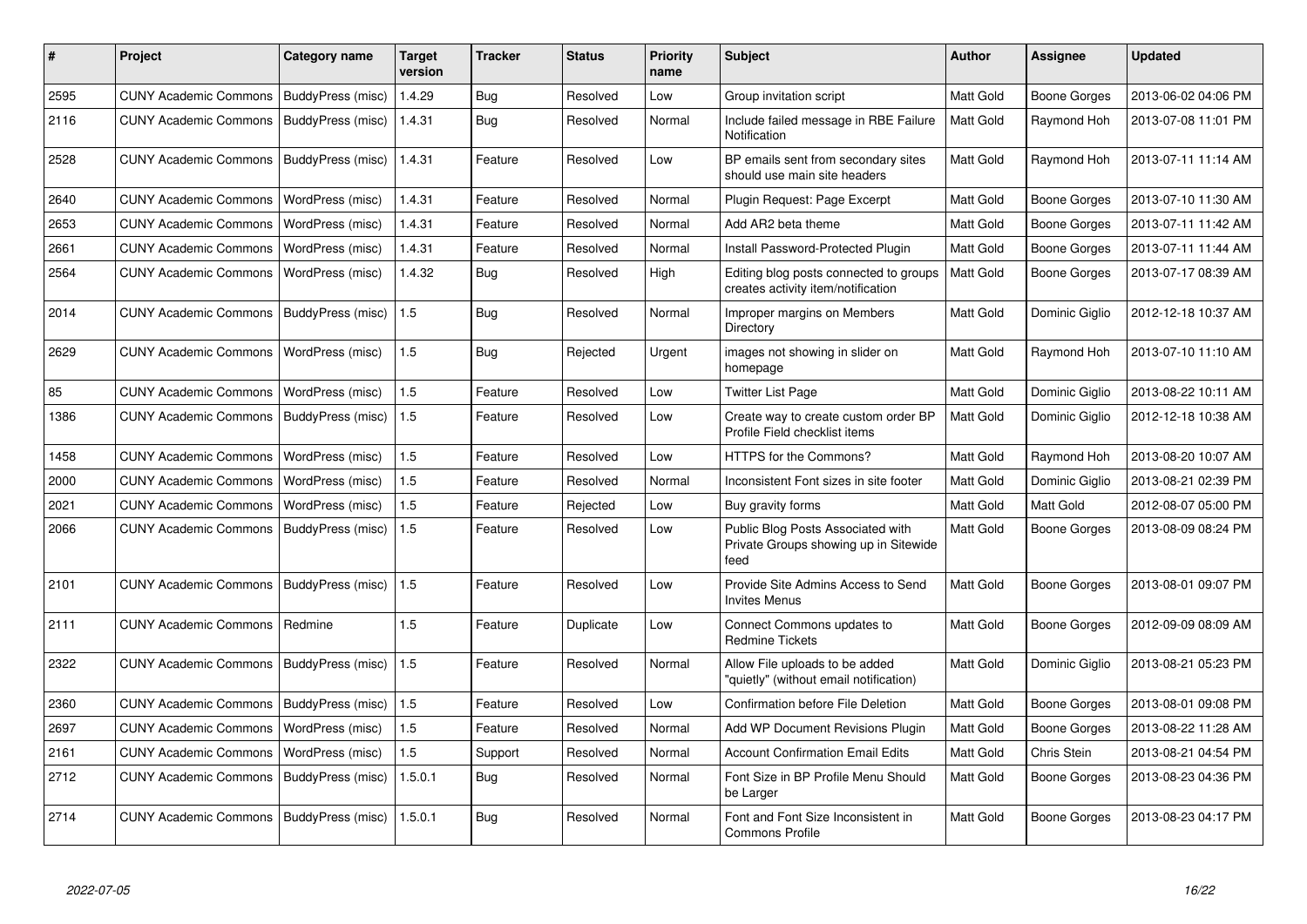| #    | Project                                           | <b>Category name</b>     | <b>Target</b><br>version | <b>Tracker</b> | <b>Status</b> | <b>Priority</b><br>name | <b>Subject</b>                                                                | <b>Author</b> | <b>Assignee</b>     | <b>Updated</b>      |
|------|---------------------------------------------------|--------------------------|--------------------------|----------------|---------------|-------------------------|-------------------------------------------------------------------------------|---------------|---------------------|---------------------|
| 2729 | <b>CUNY Academic Commons</b>                      | BuddyPress (misc)        | 1.5.0.2                  | <b>Bug</b>     | Resolved      | Urgent                  | Update Positions to Include Missing<br>Colleges                               | Matt Gold     | <b>Boone Gorges</b> | 2013-08-26 09:54 AM |
| 2737 | <b>CUNY Academic Commons</b>                      | <b>BuddyPress (misc)</b> | 1.5.0.2                  | Bug            | Resolved      | Urgent                  | CAC Not allowing CUNY Addresses to<br>Register                                | Matt Gold     | <b>Boone Gorges</b> | 2013-08-26 05:43 PM |
| 2738 | <b>CUNY Academic Commons</b>                      | BuddyPress (misc)        | 1.5.0.2                  | Bug            | Resolved      | High                    | Users Unable to Change Email<br>Address in Settings                           | Matt Gold     | <b>Boone Gorges</b> | 2013-08-28 09:05 PM |
| 2735 | <b>CUNY Academic Commons</b>                      | BuddyPress (misc)        | 1.5.1                    | Bug            | Resolved      | Normal                  | Profile Incorrectly Shortens About You<br>Field                               | Matt Gold     | <b>Boone Gorges</b> | 2013-08-28 11:36 AM |
| 2755 | <b>CUNY Academic Commons</b>                      | BuddyPress (misc)        | 1.5.1                    | Bug            | Resolved      | Normal                  | Alphabetize list of colleges in positions<br>drop-down                        | Matt Gold     | <b>Boone Gorges</b> | 2013-08-29 09:30 AM |
| 2178 | <b>CUNY Academic Commons</b>                      | WordPress (misc)         | 1.5.1                    | Feature        | Resolved      | Low                     | Show More Link at bottom of Who's<br>Online Homepage list                     | Matt Gold     | Dominic Giglio      | 2013-09-01 01:57 PM |
| 2711 | <b>CUNY Academic Commons</b>                      | BuddyPress (misc)        | 1.5.1                    | Feature        | Resolved      | Normal                  | Add Change Avatar Link/Interface to<br>Profile Editing Page                   | Matt Gold     | <b>Boone Gorges</b> | 2013-08-28 12:40 PM |
| 2713 | <b>CUNY Academic Commons</b>                      | BuddyPress (misc)        | 1.5.1                    | Feature        | Resolved      | Normal                  | Lighten Brief Descriptor Text Color                                           | Matt Gold     | <b>Boone Gorges</b> | 2013-08-28 12:58 PM |
| 2732 | <b>CUNY Academic Commons</b>                      | BuddyPress (misc)        | 1.5.1                    | Feature        | Resolved      | Normal                  | Return users to profile public view after<br>editing save                     | Matt Gold     | <b>Boone Gorges</b> | 2013-08-28 12:53 PM |
| 2775 | <b>CUNY Academic Commons</b>                      | BuddyPress (misc)        | 1.5.1.1                  | Bug            | Resolved      | High                    | Add Lehman College to List of<br>Colleges in Profiles                         | Matt Gold     | <b>Boone Gorges</b> | 2013-09-06 04:40 PM |
| 2776 | <b>CUNY Academic Commons</b>                      | BuddyPress (misc)        | 1.5.2                    | Bug            | Resolved      | Normal                  | Change Name of SPS in College list                                            | Matt Gold     | <b>Boone Gorges</b> | 2013-09-11 08:19 PM |
| 2771 | <b>CUNY Academic Commons</b>                      | BuddyPress (misc)        | 1.5.2                    | Feature        | Resolved      | Normal                  | Change Brief Descriptor Text Color<br>Again                                   | Matt Gold     | <b>Boone Gorges</b> | 2013-09-10 06:07 AM |
| 2786 | <b>CUNY Academic Commons</b>                      | <b>BuddyPress (misc)</b> | 1.5.3                    | Bug            | Resolved      | Normal                  | Move position of close window<br>checkbox on overlay                          | Matt Gold     | <b>Boone Gorges</b> | 2013-09-19 12:07 PM |
| 2798 | <b>CUNY Academic Commons</b>                      | BuddyPress (misc)        | 1.5.4                    | Bug            | Resolved      | Normal                  | <b>IE10 Profile Display Errors</b>                                            | Matt Gold     | Raymond Hoh         | 2013-09-25 03:33 PM |
| 2806 | <b>CUNY Academic Commons</b>                      | WordPress (misc)         | 1.5.5                    | Feature        | Rejected      | Normal                  | Add Bones Theme                                                               | Matt Gold     | <b>Boone Gorges</b> | 2013-10-11 11:28 AM |
| 2800 | <b>CUNY Academic Commons</b>                      | BuddyPress (misc)        | 1.5.6                    | Feature        | Resolved      | Normal                  | Add Vimeo & Github social media<br>account fields to Profiles                 | Matt Gold     | Dominic Giglio      | 2013-10-14 04:51 PM |
| 2839 | <b>CUNY Academic Commons</b>                      | WordPress (misc)         | 1.5.6                    | Feature        | Resolved      | Normal                  | <b>Add Storify Plugin</b>                                                     | Matt Gold     | <b>Boone Gorges</b> | 2013-10-26 07:21 PM |
| 2845 | <b>CUNY Academic Commons</b>                      | BuddyPress (misc)        | 1.5.7                    | Bug            | Resolved      | Normal                  | Anchor errors with bp activity items<br>created from associated blog postings | Matt Gold     | <b>Boone Gorges</b> | 2013-11-01 08:15 PM |
| 2858 | CUNY Academic Commons   BuddyPress (misc)   1.5.7 |                          |                          | Bug            | Resolved      | Normal                  | […] redux                                                                     | Matt Gold     | Boone Gorges        | 2013-10-30 10:08 PM |
| 2847 | CUNY Academic Commons   WordPress (misc)          |                          | 1.5.7                    | Feature        | Resolved      | Normal                  | Add Archive.org WP Plugin                                                     | Matt Gold     | <b>Boone Gorges</b> | 2013-11-01 02:41 PM |
| 2906 | CUNY Academic Commons   BuddyPress (misc)         |                          | 1.5.10                   | <b>Bug</b>     | Resolved      | Normal                  | Unable to delete file attachment from<br>forum post                           | Matt Gold     | Boone Gorges        | 2013-12-01 09:35 PM |
| 2918 | <b>CUNY Academic Commons</b>                      | WordPress (misc)         | 1.5.11                   | Bug            | Resolved      | Normal                  | Add Sensitive WP Theme                                                        | Matt Gold     | Boone Gorges        | 2013-12-03 03:17 PM |
| 2944 | <b>CUNY Academic Commons</b>                      | BuddyPress (misc)        | 1.5.13                   | <b>Bug</b>     | Resolved      | Normal                  | Long load time on send invites group<br>pages                                 | Matt Gold     | <b>Boone Gorges</b> | 2014-01-02 02:50 PM |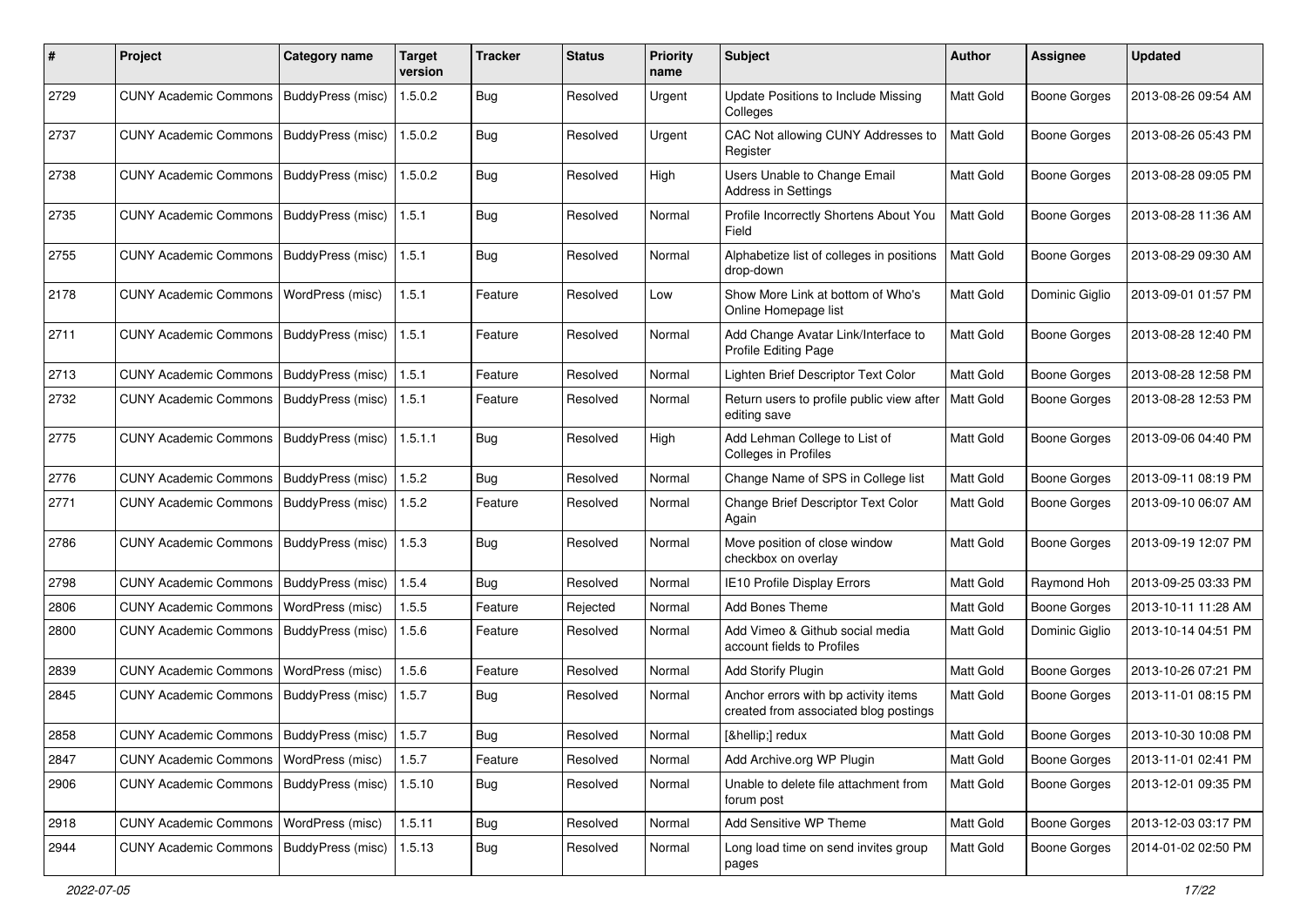| #    | <b>Project</b>               | Category name                     | <b>Target</b><br>version | <b>Tracker</b> | <b>Status</b> | <b>Priority</b><br>name | <b>Subject</b>                                                                        | <b>Author</b>    | Assignee            | <b>Updated</b>      |
|------|------------------------------|-----------------------------------|--------------------------|----------------|---------------|-------------------------|---------------------------------------------------------------------------------------|------------------|---------------------|---------------------|
| 2960 | <b>CUNY Academic Commons</b> | WordPress (misc)                  | 1.5.16                   | Bug            | Resolved      | Normal                  | Add WP Accessibility Plugin                                                           | Matt Gold        | <b>Boone Gorges</b> | 2014-02-01 02:55 PM |
| 2976 | <b>CUNY Academic Commons</b> | BuddyPress (misc)                 | 1.5.16                   | Feature        | Resolved      | Normal                  | Allow users to permanently dismiss<br>notification of new profiles on profile<br>page | Matt Gold        | Boone Gorges        | 2014-02-01 02:56 PM |
| 3058 | <b>CUNY Academic Commons</b> | BuddyPress (misc)                 | 1.5.18.1                 | Bug            | Resolved      | Urgent                  | Main navigation bar not working                                                       | Matt Gold        | <b>Boone Gorges</b> | 2014-02-21 09:28 AM |
| 2791 | <b>CUNY Academic Commons</b> | BuddyPress (misc)                 | 1.5.19                   | <b>Bug</b>     | Rejected      | Normal                  | Modify yellow profile bar alert                                                       | Matt Gold        | Chris Stein         | 2014-02-21 03:52 PM |
| 3100 | <b>CUNY Academic Commons</b> | WordPress<br><b>Themes</b>        | 1.5.20                   | Bug            | Resolved      | Normal                  | <b>Add Customizr Theme</b>                                                            | Matt Gold        | Boone Gorges        | 2014-03-11 10:35 PM |
| 1542 | <b>CUNY Academic Commons</b> | <b>BuddyPress Docs</b>            | 1.6                      | Bug            | Resolved      | Normal                  | Group Docs Locked                                                                     | Matt Gold        | Boone Gorges        | 2014-03-21 03:38 PM |
| 2733 | <b>CUNY Academic Commons</b> | <b>Public Portfolio</b>           | 1.6                      | <b>Bug</b>     | Resolved      | Normal                  | Address UX issues in Profile submenu<br>on admin bar                                  | <b>Matt Gold</b> | Chris Stein         | 2014-03-31 10:52 PM |
| 2795 | <b>CUNY Academic Commons</b> | BuddyPress (misc)                 | 1.6                      | <b>Bug</b>     | Resolved      | Normal                  | Friendship Request Acceptance<br>interface                                            | <b>Matt Gold</b> | Chris Stein         | 2014-03-27 03:07 PM |
| 2833 | <b>CUNY Academic Commons</b> | Group Files                       | 1.6                      | <b>Bug</b>     | Resolved      | Normal                  | Allow silent file deletions                                                           | Matt Gold        | Boone Gorges        | 2014-03-21 03:50 PM |
| 3124 | <b>CUNY Academic Commons</b> | Design                            | 1.6                      | Bug            | Resolved      | Normal                  | Create small version of horizontal logo<br>image to include in HTML Emails            | Matt Gold        | <b>Boone Gorges</b> | 2014-04-01 03:40 PM |
| 589  | <b>CUNY Academic Commons</b> | Group Forums                      | 1.6                      | Feature        | Resolved      | Normal                  | Preview of Forum Posts                                                                | Matt Gold        | Boone Gorges        | 2014-03-27 03:11 PM |
| 1098 | <b>CUNY Academic Commons</b> | <b>Blogs</b><br>(BuddyPress)      | 1.6                      | Feature        | Resolved      | Low                     | Create way for people to search<br>through authors on blog listings                   | Matt Gold        | Boone Gorges        | 2014-03-31 07:01 PM |
| 2135 | <b>CUNY Academic Commons</b> | <b>Group Blogs</b>                | 1.6                      | Feature        | Resolved      | Normal                  | Creating a Blog, Creating a Group                                                     | Matt Gold        | Chris Stein         | 2014-04-01 11:59 AM |
| 2192 | <b>CUNY Academic Commons</b> | <b>Group Files</b>                | 1.6                      | Feature        | Resolved      | Normal                  | Allow members to replace files                                                        | Matt Gold        | Boone Gorges        | 2014-03-21 03:37 PM |
| 2726 | <b>CUNY Academic Commons</b> | <b>Public Portfolio</b>           | 1.6                      | Feature        | Resolved      | Normal                  | Reorder Positions in Profile Field                                                    | <b>Matt Gold</b> | Chris Stein         | 2014-03-31 10:51 PM |
| 2736 | <b>CUNY Academic Commons</b> | <b>Public Portfolio</b>           | 1.6                      | Feature        | Resolved      | Normal                  | Enable Rich Text for Profile Fields                                                   | Matt Gold        | <b>Boone Gorges</b> | 2014-02-20 07:52 PM |
| 3150 | <b>CUNY Academic Commons</b> | Group Forums                      | 1.6.1                    | <b>Bug</b>     | Resolved      | Low                     | "Post New Topic" Button Shows Up for<br>Non-Logged in Users on Group Forum<br>Pages   | Matt Gold        | Boone Gorges        | 2014-04-21 04:49 PM |
| 3180 | <b>CUNY Academic Commons</b> | <b>Group Files</b>                | 1.6.2                    | Bug            | Resolved      | Normal                  | Silent Edit of File Title Produces Email<br>Notification                              | Matt Gold        | <b>Boone Gorges</b> | 2014-05-01 11:19 PM |
| 3190 | <b>CUNY Academic Commons</b> | BuddyPress (misc)                 | 1.6.3                    | Bug            | Resolved      | Normal                  | Mention link on Member Profile Leads<br>to SiteWide activity stream                   | Matt Gold        | <b>Boone Gorges</b> | 2014-05-12 02:53 PM |
| 3205 | <b>CUNY Academic Commons</b> | <b>Commons Profile</b>            | 1.6.3                    | Bug            | Resolved      | High                    | Email profile field not showing up                                                    | Matt Gold        | Boone Gorges        | 2014-05-12 02:18 PM |
| 1127 | <b>CUNY Academic Commons</b> | <b>WordPress</b><br><b>Themes</b> | 1.6.4                    | Bug            | Resolved      | Normal                  | Update WooThemes                                                                      | Matt Gold        | Boone Gorges        | 2014-05-21 11:04 PM |
| 2706 | <b>CUNY Academic Commons</b> | BuddyPress (misc)                 | 1.6.4                    | Bug            | Resolved      | Normal                  | Problem sending group invitations                                                     | Matt Gold        | Boone Gorges        | 2014-05-18 11:36 AM |
| 3226 | <b>CUNY Academic Commons</b> | Groups (misc)                     | 1.6.4.1                  | <b>Bug</b>     | Resolved      | Normal                  | Group home: content pushed below<br>sidebar                                           | Matt Gold        | Boone Gorges        | 2014-05-23 09:55 AM |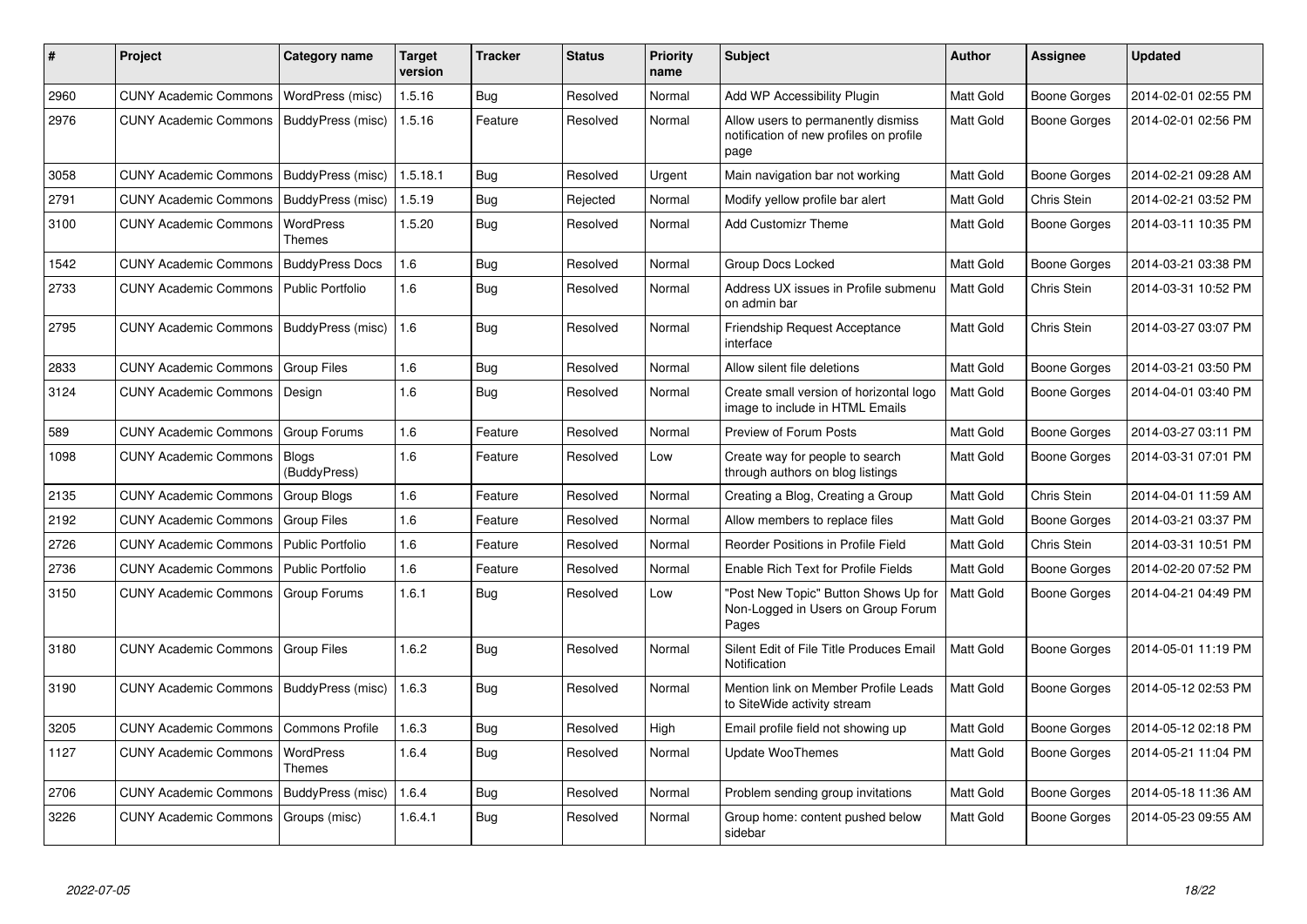| #    | Project                                  | <b>Category name</b>       | <b>Target</b><br>version | Tracker    | <b>Status</b>       | <b>Priority</b><br>name | <b>Subject</b>                                                               | Author           | Assignee            | <b>Updated</b>      |
|------|------------------------------------------|----------------------------|--------------------------|------------|---------------------|-------------------------|------------------------------------------------------------------------------|------------------|---------------------|---------------------|
| 3219 | <b>CUNY Academic Commons</b>             | BuddyPress (misc)          | 1.6.7                    | <b>Bug</b> | Resolved            | Normal                  | new_groupblog_post emails not being<br>sent as HTML                          | Matt Gold        | Raymond Hoh         | 2014-06-23 08:36 AM |
| 3164 | <b>CUNY Academic Commons</b>             | Reply By Email             | 1.6.7.1                  | Bug        | Resolved            | High                    | Duplicate RBE messages                                                       | Matt Gold        | Raymond Hoh         | 2014-06-24 12:23 PM |
| 3324 | <b>CUNY Academic Commons</b>             | <b>Public Portfolio</b>    | 1.6.10                   | Bug        | Resolved            | Normal                  | Incorrect display of send<br>message/mention on portfolio page               | Matt Gold        | <b>Boone Gorges</b> | 2014-07-22 09:06 PM |
| 3343 | <b>CUNY Academic Commons</b>             | BuddyPress (misc)          | 1.6.11                   | Bug        | Resolved            | Low                     | Minor Email display error                                                    | Matt Gold        | <b>Boone Gorges</b> | 2014-08-01 10:01 AM |
| 3344 | <b>CUNY Academic Commons</b>             | Layout                     | 1.6.11                   | Bug        | Resolved            | Normal                  | Double display of menu on profile<br>settings                                | Matt Gold        | <b>Boone Gorges</b> | 2014-08-01 09:58 AM |
| 3345 | <b>CUNY Academic Commons</b>             | Layout                     | 1.6.11                   | Bug        | Resolved            | Normal                  | Text/Icon Styling Error/Overlap on<br>Profile pages                          | Matt Gold        | <b>Boone Gorges</b> | 2014-08-01 09:05 AM |
| 3419 | <b>CUNY Academic Commons</b>             | Group Invitations          | 1.6.14                   | Bug        | Testing<br>Required | Normal                  | Neatening the display of messages on<br>group requests                       | Matt Gold        | <b>Boone Gorges</b> | 2014-09-01 09:29 PM |
| 3420 | <b>CUNY Academic Commons</b>             | <b>Email Notifications</b> | 1.6.14                   | Bug        | Resolved            | Normal                  | Membership approval link in email<br>notifications                           | <b>Matt Gold</b> | Boone Gorges        | 2014-09-01 09:31 PM |
| 3428 | <b>CUNY Academic Commons</b>             | Twitter page               | 1.6.14                   | Bug        | Resolved            | High                    | Fix typo on Twitter page                                                     | Matt Gold        | Dominic Giglio      | 2014-09-01 08:53 PM |
| 2239 | <b>CUNY Academic Commons</b>             | <b>Email Notifications</b> | 1.7                      | Bug        | Resolved            | Normal                  | Login redirects when clicking on<br>private group addresses not working      | <b>Matt Gold</b> | Raymond Hoh         | 2014-11-01 11:41 AM |
| 3223 | <b>CUNY Academic Commons</b>             | <b>Public Portfolio</b>    | 1.7                      | Bug        | Resolved            | Low                     | Alter Profile Editing Unsaved Text<br><b>Warning Feature</b>                 | <b>Matt Gold</b> | Boone Gorges        | 2014-09-22 09:18 PM |
| 3448 | <b>CUNY Academic Commons</b>             | Groups (misc)              | 1.7                      | Bug        | Resolved            | Normal                  | Group changes email slug/link issue                                          | Matt Gold        | Raymond Hoh         | 2014-09-15 08:29 PM |
| 3449 | <b>CUNY Academic Commons</b>             | Groups (misc)              | 1.7                      | Bug        | Resolved            | Normal                  | Make Default Option for "Create<br>Forum" in Group Creation Process<br>"Yes" | <b>Matt Gold</b> | Boone Gorges        | 2014-09-22 08:39 PM |
| 3451 | <b>CUNY Academic Commons</b>             | WordPress (misc)           | 1.7                      | Bug        | Resolved            | Normal                  | Edit delete blog text                                                        | Matt Gold        | Raymond Hoh         | 2014-09-15 08:27 PM |
| 3544 | <b>CUNY Academic Commons</b>             | Group Files                | 1.7                      | <b>Bug</b> | Resolved            | Normal                  | Files list upload button placement after<br>upload                           | Matt Gold        | Boone Gorges        | 2014-10-10 09:09 AM |
| 28   | <b>CUNY Academic Commons</b>             | Group Forums               | 1.7                      | Feature    | Resolved            | Low                     | Add threaded replies to forum posts                                          | Matt Gold        | Raymond Hoh         | 2014-10-13 09:38 PM |
| 2563 | <b>CUNY Academic Commons</b>             | My Commons                 | 1.7                      | Feature    | Resolved            | Normal                  | <b>Favorite Follow Blogs</b>                                                 | Matt Gold        | Raymond Hoh         | 2014-10-09 10:49 AM |
| 2757 | <b>CUNY Academic Commons</b>             | <b>Group Files</b>         | 1.7                      | Feature    | Resolved            | Normal                  | Create "Download All" Capabilities for<br>Files in a Folder                  | Matt Gold        | <b>Boone Gorges</b> | 2014-10-14 03:09 PM |
| 2954 | <b>CUNY Academic Commons</b>             | <b>Public Portfolio</b>    | 1.7                      | Feature    | Duplicate           | Normal                  | New Profile social media options                                             | <b>Matt Gold</b> | Dominic Giglio      | 2014-09-16 11:48 AM |
| 3045 | CUNY Academic Commons   Public Portfolio |                            | $1.7$                    | Feature    | Resolved            | Normal                  | Create 'clear formatting' button for<br>profile editor                       | Matt Gold        | Boone Gorges        | 2014-10-08 03:53 PM |
| 3151 | <b>CUNY Academic Commons</b>             | Toolbar                    | 1.7                      | Feature    | Resolved            | Low                     | Add submenu items in Help section of<br>WP Admin Bar                         | Matt Gold        | Daniel Jones        | 2014-07-11 08:14 PM |
| 3177 | CUNY Academic Commons   Group Forums     |                            | 1.7                      | Feature    | Resolved            | Normal                  | Upgrade bbPress to 2.x                                                       | Matt Gold        | <b>Boone Gorges</b> | 2014-09-30 01:35 PM |
| 3282 | <b>CUNY Academic Commons</b>             | Groups (misc)              | 1.7                      | Feature    | Resolved            | Normal                  | Search/sort users within group                                               | Matt Gold        | <b>Boone Gorges</b> | 2014-06-25 09:16 PM |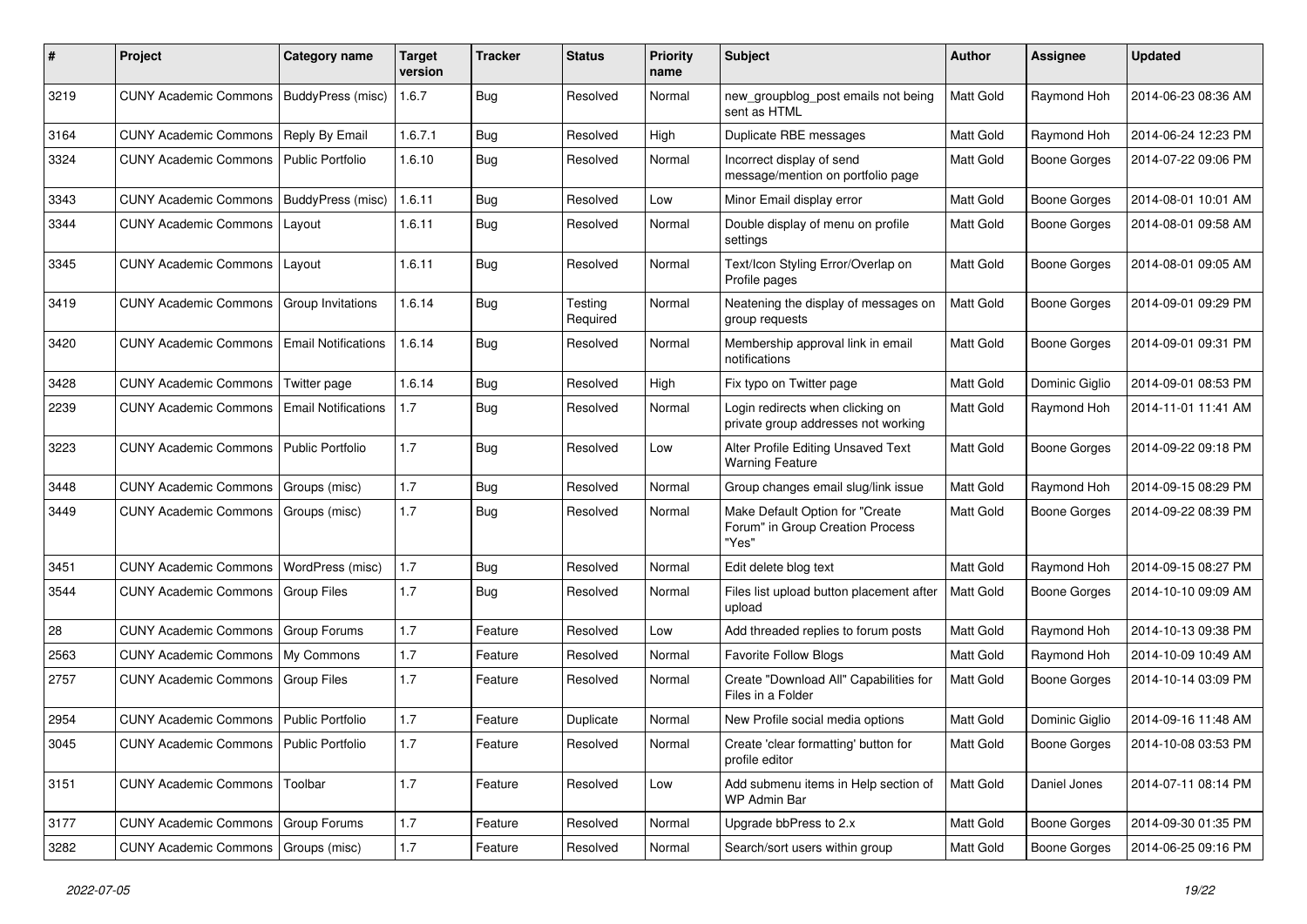| #    | Project                              | Category name              | <b>Target</b><br>version | Tracker    | <b>Status</b> | <b>Priority</b><br>name | Subject                                                                          | Author           | Assignee            | <b>Updated</b>      |
|------|--------------------------------------|----------------------------|--------------------------|------------|---------------|-------------------------|----------------------------------------------------------------------------------|------------------|---------------------|---------------------|
| 3411 | <b>CUNY Academic Commons</b>         | My Commons                 | 1.7                      | Feature    | Resolved      | Normal                  | Placement of Personal Homepage                                                   | Matt Gold        | Raymond Hoh         | 2014-09-22 08:45 PM |
| 3418 | <b>CUNY Academic Commons</b>         | <b>Email Notifications</b> | 1.7                      | Feature    | Resolved      | Normal                  | Revisions/Additions to email<br>notifications about group membership<br>requests | <b>Matt Gold</b> | <b>Boone Gorges</b> | 2014-09-30 01:14 PM |
| 3486 | <b>CUNY Academic Commons</b>         | My Commons                 | 1.7                      | Feature    | Resolved      | Normal                  | Minor Issues on My-Commons page                                                  | Matt Gold        | Raymond Hoh         | 2014-10-03 10:44 AM |
| 3012 | <b>CUNY Academic Commons</b>         | Public Portfolio           | 1.7                      | Design/UX  | Resolved      | Low                     | Create automated nudges for people<br>who have not filled in profiles            | Matt Gold        | <b>Boone Gorges</b> | 2014-10-09 02:51 PM |
| 3362 | <b>CUNY Academic Commons</b>         | <b>Public Portfolio</b>    | 1.7.1                    | Bug        | Resolved      | Normal                  | Default display of profiles with no info<br>added                                | Matt Gold        | <b>Boone Gorges</b> | 2014-10-21 02:44 PM |
| 3557 | <b>CUNY Academic Commons</b>         | My Commons                 | 1.7.1                    | Bug        | Resolved      | Urgent                  | Fix typo on My Commons overlay                                                   | Matt Gold        | Boone Gorges        | 2014-10-15 11:02 PM |
| 3581 | <b>CUNY Academic Commons</b>         | <b>BuddyPress Docs</b>     | 1.7.1                    | <b>Bug</b> | Resolved      | Normal                  | BuddyPress Docs Line Break issue                                                 | Matt Gold        | Boone Gorges        | 2014-10-20 02:56 PM |
| 3561 | <b>CUNY Academic Commons</b>         | Group Forums               | 1.7.1                    | Feature    | Resolved      | Normal                  | Add Post New Topics link to top of<br>forums                                     | <b>Matt Gold</b> | Boone Gorges        | 2014-10-21 06:48 PM |
| 3588 | <b>CUNY Academic Commons</b>         | Groups (misc)              | 1.7.2                    | Bug        | Resolved      | Normal                  | Hidden group not appearing in search<br>results                                  | Matt Gold        | Boone Gorges        | 2014-11-01 02:57 PM |
| 3589 | <b>CUNY Academic Commons</b>         | Group Invitations          | 1.7.2                    | <b>Bug</b> | Resolved      | Normal                  | User not appearing in group invitation<br>autocomplete                           | Matt Gold        | Boone Gorges        | 2014-11-01 02:58 PM |
| 3599 | <b>CUNY Academic Commons</b>         | <b>BuddyPress Docs</b>     | 1.7.2                    | Bug        | Resolved      | Normal                  | Silent BP Docs edits                                                             | <b>Matt Gold</b> | <b>Boone Gorges</b> | 2014-11-01 02:20 PM |
| 3614 | <b>CUNY Academic Commons</b>         | Home Page                  | 1.7.2                    | <b>Bug</b> | Resolved      | Normal                  | Homepage member widget filter<br>feature not working                             | Matt Gold        | Boone Gorges        | 2014-11-01 02:24 PM |
| 3559 | <b>CUNY Academic Commons</b>         | Group Forums               | 1.7.2                    | Design/UX  | Resolved      | Normal                  | Forum Styling                                                                    | Matt Gold        | <b>Boone Gorges</b> | 2014-11-02 03:18 PM |
| 3583 | <b>CUNY Academic Commons</b>         | Reply By Email             | 1.7.3                    | <b>Bug</b> | Resolved      | Normal                  | RBE error message                                                                | Matt Gold        | Raymond Hoh         | 2014-11-10 12:42 PM |
| 3601 | <b>CUNY Academic Commons</b>         | <b>Email Notifications</b> | 1.7.3                    | <b>Bug</b> | Resolved      | High                    | Forum replies do not show up on the<br>group homepage                            | Matt Gold        | Raymond Hoh         | 2014-11-10 01:24 PM |
| 3608 | <b>CUNY Academic Commons</b>         | <b>Email Notifications</b> | 1.7.3                    | Bug        | Resolved      | High                    | Group email plain-text formatting<br>problem                                     | Matt Gold        | Raymond Hoh         | 2014-11-11 12:19 PM |
| 3520 | <b>CUNY Academic Commons</b>         | Security                   | 1.7.3                    | Feature    | Resolved      | Normal                  | Encourage or Require CAPTCHA on<br>forms?                                        | Matt Gold        | Daniel Jones        | 2014-11-06 03:40 PM |
| 3610 | <b>CUNY Academic Commons</b>         | Home Page                  | 1.7.3                    | Feature    | Resolved      | Normal                  | Add Susana's Video to the Homepage                                               | Matt Gold        | Dominic Giglio      | 2014-11-04 03:42 PM |
| 3611 | <b>CUNY Academic Commons</b>         | Publicity                  | 1.7.3                    | Feature    | Resolved      | Normal                  | Add Susana's Video to a Standalone<br>page on the Commons                        | <b>Matt Gold</b> | Dominic Giglio      | 2014-11-04 02:07 PM |
| 3654 | CUNY Academic Commons   Group Forums |                            | 1.7.4                    | Bug        | Resolved      | Normal                  | can only attached one file to a forum<br>post                                    | Matt Gold        | Boone Gorges        | 2014-11-21 10:42 AM |
| 2924 | <b>CUNY Academic Commons</b>         | WordPress (misc)           | 1.7.4                    | Feature    | Resolved      | Normal                  | Make header of Help blog a clickable<br>link to the homepage                     | Matt Gold        | Dominic Giglio      | 2014-11-14 04:35 PM |
| 3659 | CUNY Academic Commons   Home Page    |                            | 1.7.4                    | Feature    | Resolved      | Normal                  | Remove UserVoice                                                                 | Matt Gold        | Boone Gorges        | 2014-11-21 10:53 AM |
| 3672 | <b>CUNY Academic Commons</b>         | <b>WordPress Plugins</b>   | 1.7.4                    | Feature    | Resolved      | Normal                  | Force captcha on existing contact<br>forms                                       | Matt Gold        | Boone Gorges        | 2014-11-21 12:20 PM |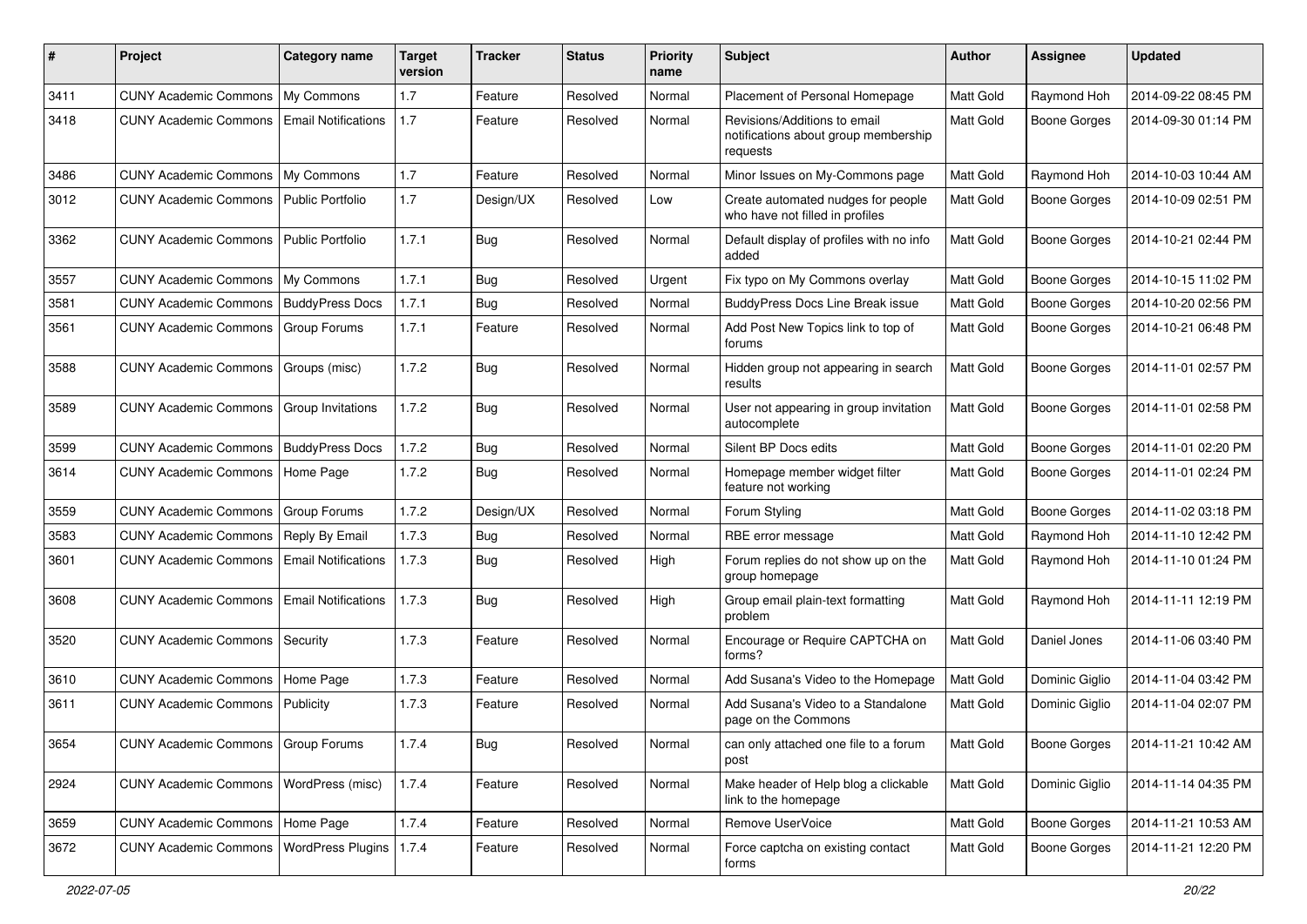| #    | Project                                   | <b>Category name</b>       | <b>Target</b><br>version | <b>Tracker</b> | <b>Status</b> | <b>Priority</b><br>name | <b>Subject</b>                                                                        | <b>Author</b> | <b>Assignee</b>     | <b>Updated</b>      |
|------|-------------------------------------------|----------------------------|--------------------------|----------------|---------------|-------------------------|---------------------------------------------------------------------------------------|---------------|---------------------|---------------------|
| 3676 | <b>CUNY Academic Commons</b>              | WordPress (misc)           | 1.7.4                    | Feature        | Resolved      | High                    | Update WP to 4.0.1                                                                    | Matt Gold     | <b>Boone Gorges</b> | 2014-11-21 10:49 AM |
| 3688 | <b>CUNY Academic Commons</b>              | <b>BuddyPress Docs</b>     | 1.7.6                    | Bug            | Resolved      | Normal                  | Doc creation didn't create email<br>notification                                      | Matt Gold     | <b>Boone Gorges</b> | 2014-12-12 08:57 AM |
| 3717 | <b>CUNY Academic Commons</b>              | Groups (misc)              | 1.7.7                    | <b>Bug</b>     | Resolved      | Normal                  | Member invitations to Group Members<br>error alert                                    | Matt Gold     | <b>Boone Gorges</b> | 2014-12-22 02:25 PM |
| 3714 | <b>CUNY Academic Commons</b>              | cuny.is                    | 1.7.7                    | Feature        | Resolved      | Normal                  | cuny.is access                                                                        | Matt Gold     | <b>Boone Gorges</b> | 2014-12-22 02:19 PM |
| 3729 | <b>CUNY Academic Commons</b>              | WordPress (misc)           | 1.7.11                   | Feature        | Resolved      | Normal                  | Add 'contact us' line to failed login<br>screen                                       | Matt Gold     | Daniel Jones        | 2015-02-02 01:16 AM |
| 3760 | <b>CUNY Academic Commons</b>              | <b>WordPress Plugins</b>   | 1.7.11                   | Feature        | Resolved      | Normal                  | Add WP Accessiblity Plugin                                                            | Matt Gold     | Raymond Hoh         | 2015-02-02 02:30 AM |
| 3769 | <b>CUNY Academic Commons</b>              | <b>Public Portfolio</b>    | 1.7.12                   | Bug            | Resolved      | Normal                  | Completion mouseover on editing<br>version of profile is blank                        | Matt Gold     | <b>Boone Gorges</b> | 2015-02-12 09:13 AM |
| 3799 | <b>CUNY Academic Commons</b>              | cuny.is                    | 1.7.12                   | Bug            | Resolved      | Normal                  | cuny.is issue                                                                         | Matt Gold     | <b>Boone Gorges</b> | 2015-02-10 09:07 PM |
| 3802 | <b>CUNY Academic Commons</b>              | Home Page                  | 1.7.14                   | <b>Bug</b>     | Resolved      | Normal                  | Long user name causes problems with<br>Who's Online homepage display                  | Matt Gold     | Daniel Jones        | 2015-02-23 03:39 PM |
| 3859 | <b>CUNY Academic Commons</b>              | Group Forums               | 1.7.14                   | Bug            | Resolved      | Normal                  | Group Forum Button Layout                                                             | Matt Gold     | <b>Boone Gorges</b> | 2015-03-05 10:57 AM |
| 3864 | <b>CUNY Academic Commons</b>              | <b>DiRT</b> Integration    | 1.7.15                   | <b>Bug</b>     | Resolved      | Normal                  | DiRT Tools Group sidebar label display                                                | Matt Gold     | Boone Gorges        | 2015-03-11 09:30 PM |
| 3865 | <b>CUNY Academic Commons</b>              | Design                     | 1.7.15                   | <b>Bug</b>     | Resolved      | Normal                  | DiRT Tools listing in Group > Manage                                                  | Matt Gold     | <b>Boone Gorges</b> | 2015-03-12 10:35 AM |
| 3866 | <b>CUNY Academic Commons</b>              | <b>Email Notifications</b> | 1.7.15                   | <b>Bug</b>     | Resolved      | Normal                  | Email notification does not indicate<br>presence of an attachment                     | Matt Gold     | <b>Boone Gorges</b> | 2015-03-12 10:35 AM |
| 3914 | <b>CUNY Academic Commons</b>              | <b>WordPress Plugins</b>   | 1.7.15.1                 | Feature        | Resolved      | High                    | Upgrade Yoast's SEO plugin                                                            | Matt Gold     | <b>Boone Gorges</b> | 2015-03-13 05:30 PM |
| 3910 | <b>CUNY Academic Commons</b>              | Home Page                  | 1.7.15.2                 | Bug            | Resolved      | High                    | Home Page Display Errors                                                              | Matt Gold     | <b>Boone Gorges</b> | 2015-03-17 10:21 AM |
| 3853 | CUNY Academic Commons   BuddyPress (misc) |                            | 1.7.16                   | <b>Bug</b>     | Resolved      | High                    | Post erroneously ascribed to wrong<br>author in activity feed                         | Matt Gold     | Raymond Hoh         | 2015-03-21 01:13 PM |
| 3917 | <b>CUNY Academic Commons</b>              | Home Page                  | 1.7.16                   | <b>Bug</b>     | Resolved      | Normal                  | New homepage display errors                                                           | Matt Gold     | Raymond Hoh         | 2015-03-18 11:15 AM |
| 3809 | <b>CUNY Academic Commons</b>              | BuddyPress (misc)          | 1.7.17                   | Bug            | Resolved      | Normal                  | BuddyPress member filters not working<br>correctly                                    | Matt Gold     | Matt Gold           | 2015-03-22 01:03 AM |
| 3954 | <b>CUNY Academic Commons</b>              | <b>Email Notifications</b> | 1.7.18                   | Bug            | Resolved      | Normal                  | Issues with Email notifications for<br>Groups w/RSS Feeds attached                    | Matt Gold     | Raymond Hoh         | 2015-04-08 05:04 PM |
| 3969 | <b>CUNY Academic Commons</b>              | WordPress Plugins   1.7.18 |                          | Bug            | Resolved      | Normal                  | External Group Blogs plugin causing<br>duplicate items of the same post:              | Matt Gold     | Raymond Hoh         | 2015-04-10 07:51 PM |
| 3991 | CUNY Academic Commons   Toolbar           |                            | 1.7.19                   | i Bug          | Resolved      | Normal                  | WP-Admin Bar positioning error on<br>mobile devices                                   | Matt Gold     | Boone Gorges        | 2015-04-21 02:30 PM |
| 4010 | CUNY Academic Commons   WordPress Plugins |                            | 1.7.20                   | Bug            | Resolved      | High                    | GC Digital Fellows site down                                                          | Matt Gold     |                     | 2015-04-22 10:30 AM |
| 4039 | <b>CUNY Academic Commons</b>              | Group Files                | 1.7.21                   | Feature        | Resolved      | Normal                  | Redirect to login when non-logged-in<br>user tries to view file from private<br>group | Matt Gold     | Boone Gorges        | 2015-05-11 11:30 AM |
| 2765 | <b>CUNY Academic Commons</b>              | Toolbar                    | 1.8                      | Bug            | Resolved      | Normal                  | Scrolling/layer issue on admin bar                                                    | Matt Gold     | Boone Gorges        | 2015-05-05 03:48 PM |